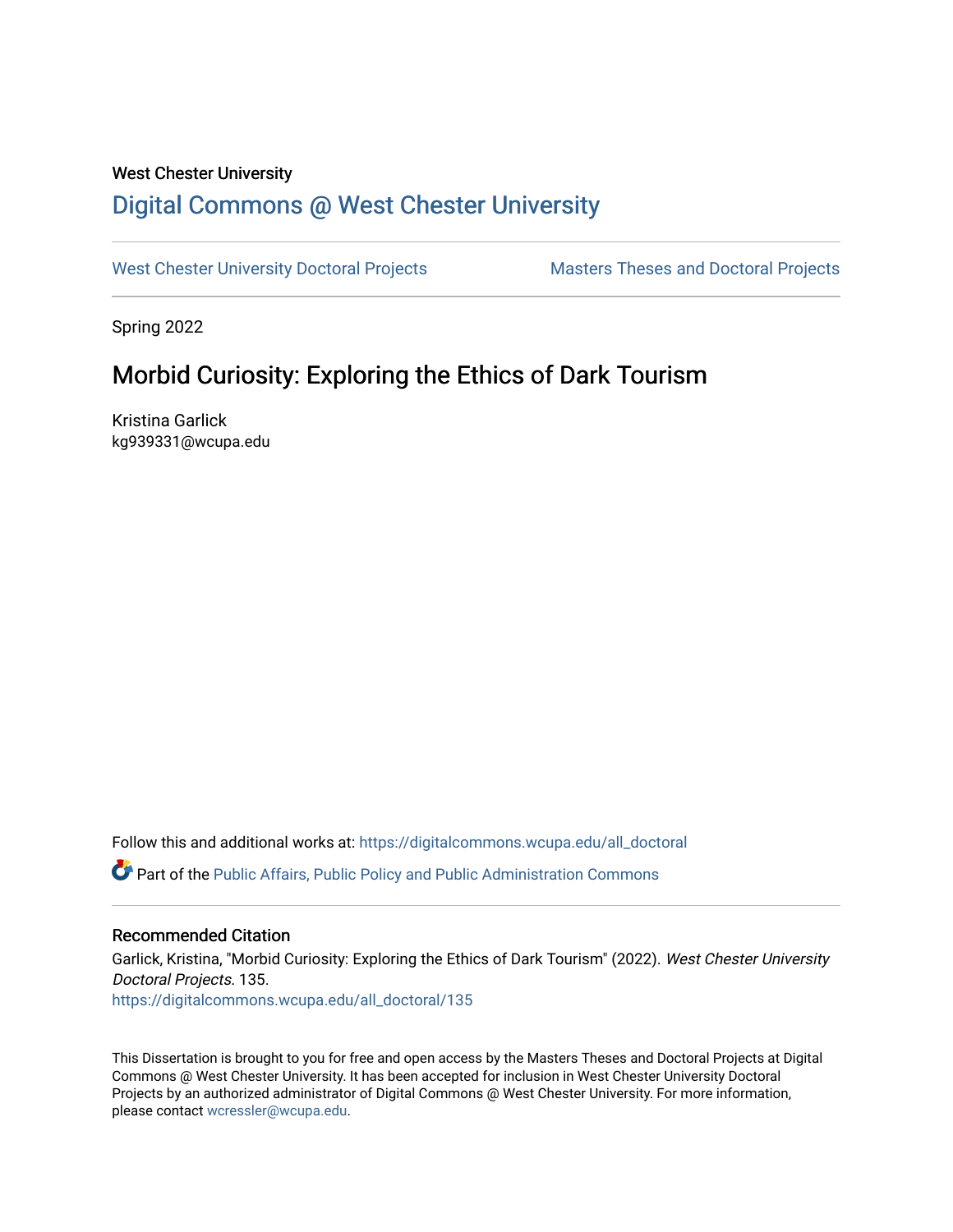Morbid Curiosity: Exploring the Ethics of Dark Tourism

A Dissertation

Presented to the Faculty of the

Department of Public Policy and Administration

West Chester University

West Chester, Pennsylvania

In Partial Fulfillment of the Requirements for the

Degree of

Doctor of Public Administration

By

Kristina Garlick

May 2022

© Copyright 2022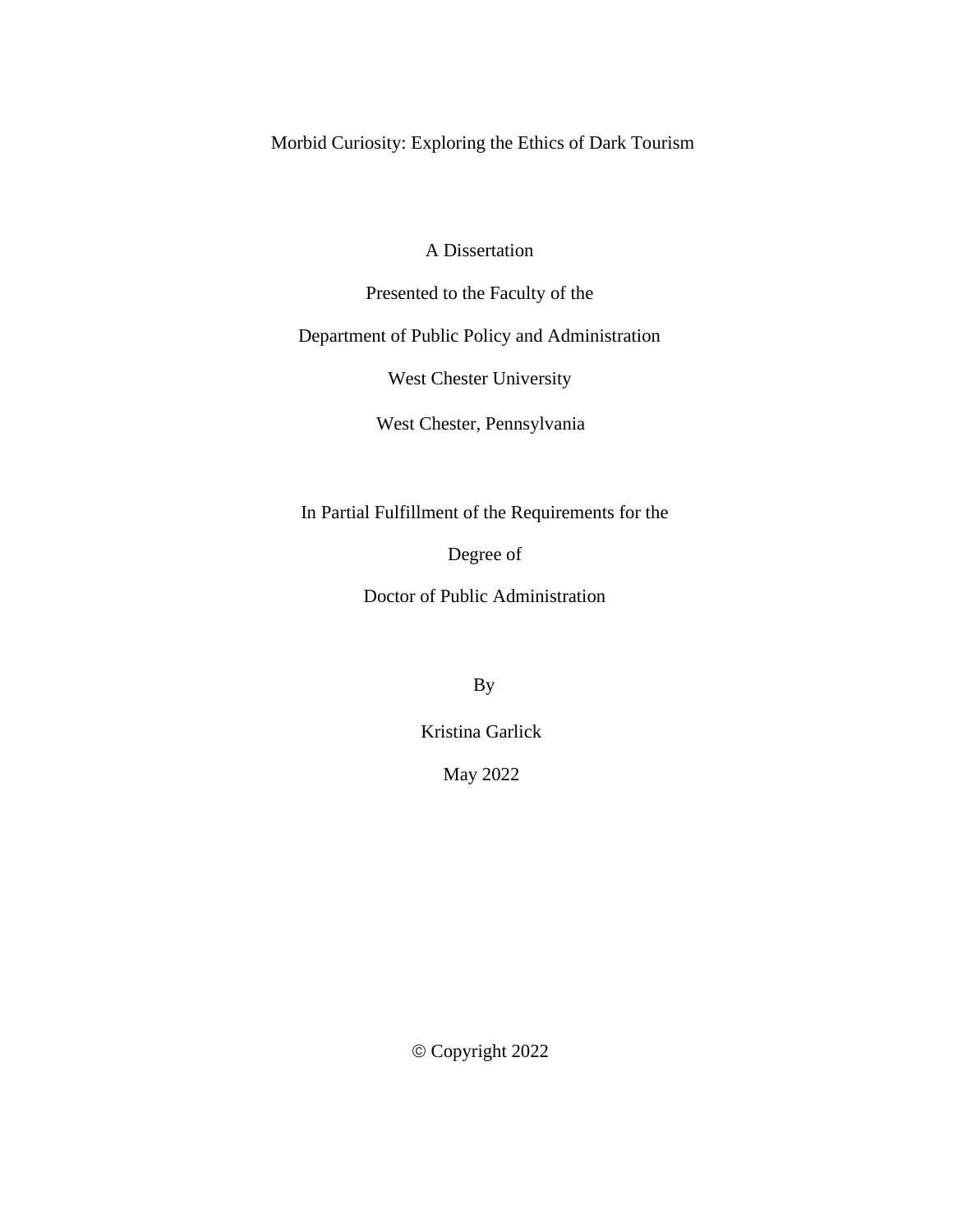## Acknowledgments

I want to thank my support network, who always believed in me when I questioned my ability. My dissertation would remain incomplete if not for Eastern State Penitentiary, so I am truly humbled. Additionally, I appreciate Dr. Wade, who was a fantastic chair. She is an allaround terrific human being who goes the extra mile for her students.

To all my former professors, I have learned so much from all my classes. Each course taught me to think critically but in an entirely different and unique way. I am genuinely grateful for the privilege of being a student in the Doctorate of Public Administration program at West Chester University of Pennsylvania.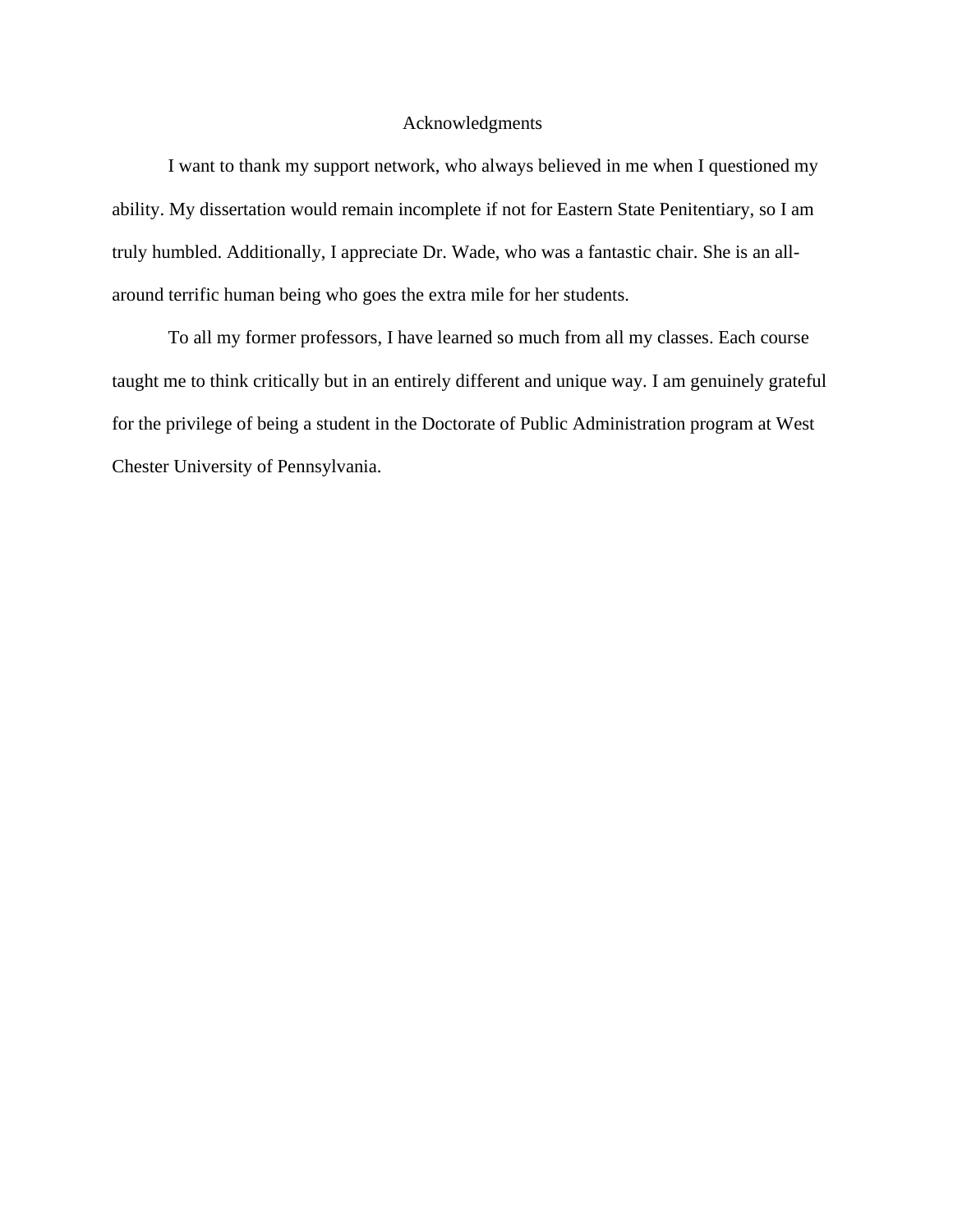#### Abstract

The role of government in dark tourism is currently unclear. Public sector employees find themselves in a challenging position where they must establish how to deal with locations that have a dark history. Should these places be condemned, have minimal government interference, or have active involvement from government officials? By examining visitor motivation, the aim is to uncover the connection between government and dark tourism from a postmodern perspective with ethical undertones.

A mixed-method approach was utilized with both open and closed-ended questions during the survey process. The quantitative data was run through SPSS, and the way the queries are formatted has resulted primarily in frequencies. For the qualitative responses, coding has flagged reoccurring themes, which were later analyzed. Employing a postmodern intent has allowed for greater insight, even though extensive data limitations were due to COVID-19. Nevertheless, the qualitative data was the most telling as they allowed for more in-depth responses. At the heart of the government's involvement in dark tourism is the concept of people.

The findings show that further research needs to be concluded on the topic of dark tourism and government. One can make inferences regarding such a sensitive topic, but it would come off as a personal opinion rather than fact. The role of the investigator is to be unbiased. Without taking liberties, an individual would have no choice but irrevocably state that the study is inconclusive.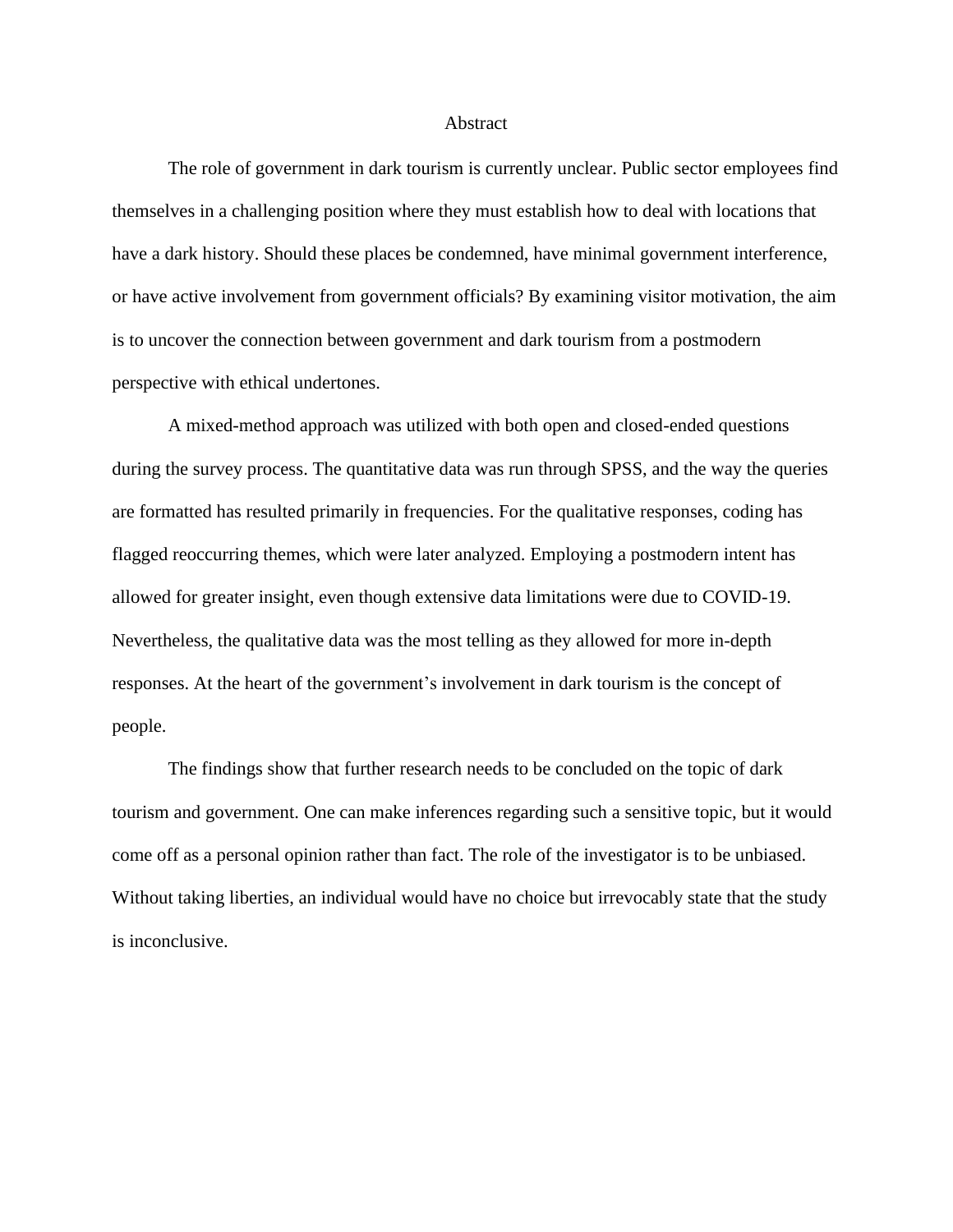## Table of Contents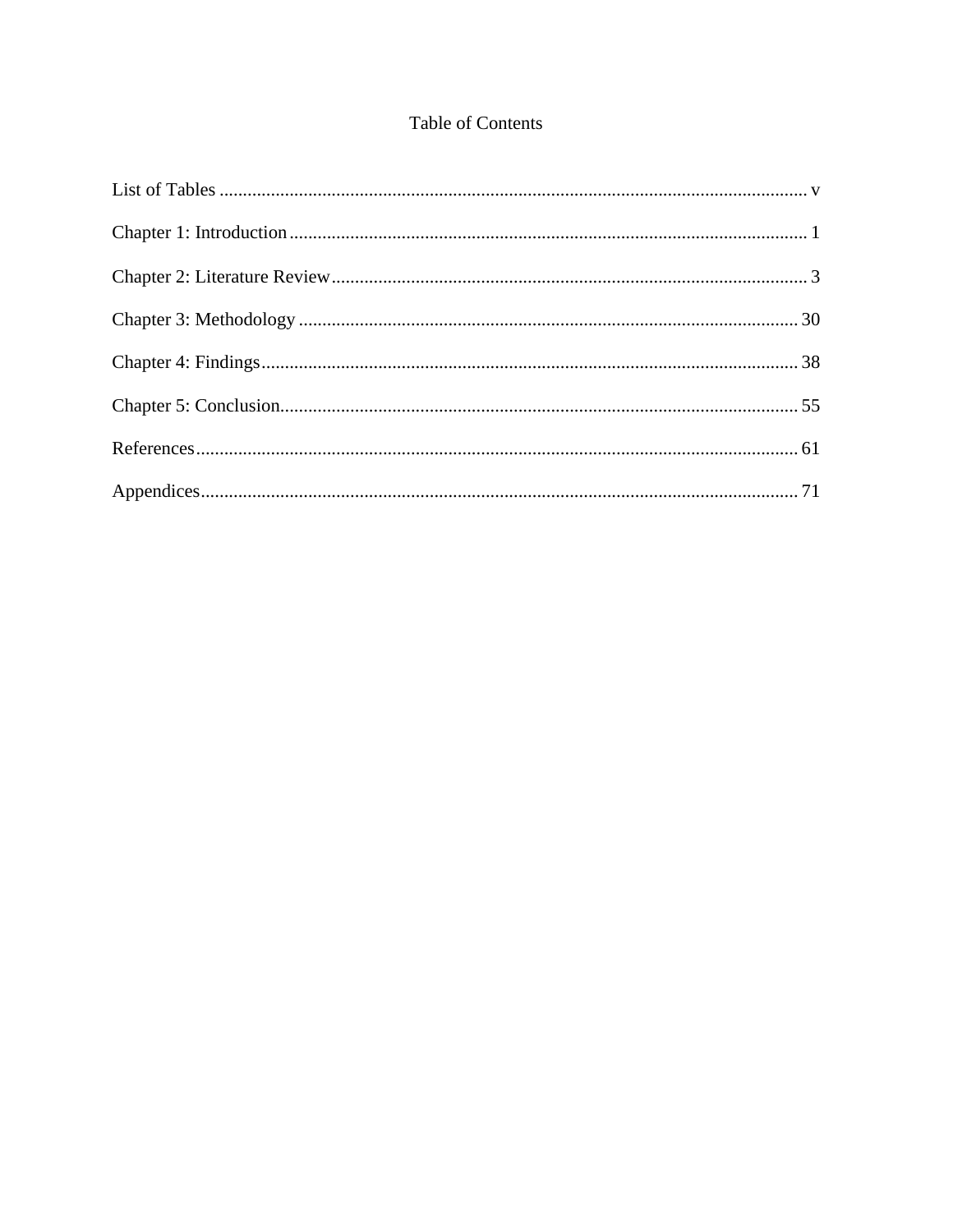## List of Tables

| 10. Will You Be Taking Part in Any Activities Related to Your Visit Today  47 |  |
|-------------------------------------------------------------------------------|--|
|                                                                               |  |
| 12. Do You Think the Location Has a Particular Political Leaning  49          |  |
|                                                                               |  |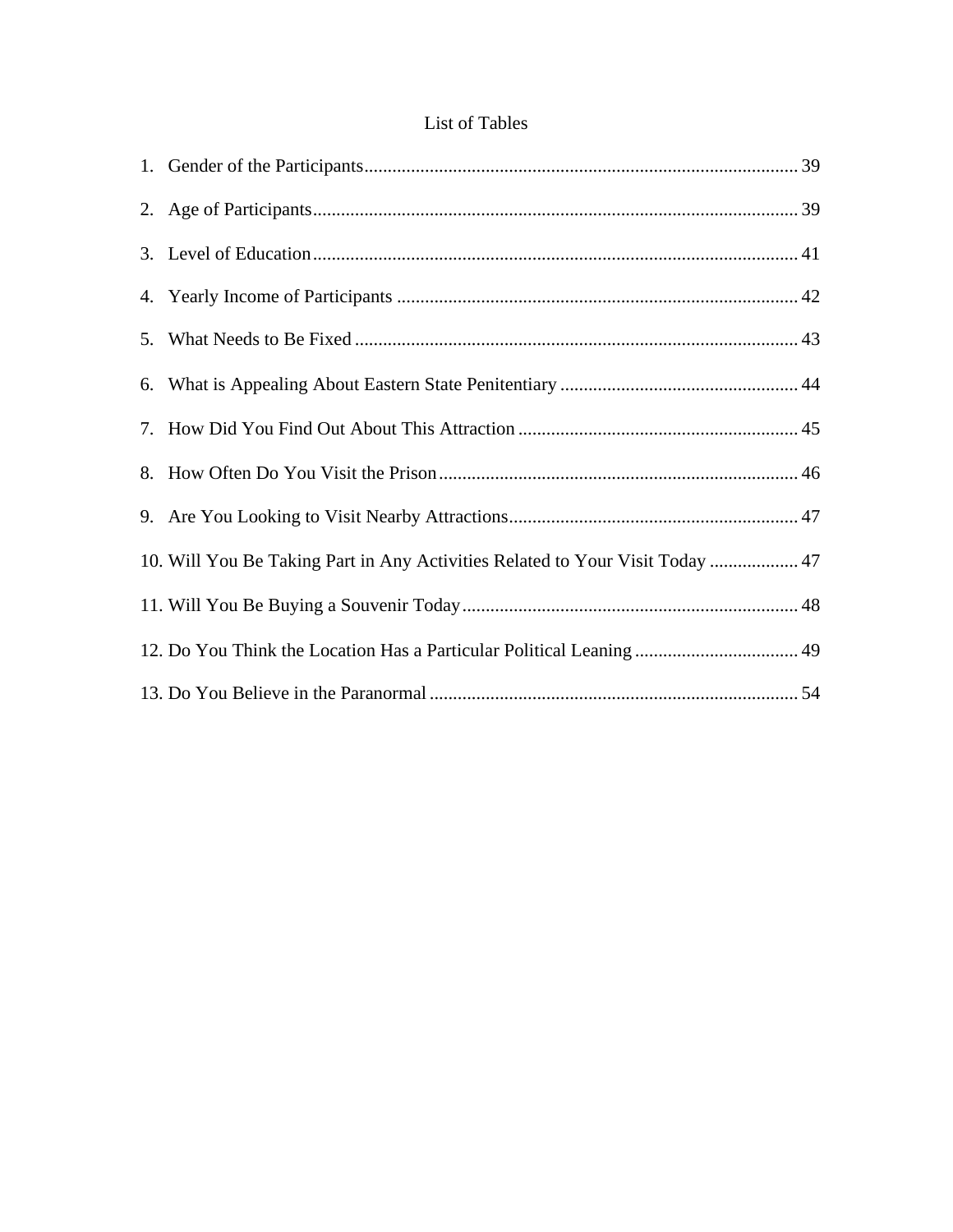#### **Chapter 1: Introduction**

Dark tourism is commonly referred to as grief tourism and is a subset of the travel industry. Currently, the government's role in the tourism industry is often ambiguous. Punishment, disaster, death, anguish, and violence are all words that could lead to a dark tourism designation; controversies surrounding such sites can spark interest or censure, both domestically and abroad. Negatively, dark tourism can monetize and commercialize the pain and suffering of victims with the added elements of symbolism to reinforce this concept. However, there are good parts to dark tourism as well. Visitors can be the catalyst for enhancing infrastructure, generating revenues, healing, education, and remembrance. Much of dark tourism comes down to interpretation.

Should the government take a collaborative approach to dark tourism management due to ethical concerns? Is it considered ethical to visit places derived from misery, and what exactly are the visitor's motivations? In other words, should the government partner with existing foundations or programs that currently exist? There are situations where the federal government may even own a dark site such as Gettysburg but are the proper measures being taken? Perhaps connecting with additional nonprofits and private organizations may benefit taxpayers.

At the end of the day, dark tourism is a story about people. Postmodernism will be utilized as the framework allows multiple narratives to be examined and questions preexisting truths. What may be justified by one group is unthinkable to another, which can raise many ethical queries. Who defines what is right and wrong? What stories have the right to be told? The United States, much like any other nation, is made of multiple explanations and experiences. By subverting commonly held beliefs, one can examine collective tragedies from a new perspective. As new voices emerge, it is the perfect opportunity to examine the government's role.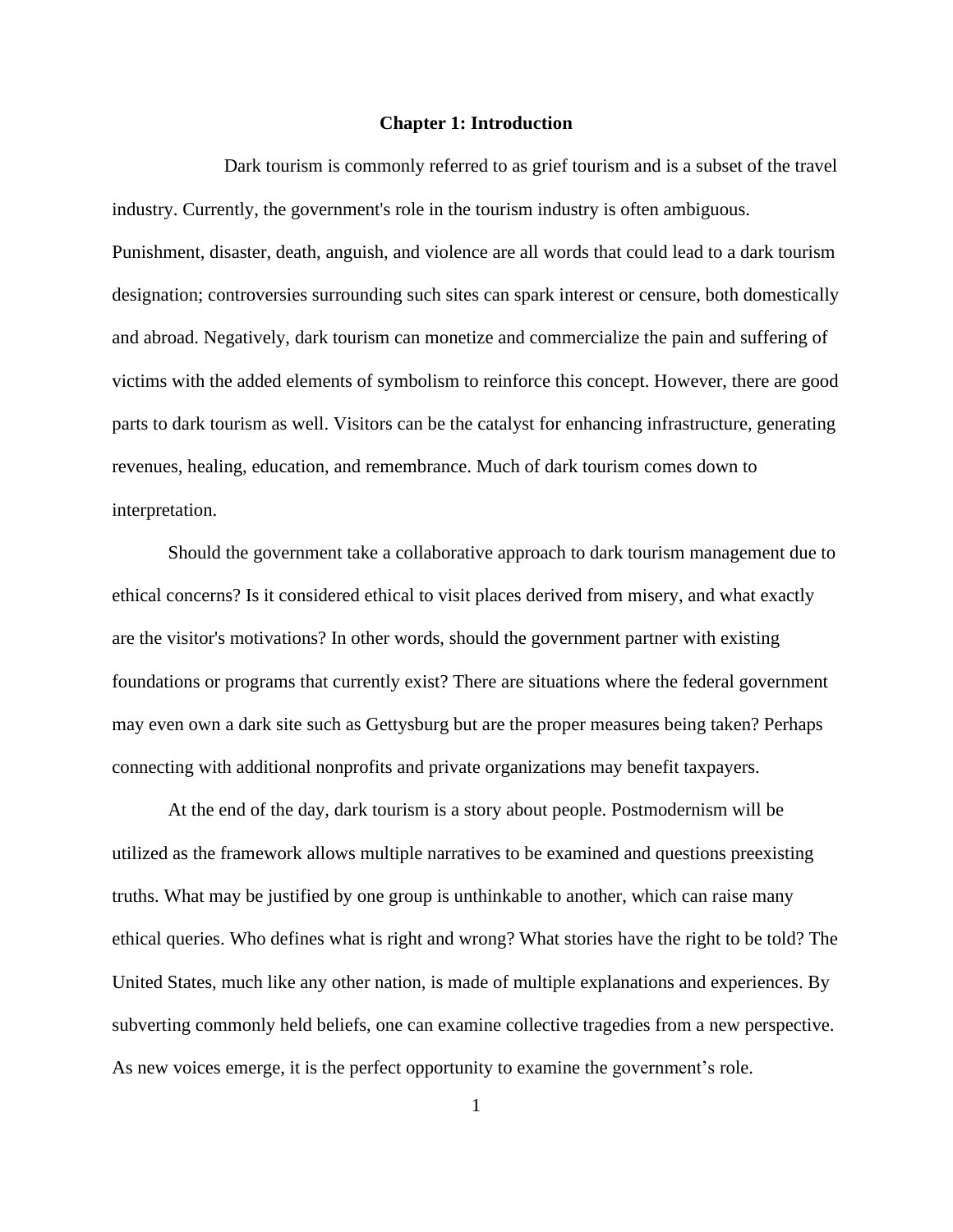The literature review covers dark tourism as a whole and the connection to government based on preexisting data. A substantial amount of data was sourced throughout the years. Meanwhile, the method portion explains the study that was conducted at Eastern State Penitentiary in Philadelphia, Pennsylvania. The surveys were completed in October 2021, with 147 responses over two days. The goal of the survey was to identify what motivates an individual to visit a dark tourism location and whether the government has an active role in places associated with a collective heritage based on tragedy.

A mixed-methods approach was taken when the surveys were analyzed, as some questions were open-ended while others were more structured. The finding section elucidates the study's outcome, which ends up being somewhat inconclusive due to restraints created by COVID-19. The conclusion of the dissertation sums up the overall study along with ethical concerns that were not covered in the surveys but should still be mentioned. Ethics plays a significant role in dark tourism. A more in-depth analysis could expand the existing academic work and benefit citizens, who, in a sense, own these dark tourism locations as they are often owned by the government or get some form of public funding.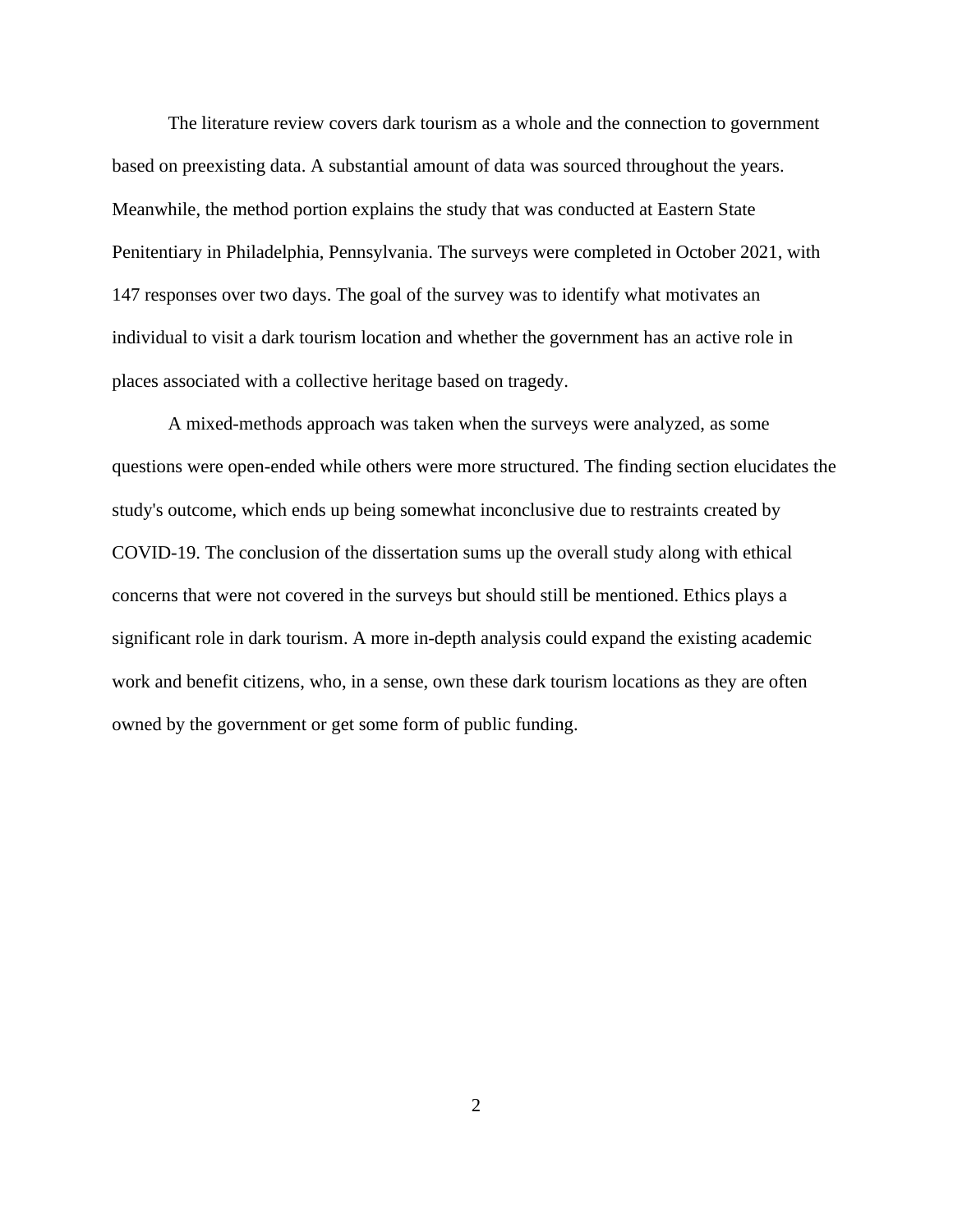#### **Chapter 2: Literature Review**

## **Overview**

While each generation claims to be more civilized than the last, humankind's fascination with death is still very much alive. The allure of the macabre can be seen as far back as the gladiator spectacles that once filled the expansive colosseums throughout the Roman empire. During the Medieval era, public execution became a form of entertainment and continued throughout the centuries (Seaton, 1999). Visitors who were rich and poor in 19th century Paris eagerly visited the morgue near Notre Dame, where bodies were left on display for up to three days unless claimed (Joanne, 1870). Questionably sourced cadavers are incorporated into traveling exhibits in recent decades, and even regularly organized tours monetize national tragedies. Souvenirs are always readily available to be purchased, whether on-site or within a short walk (Stone & Sharpley, 2008).

Dark tourism appeals to taboo, the unknown, and what is whispered in the night. While researchers disagree on the definition, it has evolved throughout the years. One may be so bold as to declare it is the convergence of the traveler and local in a post-modern consumer exchange relating to the tragic (Lennon & Foley, 2000). There is typically an element of death or disaster synonymously linking a specific location to a collective memory (Light, 2017). People generally relate a particular place to a violent occurrence that they might have witnessed on television, online, or even first-hand. Whether conscientiously or through sheer happenstance, dark tourism sites are devised to invoke an emotional response from the visitor, usually through shock value. A supply-driven industry with no shortage of attractions generated by the elaborate and concise promise that man will inevitably inflict destruction, creating even more dark destinations for future tourists to reconnoiter (Ramlee, Hussin, & Hashim, 2018).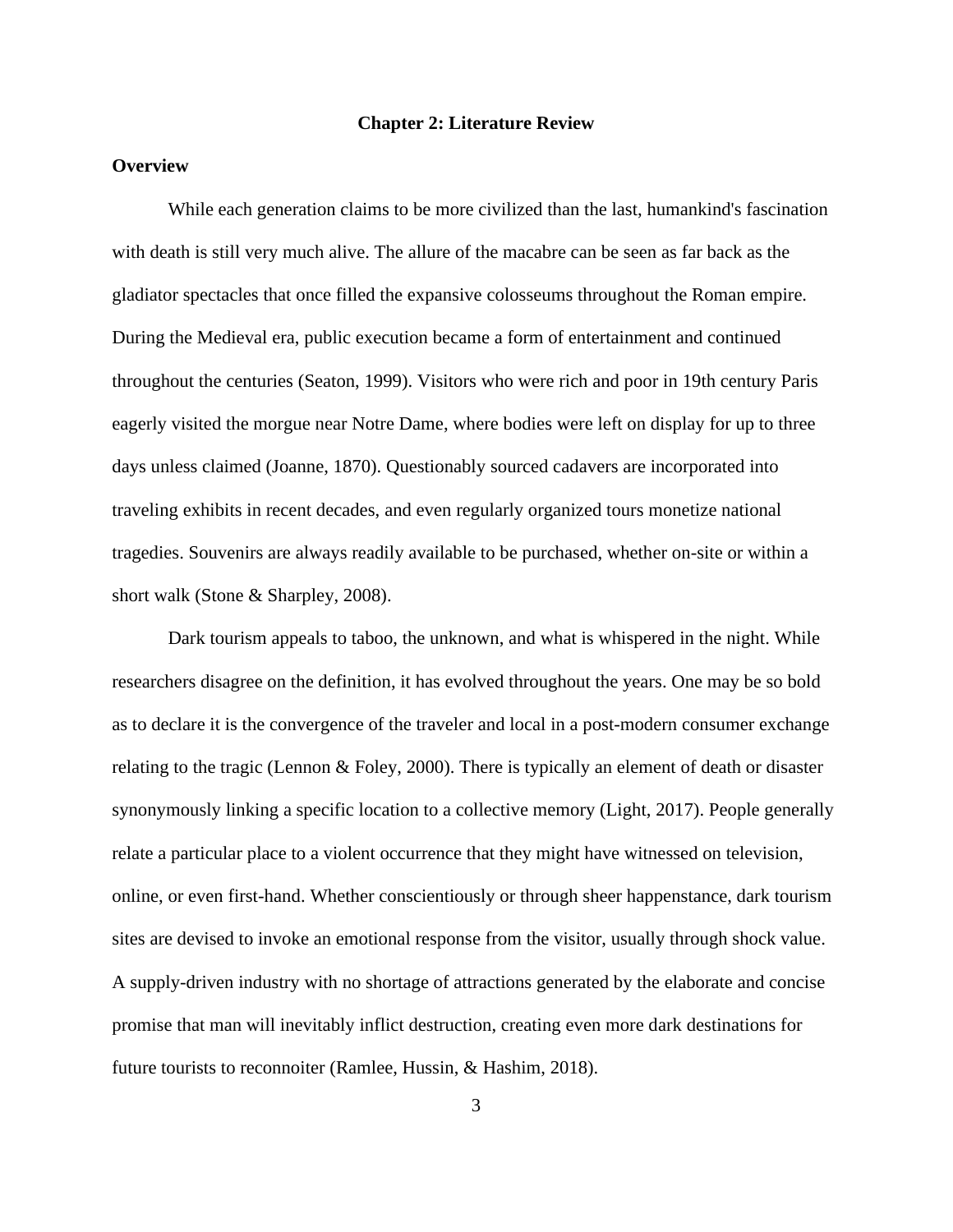The implications surrounding misfortune are often complex, reflective of the spectrum of attractions currently available. Terrorism, genocide, war, the economy, general political upheaval, and even the rise and fall of empires can lead to morally repugnant events that become tourist sites. There is almost a paradox in how visitors in the present can observe what might have been the final moments of someone's life through pictures, displays, audio, or even video. It would appear that a chasm exists between past and present, where empathy dissipates as time passes and, by default, decreases ethical concerns (Lennon  $\&$  Foley, 2000). The question remains whether it is the government's obligation to care for such tragic locations.

## **Past Literature**

By analyzing motivations and ethics, one must break dark tourism into seven commonly accepted subsets: Fun factories, cemeteries and final resting places, exhibitions, crime and punishment, memorials, conflict zones, and sites of genocide (Stone, 2016). A person can think of each of these categories on a scale created by Stone and expanded on by many other scholars in the field. While it is subjective, locations classified as one are considered the palest. They are low on the dark spectrum and by far the tamest of offerings; these types of visits are usually entertainment-oriented (Ivanova & Light, 2017).

A seven would be the darkest of places where the deepest of societal wounds have been inflicted. Touring a mock dungeon would be light compared to the somber fields where a plane recently crashed (Stone, 2012). Why is it acceptable to be jovial at one site but not the other? The funhouse only replicated the dungeon, so fewer negative feelings are associated. An individual imprisoned in a Medieval dungeon existed a long time ago compared to a person who died when Flight 93 was downed. There are fewer connections to someone who existed centuries ago and less objections to tourists being allowed in that place over another. Time heals wounds. Overall,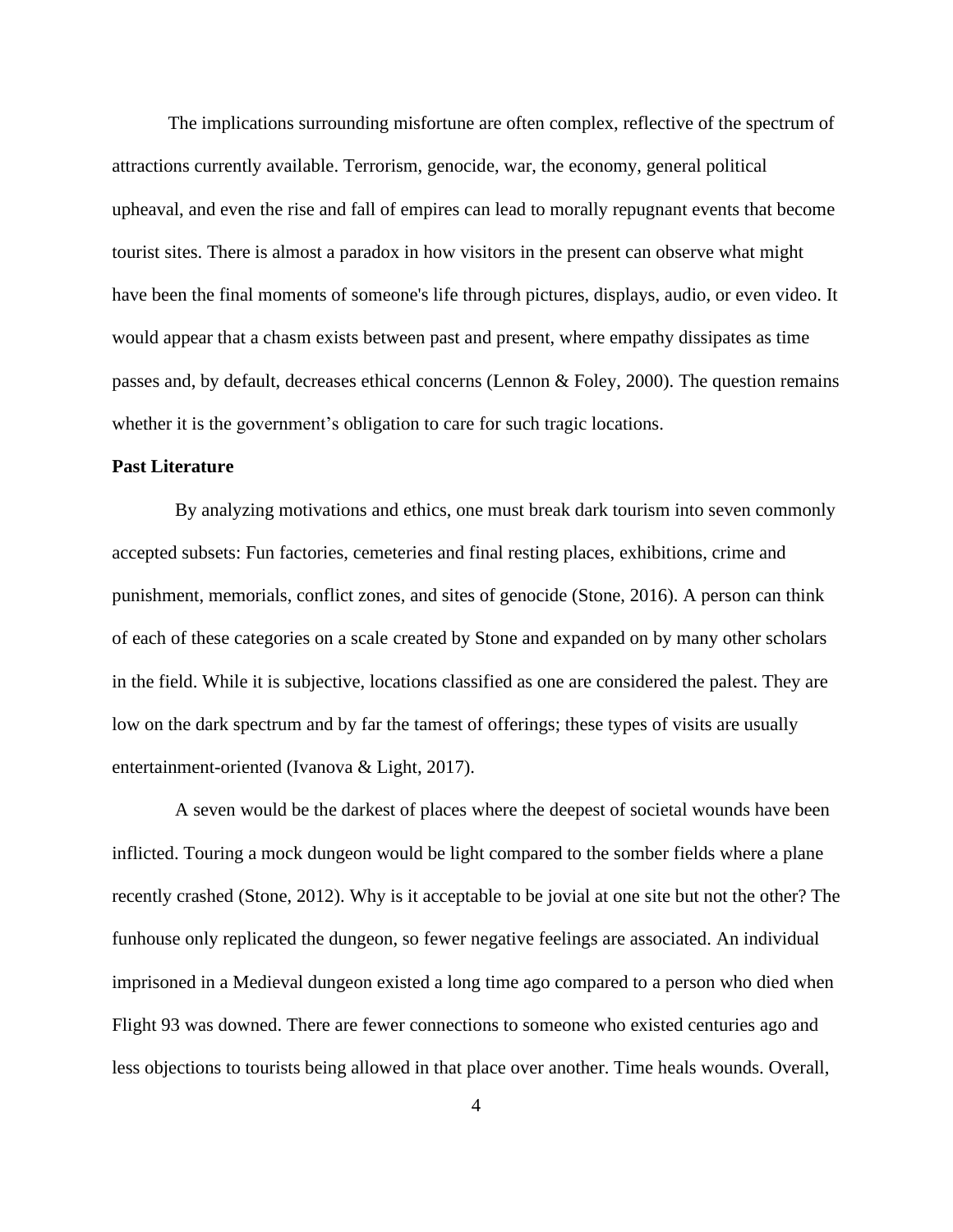the palest of visits will generally produce the least negative response as the horror is fake and the atmosphere is festive (Stone, 2006).

An easy way to identify lighter visits on the spectrum would be to look at their marketing. Typically, these attractions are flush with cash and offer some kind of visually stimulating experience. Rarely are the attractions authentic, even if they are based at the locations of a gruesome event. Not to say that information cannot be recounted factually, but that is not the primary motive (Stone, 2016). For example, guides will weave a story of horror while leading guests to the scene of the crime. It is not about narrative but rather the scare; while kitschy, most individuals do not object, ethically speaking, to these types of sites. On this end of the spectrum, there is not much room or need for government intervention.

Besides being entertained, what are some other reasons that people visit manufactured fun factories? A tourist might want to visit London's Dungeon or Castle Dracula if he or she is interested in horror movies and the gruesome. Essentially, people of all ages will visit a fun factory as it is an extension of one's interest. Additionally, discounted tickets, revisiting with someone who has never been, and seeing what the hype was about are other reasons people choose to visit replicated sites of suffering. Regularly, there is a disconnect between replication and death in fun factories as it is about visual stimulation rather than consequences. After all, the artificial scares provide thrill, safety and satiate a bit of perverse curiosity. Some individuals have a more profound affinity and appreciation for the past, but understanding history is not a top priority. Perhaps "there is a need for more attention to the ways in which entertainment can enhance or complement informal learning" (Ivanova & Light, 2017, p. 366).

Cemeteries or final resting places are next on the spectrum of dark destinations, so they are not the palest or darkest offerings. In the 1800s, families would spend the entire day relaxing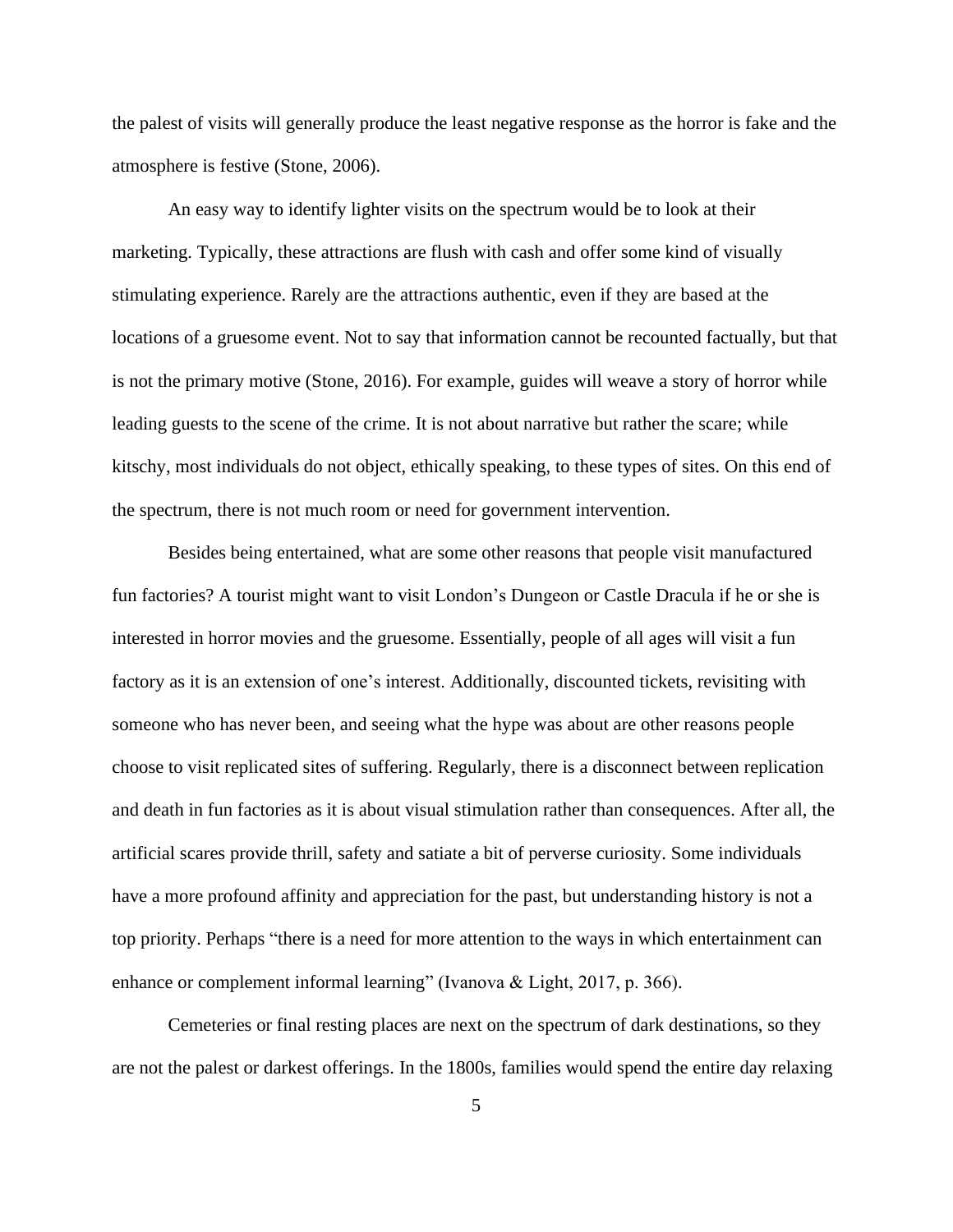in cemeteries. They would picnic with deceased family members in a peaceful backdrop. Eventually, a cultural shift moved people to the public parks. The smaller burial ground became primarily known as places of hushed remembrance (Tomašević, 2018). The larger cemeteries remained open to the public and have seen a flux in visitors in recent decades. For instance, approximately two million tourists frequent Pere Lachaise Cemetery annually (Venbrux, 2010). Everyone from Jim Morrisson to Oscar Wilde and even Countess Walewska, one of Napoleon's mistresses, is buried at this cemetery (Tomašević, 2018).

The shift to attract people back to the graveyards began after World War II, when much of Europe was left in shambles with countless dead. Almost everyone in their 20s or 30s knew someone that fought, died, or suffered because of the war. Regrettably, there were not enough people to properly maintain the cemeteries. A collaboration between citizens and government spurred an initiative of remembrance. If there was a correlation that links the living and the dead, visitors might be willing to help maintain the plots (Lennon, 2000). Loosely, one could state a case for Principal-Agent Theory. The government acts as an indirect delegator or the principal, and the mourners are the agent in maintaining the cemeteries (Lupia, 2001).

Celebrity is the driving force of cemetery tourism as it establishes a more profound connection for the fanbase or anyone with a general passing interest (McLean & Vibber, 2020). Michael Jackson, George Washington, Martin Luther King, Walt Disney, and Sacajawea are just some of the many graves people regularly visit. There is no shortage of public figures that someone might want to see. (Young & Light, 2016). The Tomb of the Unknown Soldier in the United States and France, along with the Unknown Warrior in the United Kingdom, attract many visitors each year. Other countries may have similar sites, but the premise remains the same: pay respect to the unidentifiable soldiers who have fought and died for their country (U.S. Army,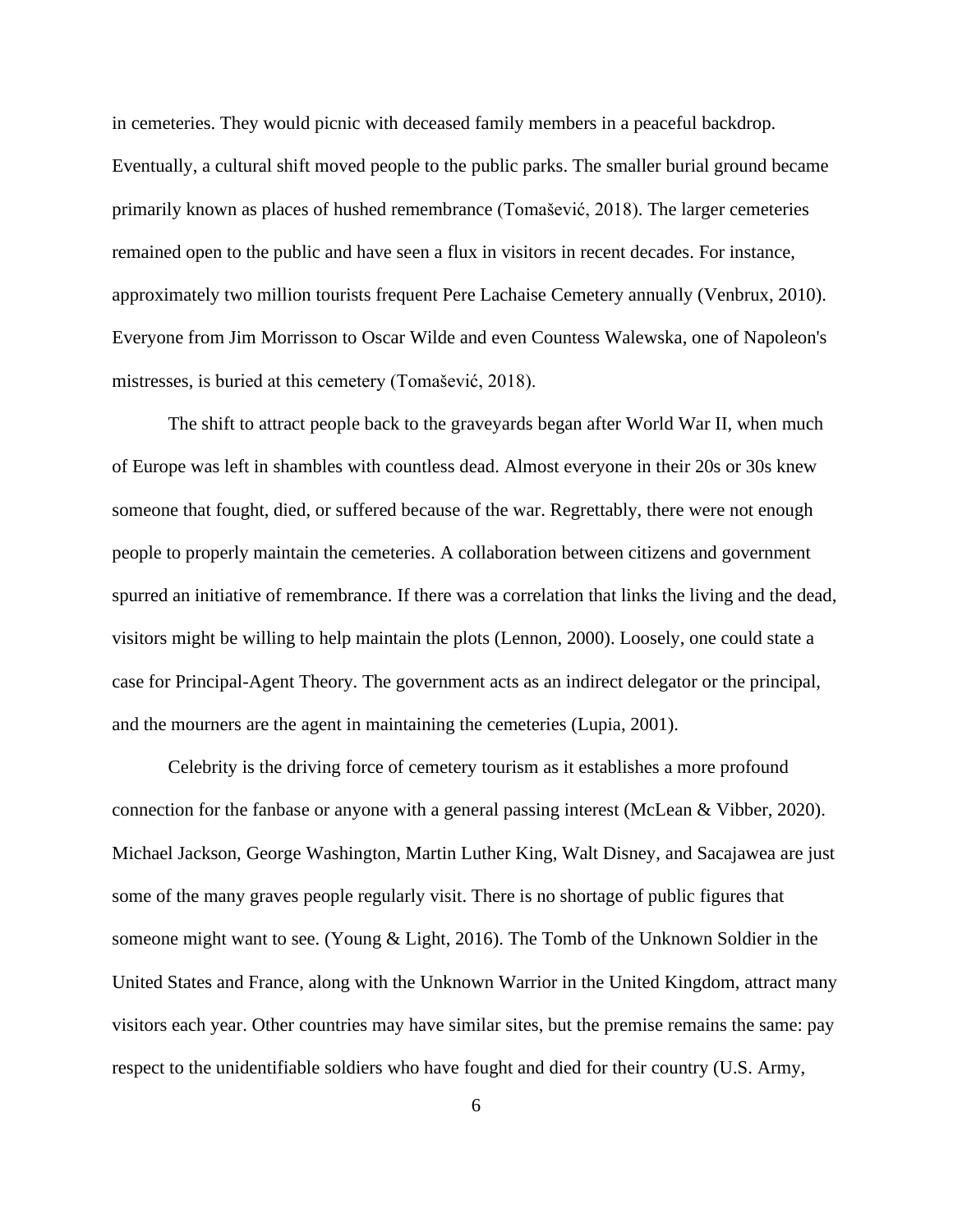n.d.). As morbid as it sounds, celebrities die every day, and the more sensational will likely attract greater public interest.

Cemeteries across the globe, from California's Forest Lawn to Dublin's Glasnevin, have responded to the renewed public interest by offering travelers unique opportunities. Many offer self-paced and guided tours on numerous topics, exceptional art displays, and on-site museums with gift shops (Tomašević, 2018). Other options might include lantern lighting, memory trees, grief circles, sketching, birding, tai chi, support groups, and chapel service (Lakewood Cemetery, 2021). While admission to most burial grounds is free, activities range in cost. For example, a public walking tour usually costs around \$10-\$30, but a customized experience could be anywhere from \$50 and up per person.

As infrastructure and profile on the cemetery expand, so do cases of vandalism and theft. Graverobbing and vandalism are substantial ethical offenses; the frequency of occurrence may require authorities to get involved. For instance, Charlie Chaplin's body was stolen for a brief time in 1978. The tombstone for James Dean's grave has been stolen on several occasions. The diamond collar that once belonged to Rin Tin Tin was taken from a pet ceremony, so not even an animal's grave is sacred. The response to such crimes is additional security, fencing, and even site restrictions (Tomašević, 2018). Public administrators may draft legislation that offers sharp penalties for graverobbing or simply disturbing the dead. As for commercializing cemeteries, there seem to be minor concerns.

The famous inhabitants are the present-day draw to burial grounds. There are several explanations for why an individual may want to visit the grave of someone they may not have directly known. Perhaps the desire to mend an individual's flaws or the need to rationalize socialpolitical outcomes is why the dead are memorialized (McLean & Vibber, 2020). As each year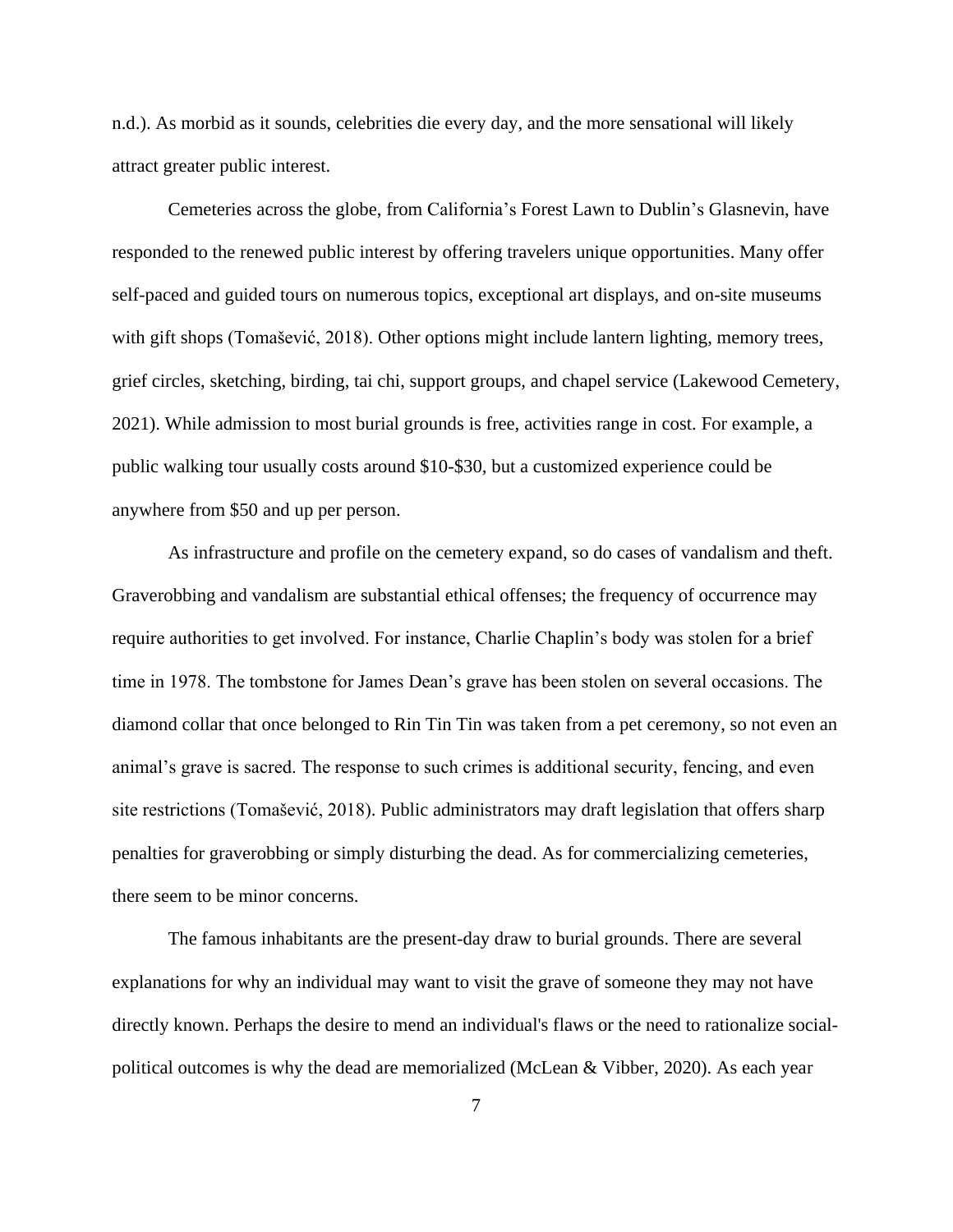passes, "eye-witnesses of key events are disappearing, and that inter-generational memory transition is on the wane" (MacDonald, 2013, p. 1). In a sense, collective memory is amplified when individuals visit cemeteries (McLean & Vibber, 2020).

Death is no longer ritualized as it has become abstract and private to some degree. The medical industry, including hospices, has made death a personal experience. In past centuries, the entire community may have been a part of the mourning process; the disconnect makes it problematic for some to come to terms with their subsequent passing because they cannot confront death (Sharpley & Stone, 2009). How one chooses to spend their final hours should be up to them and not necessarily a primary responsibility of a public administrator. Overall, the cause of the death and the disruption of the deceased is where government interest would lie.

The third point on the dark spectrum would be exhibitions; these attractions "revolve around death, suffering or the macabre with an often commemorative, educational and reflective message" (Stone, 2006, p. 153). Frequently exhibitions will include body parts, and the most famous is arguably Body Worlds. The exhibition puts dissected humans and animals on display in various positions, such as dancing or even playing cards (Seaton, 2019). The Mutter Museum, the Berlin Museum of Medical History, and many medical museums might find themselves in this bracket, mainly featuring controversial exhibits. These museums have anatomical specimens, samples in fluids, physical instruments, and much more. The spectacle of viewing corpses began in the Renaissance when people watched dissections in what was dubbed anatomy theater. In the Victorian era, embalmed bodies were incorporated into freak shows or side attractions (Durbach, 2014).

When Gunther von Hage premiered his medical exhibit known as Body Worlds in 1995, it popularized corpses being on display once more. The bodies are purposely posed, providing an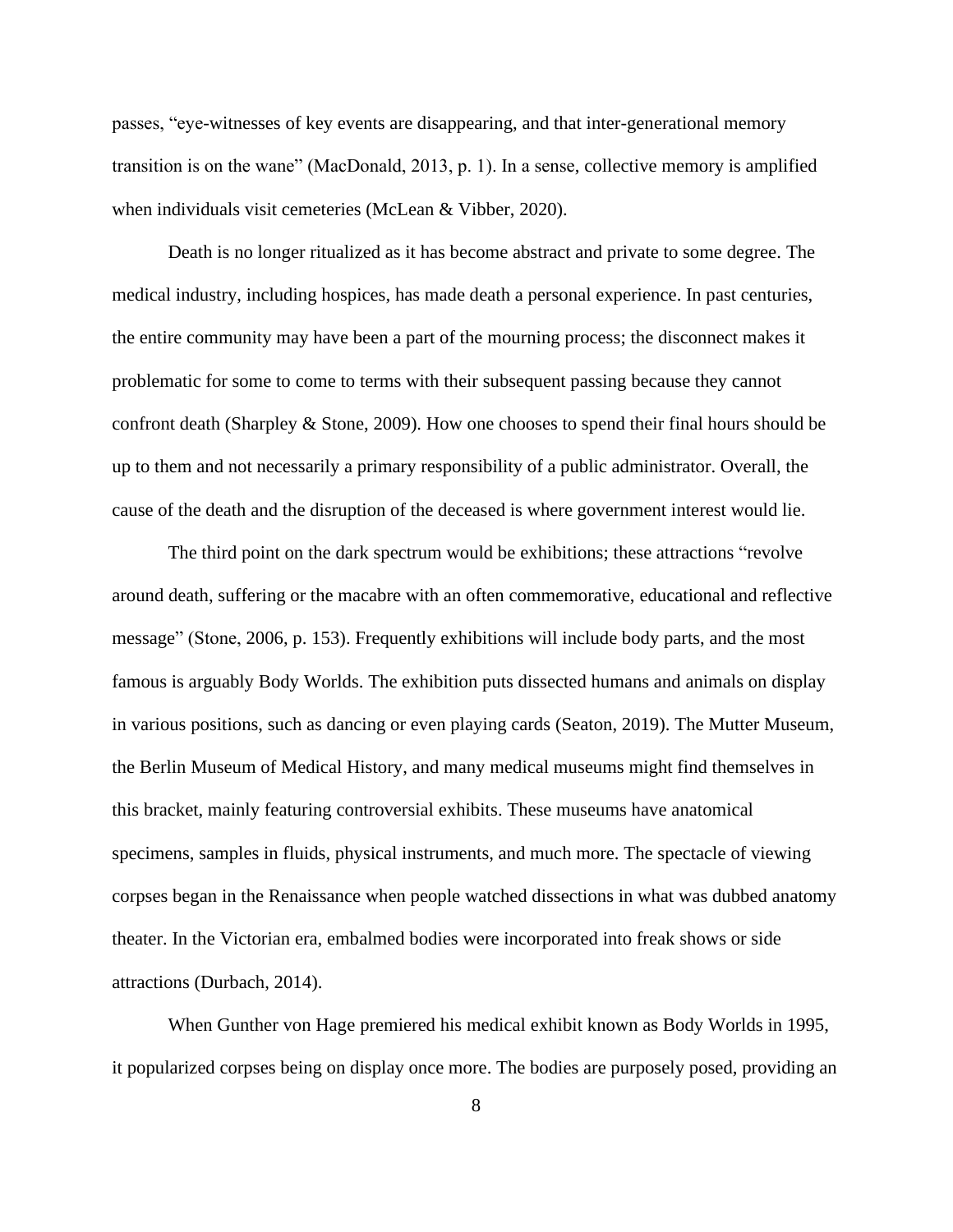almost voyeuristic element (Connor, 2007). Unfortunately, the educational narrative is essentially nonexistent, and the experience becomes about viewing rather than understanding. Children need contextual analysis often lacking in an exhibition (Hibbs, 2007). While gawking at the dead might be distasteful, perhaps the most significant concern regarding body exhibits is the limited supply of parts and how they are sourced. Anthony Noel Kelly was such an individual who was caught stealing human remains in 1997. The sculptor used the body parts that he took for his artwork (Walter, 2004).

While there should not be a need to create a law regarding the trafficking of human body parts, as seen with Anthony Kelly, it is needed. For every person caught trafficking bodies, another is getting away with the crime (Sharpley & Stone, 2009). If one wants to speak to ethics, using body parts for art, profit, or any derivative of two is sacrilege by societal standards. If more cases of such impropriety were brought to the forefront of modern society, there would be public urging to take care of these miscreants.

Moreover, the government may need to be involved in the infrastructure of body exhibition; while similar to fun factories by being commercial, there is a very human component. Again, items of the deceased, body parts, or entire specimens are removed from their place of origin. The product is generally sanitized but still meant to provoke. There is just enough on display so that people question what they see. The line between leisure and learning is frequently blurred (Stone, 2006).

Countries may even have open disputes regarding items on display. For instance, in the nineteenth century, tomb robbers had no qualms about stealing anything from a tomb, as it was a great way to get rich. Ramses I is one of these unfortunate mummies and was on display in a museum in Niagra Falls for over a century under a different name (CBC News, 2002).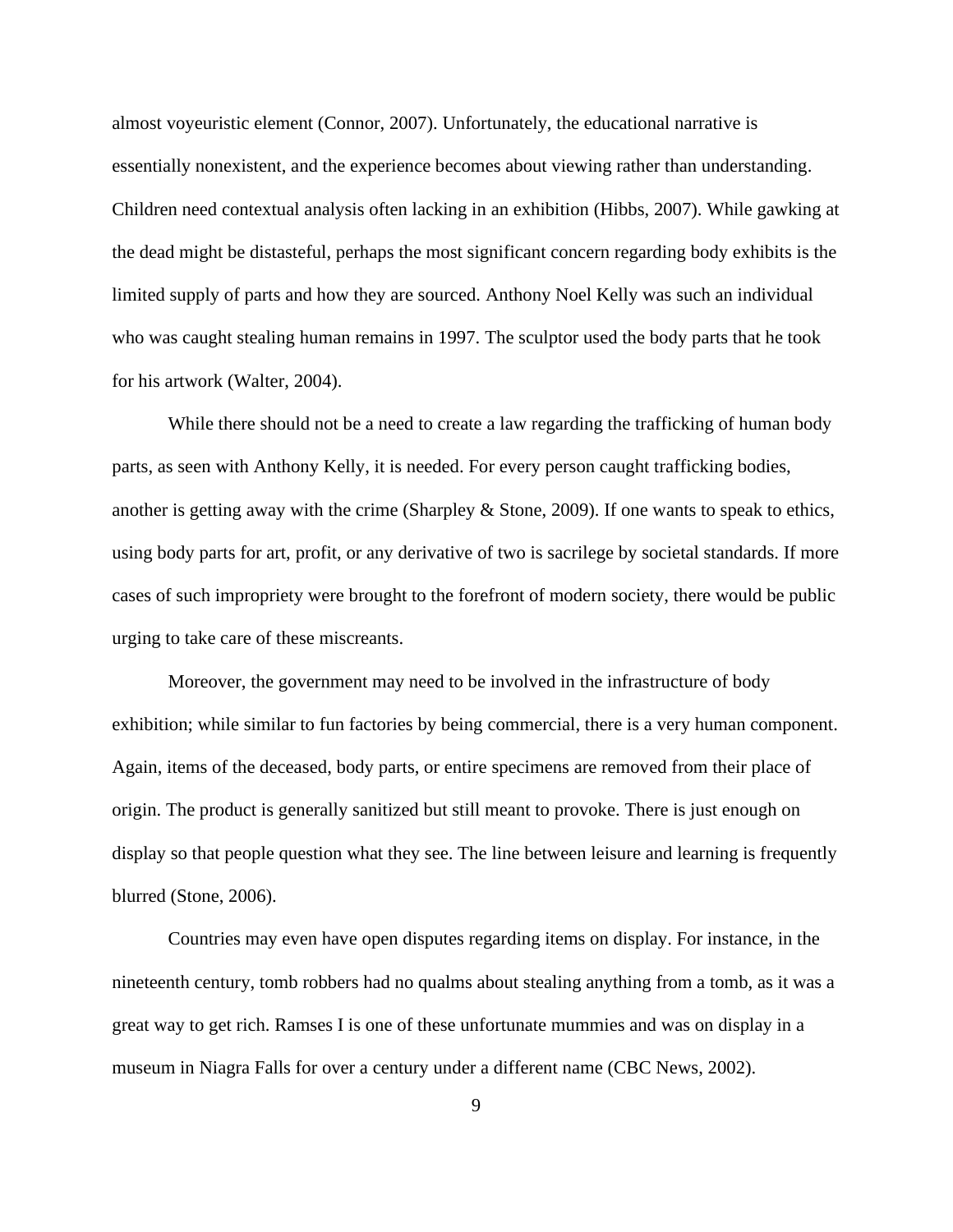Eventually, the mummy was discovered to be Ramses I through DNA testing and returned to Egypt (World Archaeology, 2004). When it comes to the dead or even body parts, there can be a need for international relations and a savvy government to navigate such tricky situations.

Moving to the center of the spectrum are sites associated with crimes, prisons, and punishment (Seaton, 2019). Overall, these attractions garner some pushback, and a traveler may hesitate to visit. After all, many prisoners were treated inhumanely in the past, and their stories are lost to time. The most challenging component of maintaining a prison as a tourist attraction, besides the upkeep, is telling stories correctly. Also, which prisoner's account should be highlighted? The story of a dungeon belongs to whom (Johnson & Pickin, 2019)? There is insufficient literature on ethical concerns of touring dungeons, so it is assumed that the passing of time accounts for why there are fewer objects compared to prisons, which are in use to this day.

Much like morgues were toured in Paris, the prisons, mental asylums, and even the institutions for the disabled were popular to visit in the early 19th century (Dawes, 2020). Order, cleanliness, accessible locations, and the belief that the institutions could reform prisoners and patients piqued people's curiosity. At one point, New York's Utica Asylum "averaged as many as twenty-seven hundred visitors a year, easily outstripping Mammoth Cave [Kentucky] in attendance, if not fame" (Sears, 1998, p. 89).

Places like Utica Asylum fell out of favor because they did not live up to the Christian ideal of saving the reprobate. One cannot pray away a mental illness. In fact, the asylums and the prisons increased corporal punishment and became more bureaucratic as the years passed (Sears, 1998). Nowadays, people do not generally visit active prisons, but they frequent former places of punishment that offer an eclectic mix of fun and history. For example, the Eastern State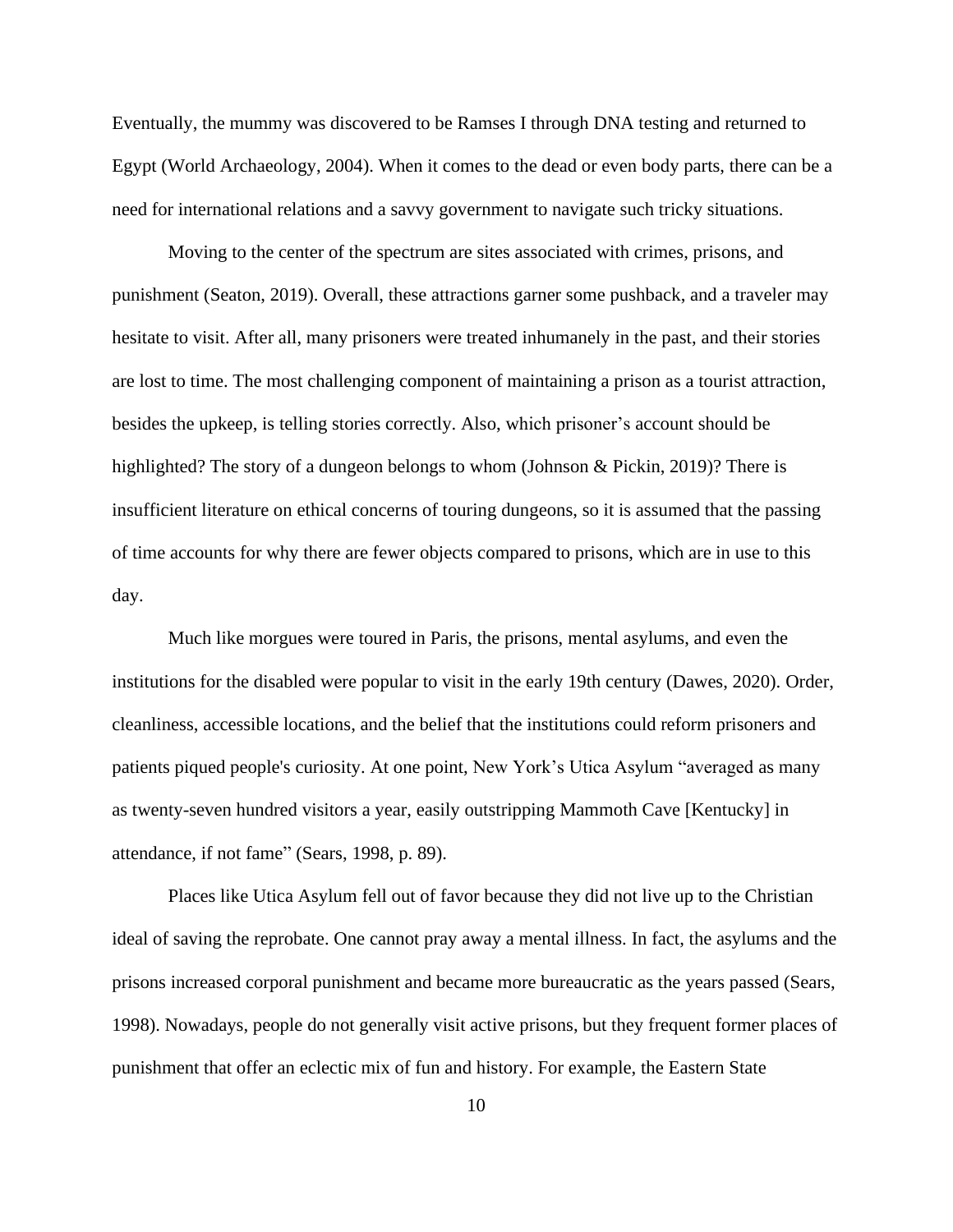Penitentiary in Pennsylvania hosts weddings, photography sessions, movie screenings, virtual mitzvahs, and most types of micro-events (Eastern State Penitentiary, n.d.).

Visiting former prisons can be educational due to their authentic nature. A portion of grants, donations, and admissions go towards maintaining the structure and the items within. Famous inmates typically get their own guided tour or will be mentioned in passing. Guides will often discuss the history and brutality of the location; the first-hand experience can be edifying. Prisons can play host to commemoration and even have political elements; for instance, a dissident who opposed the government may have been incarcerated at that location (Barton & Brown, 2015). The unfortunate part is that while some people deserved to be in prison, others did not. The most egregious offense these former prisons committed was the treatment of the prisoners. While unjust criminal sentences cannot be undone, they are a stark reminder of what not to do. Legislators can learn from former prisons when creating policies related to prisons.

A crucial issue in the United States is cultural sensitivity. For instance, tribal communities once occupied Alcatraz before becoming a military fort and later a prison. At one point, Native American activists sought reparations and even a cultural center on the island, but then-President Nixon decided to hand over Alcatraz to the National Park Service. While the site is infamous for imprisoning notable people tied to organized crime, such as Al Capone and George "Machine Gun" Kelly, there is a lot of history surrounding the former prison (Strange & Kempa, 2003). Many activists have raised concerns about the park service in interpreting the past. While other prisons do not garner as much attention as Alcatraz, they all come with moral conundrums and baggage. Is it ethical to monetize sites associated with crime and punishment as the subscribed sentence is often quite dark?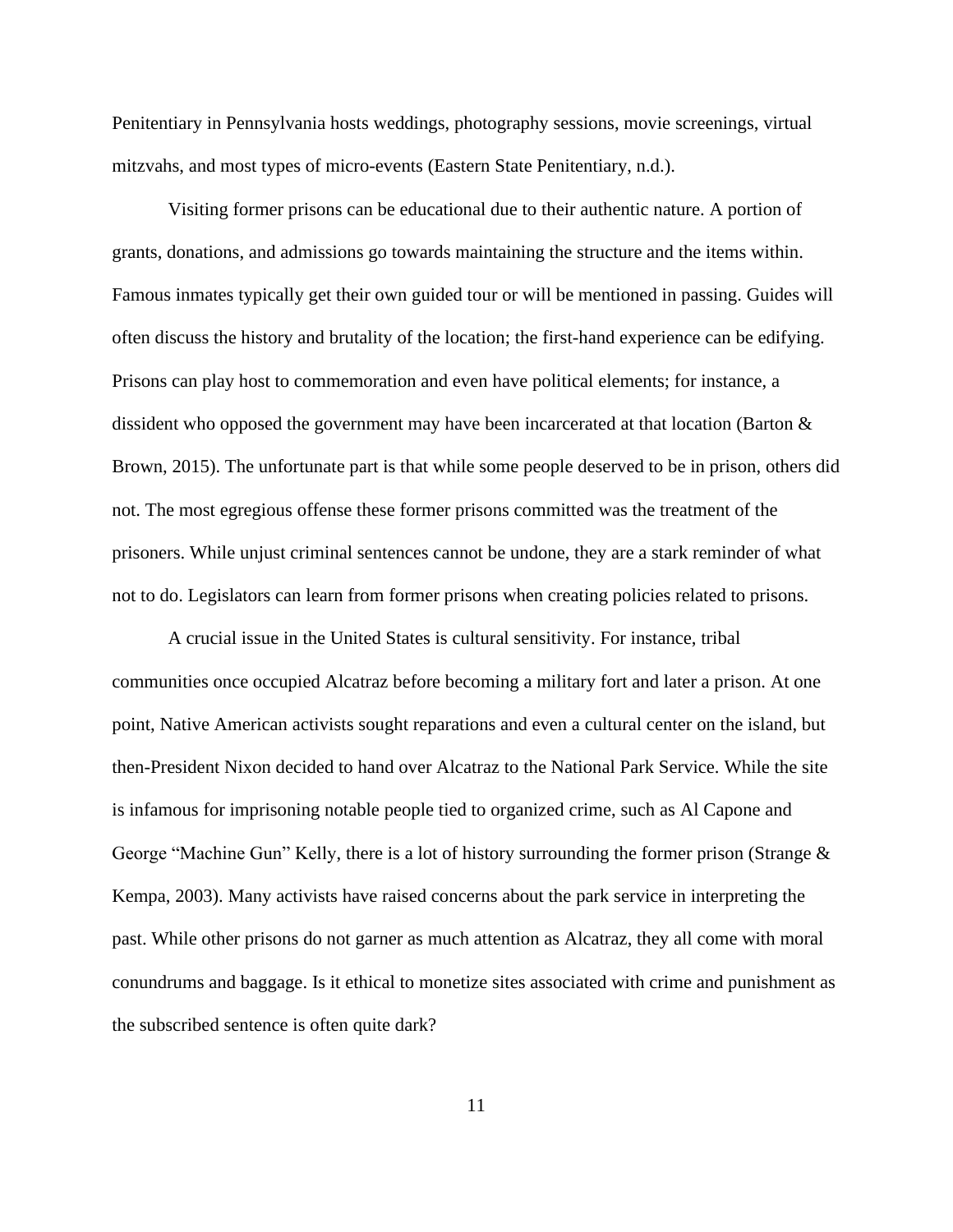Dark shrines are essentially memorials that are "constructed, formally or informally, very close to the site of death and within a very short time period of the death occurring" (Stone, 2006, p. 155). Due to the often turbulent nature of dark shrine sites, they are listed as number five on the spectrum. Shrines capture the attention of media outlets and lawmakers for a short period after the initial tragedy; during this time, there will be an influx of mourners, tributes, and symbolic gestures, some of which are genuine. The initial memorials are usually semi-permanent and hastily built but are created to provide a palatable point of convergence for mourners. Eventually, infrastructure will be constructed, and a long-term monument or museum of some sort will be erected in honor of those who perished (Stone, 2016). Safety would be a major concern of the government.

Katrina National Memorial Museum in Louisiana, Hiroshima Peace Memorial Park in Japan, and the Ford's Theater in Washington D.C. are dark shrines. Yet, a commonality shared by these locations is a lasting connection to a singular deleterious moment. At one time, these locations might have been known for their food, music, and art, but those memories are now replaced. While many locals may wish to bury the memory, they may have no choice but to profit from tragedy, as their primary way of generating income has gone away (Lennon & Foley, 2000). Furthermore, largescale tragedies produce a sense of foreboding disbelief and anxiety. Shattered is the idea of permanence and safety (Goatcher & Brunsden, 2011). There could be a need for more government funds to be allocated towards mental health as individuals could be suffering from Post Traumatic Stress Disorder or something similar.

One of the most high-profile dark shrines is the National September 11 Memorial and Museum in New York City. Since the museum opened in 2001, over 33 million tourists have viewed the exhibits and extensive collections. The museum provides lesson plans, educational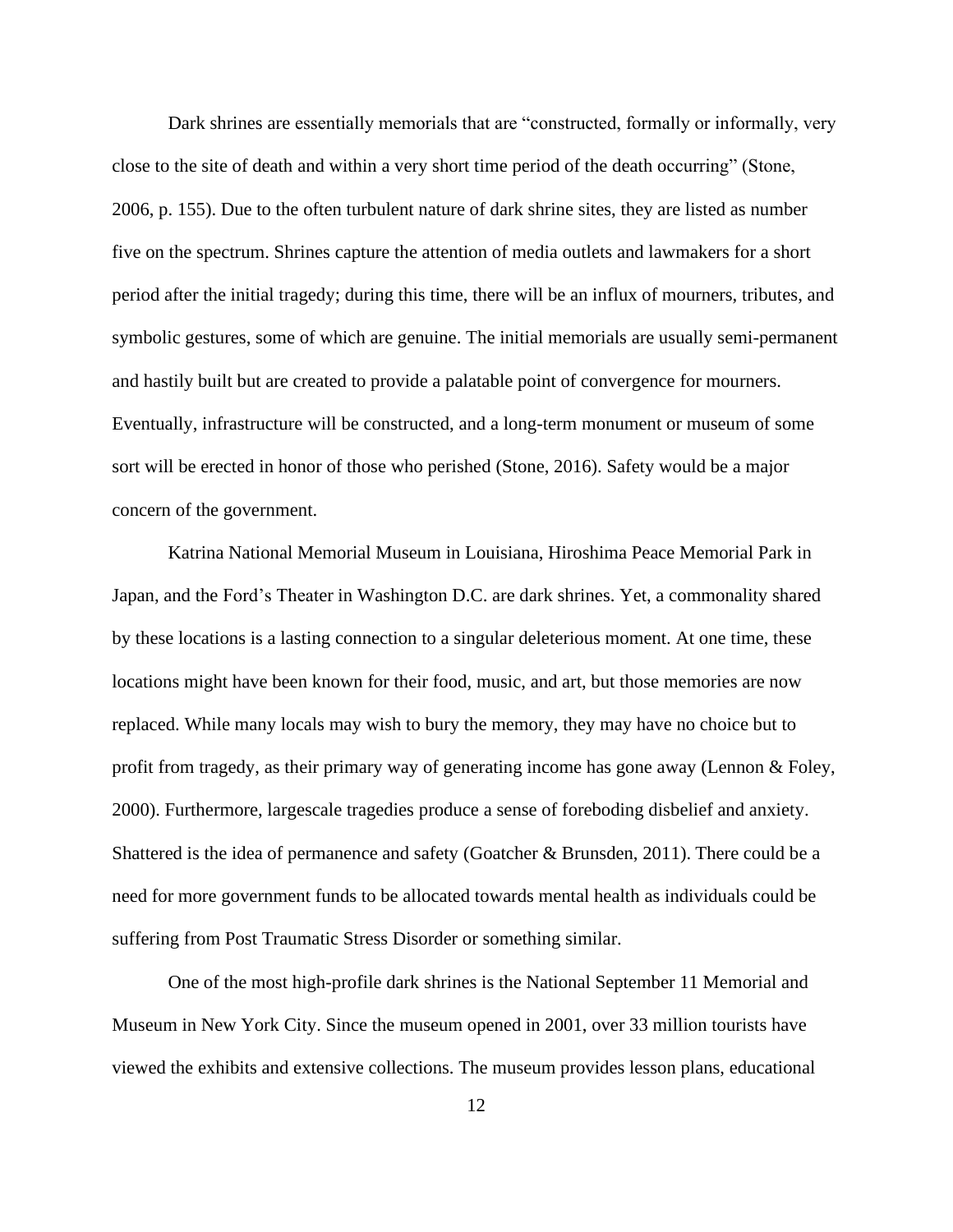programs for the public, and teacher development. Phones are requested to be silent, and it is a much more somber experience than visiting a funhouse or cemetery (9/11 Memorial Museum, n.d.). The souvenir-based economy developed around Ground Zero is seen as morally egregious and undermines the diplomatic repercussions sparked by the terrorist attack (Potts, 2012).

Another dark shrine would be Pripyat, a town evacuated after the many failures at the Chernobyl Powerplant in Ukraine. Visitors get a unique look at what life might have looked like before that fateful day in 1986 (Hryhorczuk, 2018). Graffiti covers many walls, and everyday items were abandoned. A science lab filled with equipment, children's toys left askew, and even an aging ferris wheel was left to the elements. Pripyat is an example of what no one wants to happen again. Therefore, it is a lesson for the government to review its energy policy to ensure the safety of millions of Americans.

Next, there is the Sixth Floor Museum at Dealey Plaza, which examines the assassination of President John F. Kennedy and his lasting legacy. Audio, video, news clippings, and artifacts replicate a form of reality. While the museum is one of the top attractions in Dallas, the Kennedy family prefers not to be associated with a place connected to President Kennedy's final hours; the museum represents a perpetual death loop for loved ones (Lennon & Foley, 2000). For the government, the museum illustrates that not even a president is immune to death. The security of politicians and public employees should regularly be assessed.

While dark shrine sites can provide clarity, they can also evoke strong emotions. As technology progresses, tragic events affect even more people. In 1912 when the Titanic sunk, it was the first-time global communications played a role in informing the public about a largescale disaster. It shook many people to the core as the ship was supposed to be unsinkable. The next time technology played an active role in a tragedy was in 1963 when "93 percent of the tv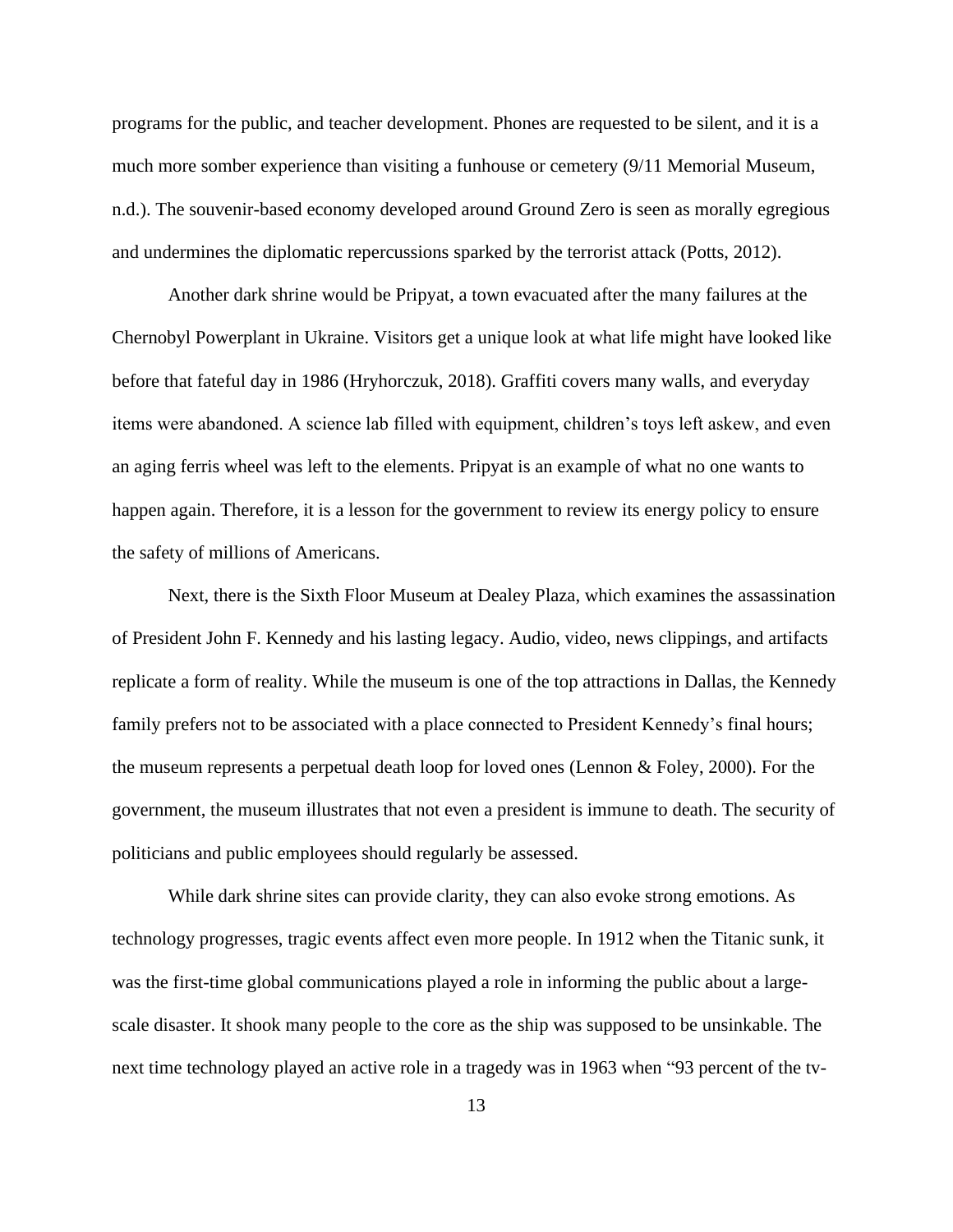equipped households" watched President Kennedy's funeral as it occurred (Lennon & Foley, 2000, p. 79). As technology progresses and expands, there will be even more witnesses to events in real-time. Witnesses like survivors, friends, and family members of victims often feel a sense of loss. Most people choose to visit dark shrines out of the need for remembrance and reaffirmation of the memory. A sense of identity can be tied to dark shrines. A man or woman visits Pearl Harbor or the 9/11 Memorial because they are American and must honor their fellow countryman (Tinson, Saren & Roth 2015).

Number six on the dark tourism spectrum are attractions that were once conflict zones or battlefields. Activities that would fall in this range would be "visiting war memorials and war museums, 'war experiences,' battle re-enactments," and guided tours of battlefields (Dunkley, Morgan, Westwood, 2011, p. 862). Humanity has always been curious about war, but in the 19th century, it became a spectator's sport. En route to Brussels or Flanders in 1815, visitors would stop to observe the Battle of Waterloo (Seaton, 1999). Meanwhile, picnickers flocked to Manassas, Virginia, in 1861, expecting the Union army to crush the southern rebels; however, the Union was quickly bested; thus, countless spectators were caught in the throng of soldiers retreating (American Battlefield Trust, 2021).

In the 21st century, it is not suitable for the average individual to observe battles in person. However, with the advent of the film and, later, the internet, there was no need to leave the comforts of one couch to witness a battle. With information spreading so quickly, the government must be vigilant to keep its secrets. After all, if battle plans are broadcasted on the internet, it gives the enemy an advantage. Citizens need transparency, but public employees also need privacy.

14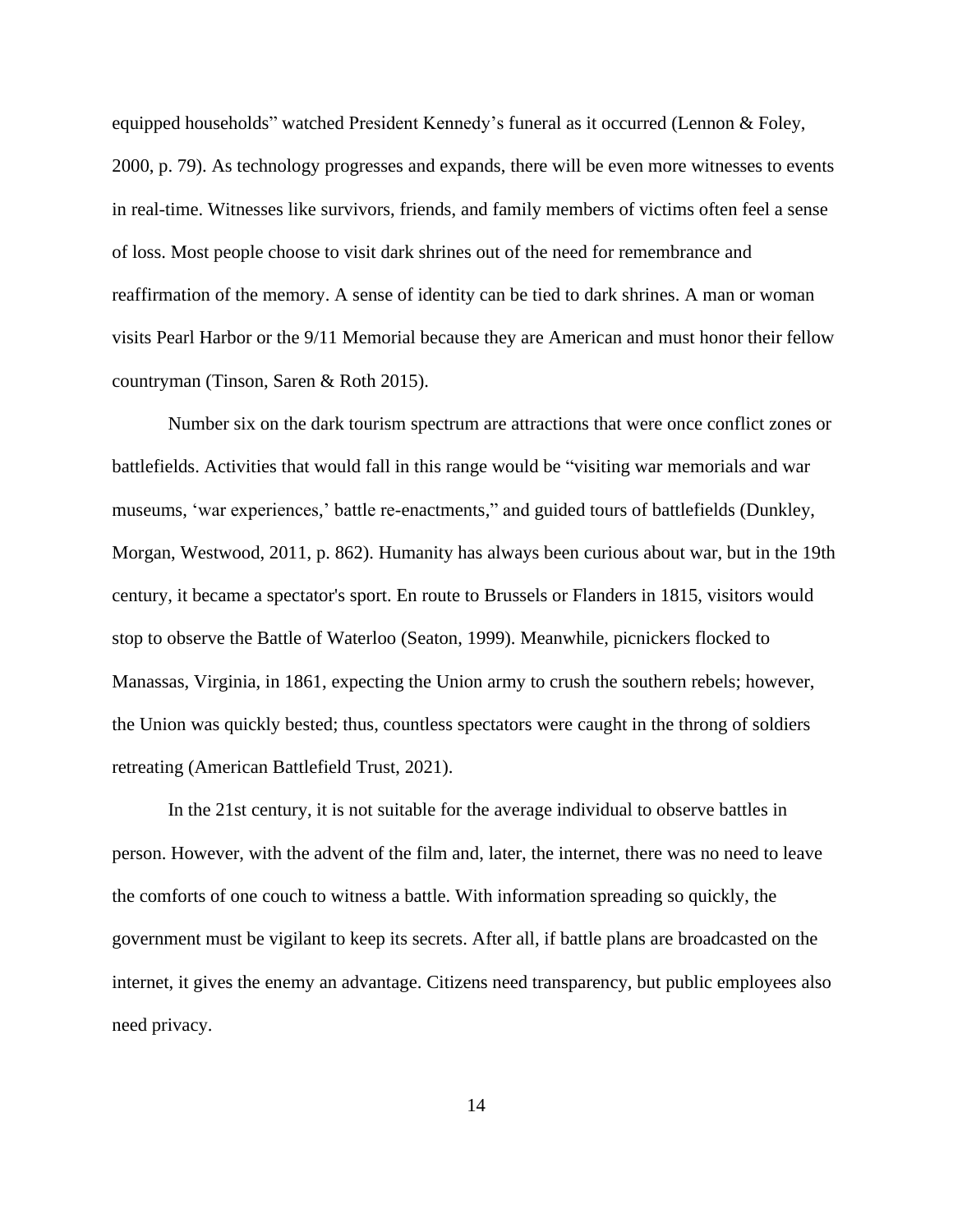Then there are fictitious narratives that can amplify interest in war and even romanticize battle. For instance, the television show, *Outlander,* features a character named Jaime who fights in the Battle of Culloden; as a result, fans are flocking to the actual life location where many Jacobites were killed (National Trust for Scotland, 2021). Meanwhile, Game of Thrones might inspire a tourist to visit battlefields associated with the War of the Roses as the show is loosely based on the events of that period (West, 2019). Some movies that might inspire customized battlefield tours might be everything from the Patriot, Glory, Saving Private Ryan, and Dunkirk.

Regardless of the motivation, countries like France, Belgium, Turkey, and Italy have benefited extensively from battlefield tourism. From 2014 to 2018, France had made "an estimated 110 million euros" from visitors who explored World War 1 Battlegrounds (Fathi, 2012, p. 5). It is estimated that France makes double that amount for World War II locations, partly due to travelers' interest in Normandy, France (Faithi, 2012). Gettysburg Battlefield in Pennsylvania is yet another site that has profited from the war as the national military park brings about \$1 million a year. Before Covid, over 8,000 jobs were related in some way to the Battle of Gettysburg, and locals even received \$800 in tax relief because of the extensive tourism generated (Gettysburg Adams Chamber of Commerce, n.d.). Again, government, taxes, and tourism heavily overlap.

"Visits to these sites combine serious purpose with recreation or exhibit a gradual transformation of meaning from serious to non-serious" (Keil, 2005, p. 479). The serious side or more ethical would include the need for remembrance and to better understand war. For former soldiers or family historians, visiting battlefields could be an experience similar to pilgrimages. One can uncover more information about deceased relatives and, in a sense, discover a part of themselves. The trip may not be out of guilt but the need to commemorate the dead (Dunkley et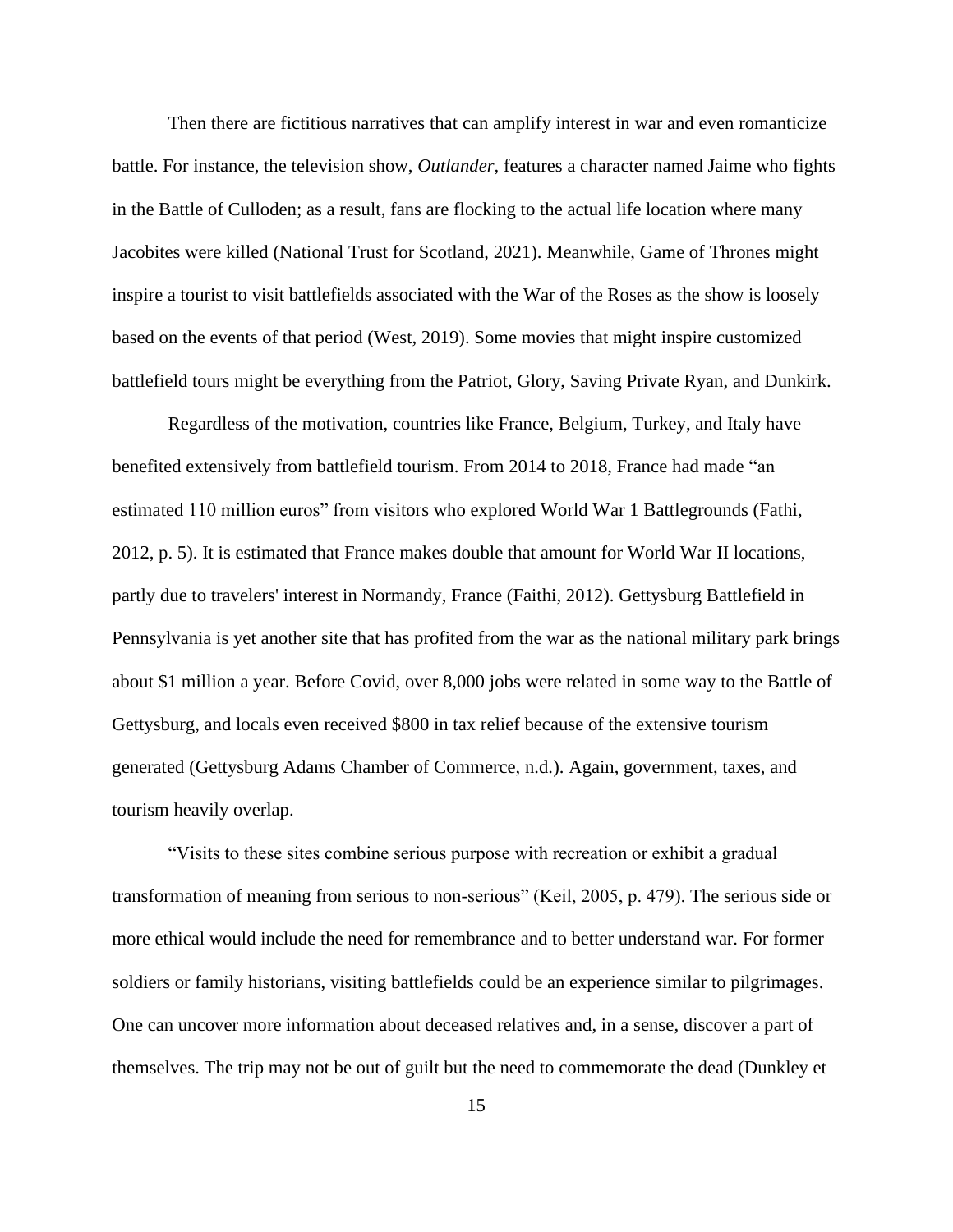al., 2011). For others, it is about dealing with an intergenerational trauma produced by the loss of an individual or entire group (Balaev, 2008). There can also be a desire to validate history (Keil, 2005). Almost everyone likes the idea of being related to a hero who died valiantly in the line of duty (Sharpley & Stone, 2009). Additionally, preserved space such as a battlefield that is expressly set aside attracts the type of visitor who may be tired of media culture and looks for an authentic narrative (Lennon & Foley, 2000).

There is a strong connection between battlefield tourism and voyeurism. Tourists who wish to see misery and death but are not deterred by brutality would fall into this category (Dunkey et al., 2011). There can be a disconnect between interpretation and commercial development (Keil, 2005); they can begin to infringe upon the expansive area of a conflict zone. Why is one section sacred but not another? There may be a cultural need to leave the battlefield as it was so that visitors can understand the tactical issues that a soldier might have faced. A significant problem for adequately maintaining a conflict zone is that many wars are often fought in or near a city due to commerce and decision-making (Lennon & Foley, 2000). In other words, urban buildup and sprawl could conflict with maintaining battlefields. The government may be required to step in and establish boundaries for battlefields and where people can build.

Finally, there is the darkest form of tourism which are sites that are associated with genocide. Some researchers argue that attractions related to slavery should fall under the classification, but that is still in dispute. When genocide occurs in Western nations, these locations are more accessible compared to Rwanda or Cambodia. Resources, funding, and preservation efforts are more readily available. Additionally, the length of the Holocaust, mass numbers of victims, and constant media focus make sites associated more mainstream (Sharpley & Stone, 2009). The interest in Holocaust sites has significantly increased. For example,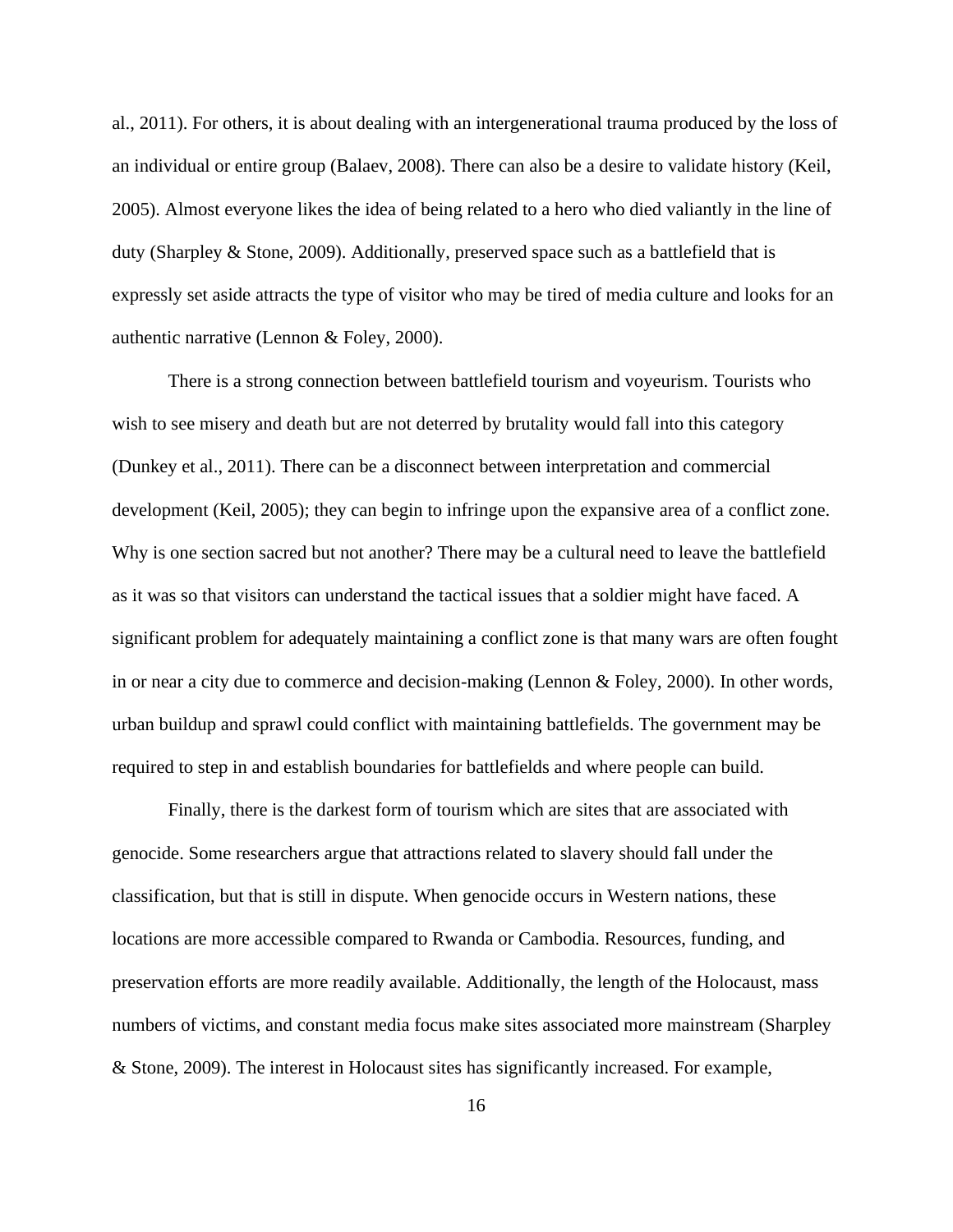Auschwitz-Birkenau saw two million people walk through its doors between 1947 and 1957 (Auschwitz-Birkenau State Museum, n.d.). In 2019, over 2 million tourists visited Auschwitz-Birkenau memorial in a single year (Auschwitz-Birkenau State Museum, 2020).

The public perception of allowing the camps to remain has drastically changed since the 1940s or 1950s. When the concentration camps were liberated, the initial reaction from locals would have been to eradicate everything related to the Nazis. The barracks, ovens, gas chambers, and even the toilets were offensive; everything was appalling. Yet, the buildings stand as a warning memorial and a testament to what people went through at these horrendous camps (Lennon & Foley, 2000). At first, there was little funding for exhibits and next to nothing for preservation, so some buildings began to deteriorate, and curators feared collapse (Auschwitz-Birkenau State Museum, n.d.). For the government, it is more about paying respects similar to that of a pilgrimage rather than interpretation, which only becomes acceptable when enough time has elapsed (Lennon & Foley, 2000).

One of the more troubling concerns about modern interpretation at the camps is that the lived memory or first-hand accounts are vastly declining each year (Kildron, 2010). Much of present-day interpretation is second or third generation, but primarily third. The second generation involves a person whose parents lived through the Holocaust and told them stories in youth. Third is distinctly learned information through school or media, and this person might have had a relative connected to the event (Sharpley & Stone, 2009). "The return to experience entails the active involvement of the visitor in the commemorative process and the shift from event-based collective history to the subjective and moving personal stories" (Kildron, 2010, p. 431).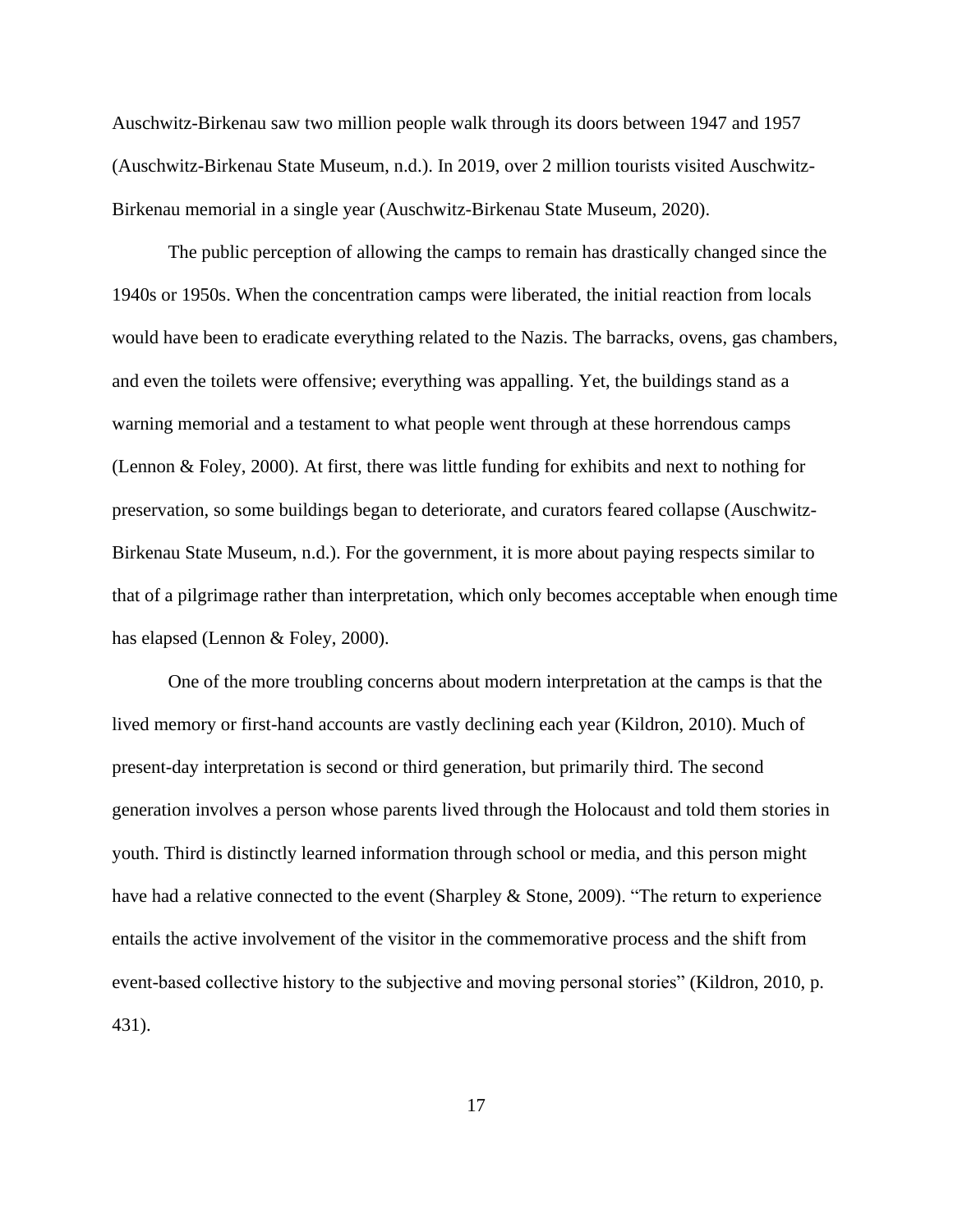Another ethical issue may be the purposeful falsification of the facts strictly for political gains. When a specific faction of people is targeted, many flee, leaving behind a government that may not represent those killed (Kildron, 2010). The equivalent can be said for photographs as historical images may show first-hand accounts but, as time passes, lacks context. A tourist viewing pictures which show incredible suffering will never undo past misdeeds. "Photos of skeletal bodies, both living and dead, are reminders that liberation came too late for too many and testify to the failure to intervene sooner" (Reynolds, 2016, p. 341).

A third problem would be general voyeurism, whether direct or indirect, as the act of viewing is already heightened by the objectivity of the ordeal. Even something as trivial as taking a photo or video at a genocide site and uploading it to one's social media diminishes the trauma. When the crowds battle over the best locations, it lacks sensitivity. It appears less troubling when people do not pose in the pictures and instead let the image speak for itself. Nevertheless, the picture only tells part of the story, which the photographer sees. Natives and survivors will usually take photos of genocide sites with less of a voyeuristic element than a tourist or even a historian. Auschwitz-Birkenau and many genocide sites have strict photography rules to limit the tourist gaze so that pictures can only be taken in specific locations (Reynolds, 2016). Why is it acceptable to take photos in one area but not another when awful occurrences happen everywhere within the site?

Could secondary trauma stress, which is interchangeably used with vicarious trauma, be an additional ethical stressor? First-hand accounts can be unsettling and vivid, triggering symptoms similar to PTSD. These symptoms emerge because one cannot help, but the desire to do something is still there (Leshem, 2018). First responders, counselors, friends, and family members closest to victims of horrific crimes often exhibit signs of vicarious trauma (Jenkins &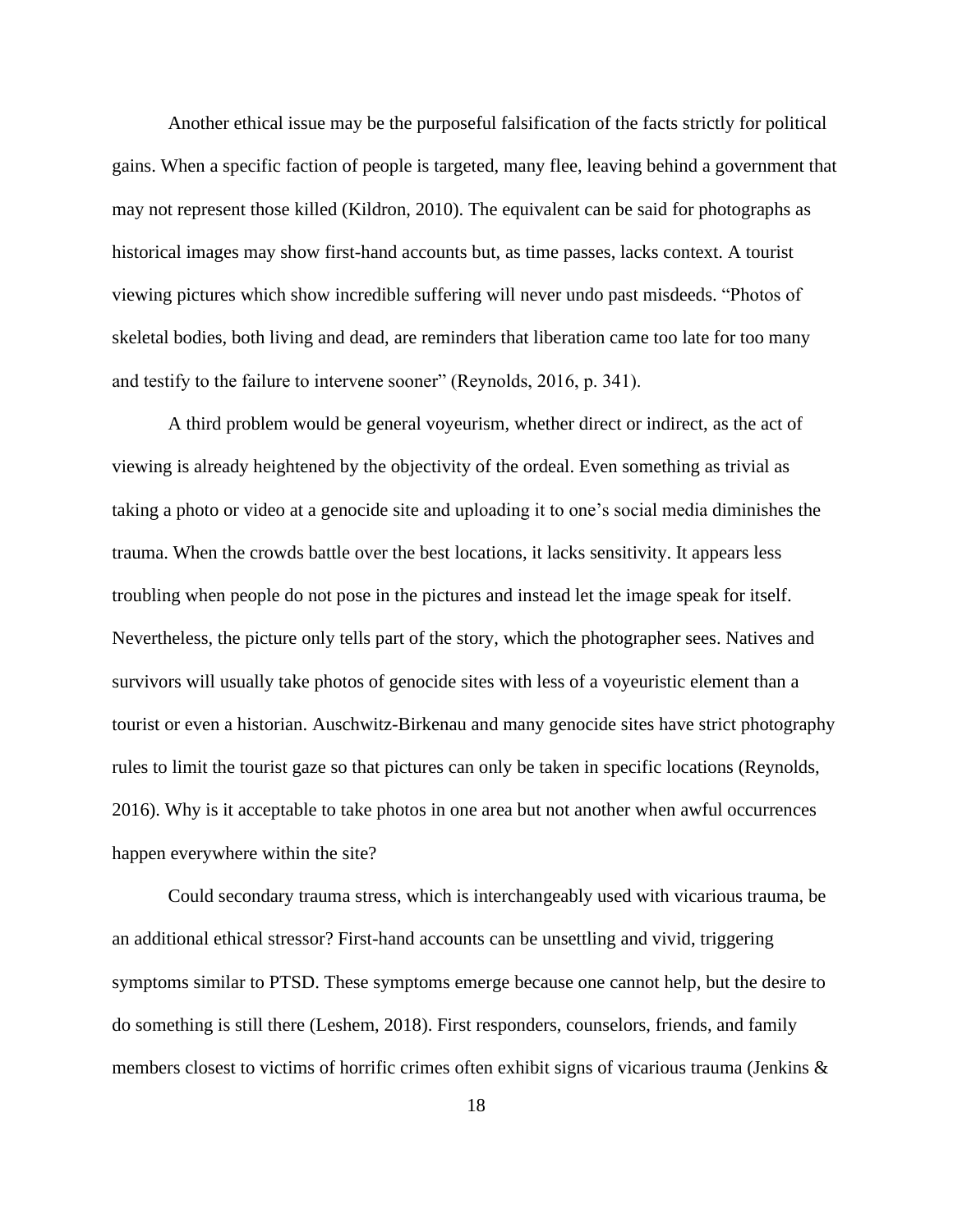Baird, 2002). Many tour guides are well removed from the first-generational narratives but are left to repeat lived memories multiple times a day. Over time, guides will often display signs of secondary trauma stress, which fluctuates based on engagement from the visitor and their ability to unwind after work (Leshen, 2018). For the government funds dark tourism sites, there should be mental health services offered to the tour guides, especially at sites related to genocide.

There has been a lengthy discussion as to whether genocide tourism should exist. One of the main concerns is distance. Does it matter if the final product provides in-depth interpretation and respectful displays if it is far away from the site of tragedy? There could be an argument for removing interpretation from the actual location due to trauma. It is hard to say where places of remembrance should be erected. "No memorial has been established at Babi Yar, a ravine in the Ukraine where over 100,000 people (mainly Jews) were killed in 1941 by the SS-trained Einsatzgruppe squads" (Cohen, 2010, p. 198). Should the government decide if genocide memorials or museums be constructed?

Even though the United States Holocaust Memorial Museum in Washington D.C. and the Chicago-based Killing Fields Memorial were built to honor the victims, are such places needed a great distance away? For example, a Holocaust Museum would make sense in Poland, Germany, or Israel as those nations are directly affected. Not to say that these museums in the United States are not well done as they do an exceptional job provoking strong emotions. Still, they offer a replicated experience even with the exclusion of authentic items. A trauma far removed from the source lacks nuance and puts the victims on display every day (Lennon & Foley, 2000); in their defense, these sites are generally educational and have substantial political clout compared to sites lower on the spectrum (Farmaki, 2013).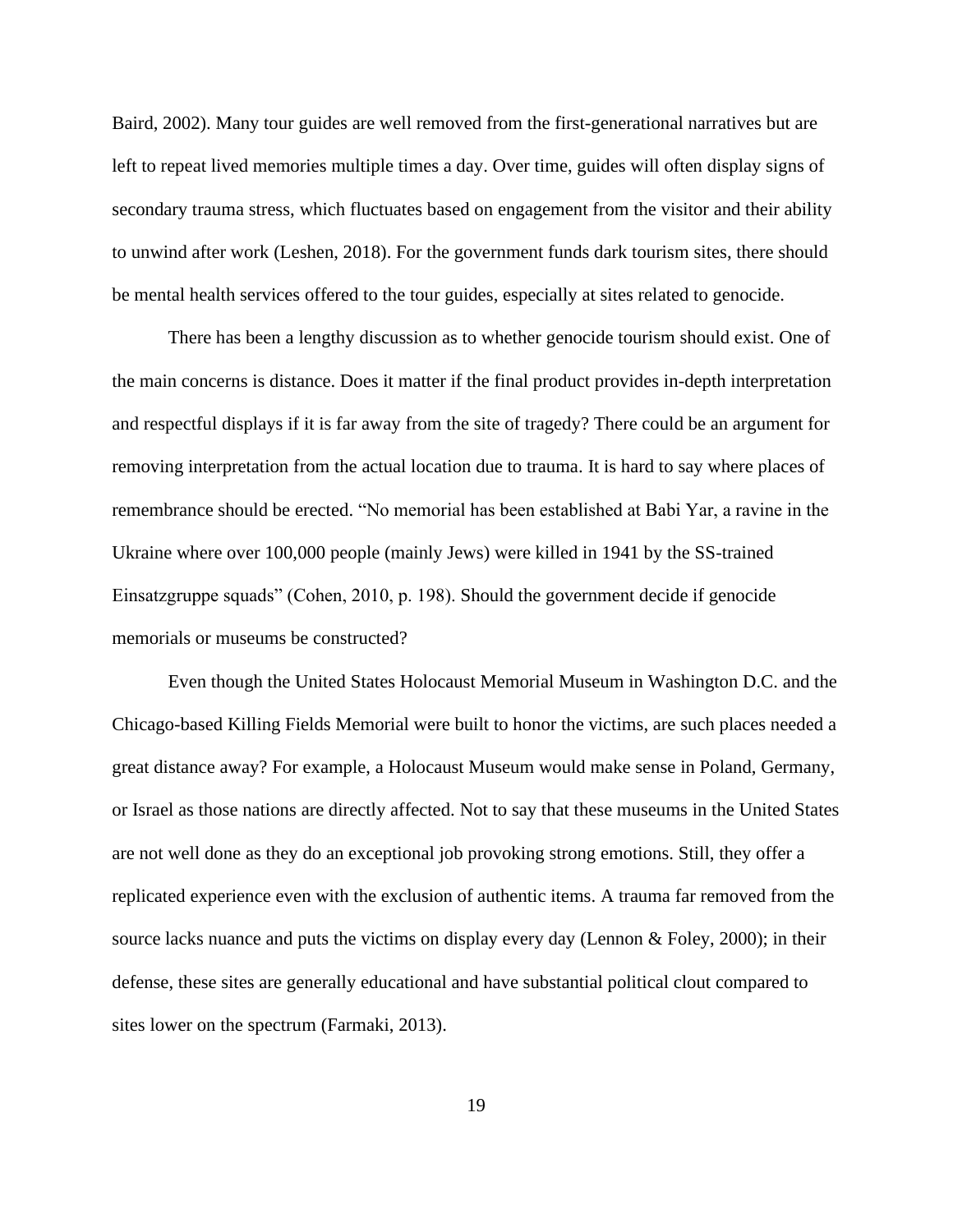#### **Analyzing the Literature**

Just as dark tourism is a spectrum, so are the ethics which revolve around the segment of travel. As the visits get darker, more significant moral reservations emerge. While COVID-19 may have slowed the growth of the travel industry, many dark destinations have innovated by offering virtual experiences. Much like society has shifted away from war as an in-person spectator sport, this trend may be incorporated into other areas of dark tourism. If someone wants to explore a museum, tour Sedlec Ossuaryor, or fly a World War II fighter plane virtually, technology can make this possible (Perry Hobson & Williams, 1995). Does the government need to create policies regarding virtual tourism?

As technology expands, the authentic experience is enhanced by visual and audio stimulation. The immersive environment can make a person feel like they are walking the old cobblestone streets of Victorian London or exploring the tombs of ancient pharaohs. Breaking free from reality can be fun, and most view it as an overall positive activity (Kim, Lee, & Jung, 2018). After all, anyone can join in the adventure no matter their health, mobility, or age as long as someone operates the technological aspects. After initially setting up a virtual journey, there is little expense, but it can create a modern connection to the past and make a place or event relevant again (McDaniel, 2018). One might suggest Peak–End Theory is appropriate as "lived emotions transform into remembered experience" (Bastiaansen, Oosterholt, Mitas, Han & Lub, 2020, p. 3). An ethical downside is that a virtual tour can oversimplify a tragedy or leave complete segments to save time (McDaniel, 2018).

Meanwhile, cultivation theory suggests that the media dictates reality and decides whose story is told. Whether intentional or not, the media sets expectations or preconceived expectations by those who consume their product. It can alter perception by romanticizing a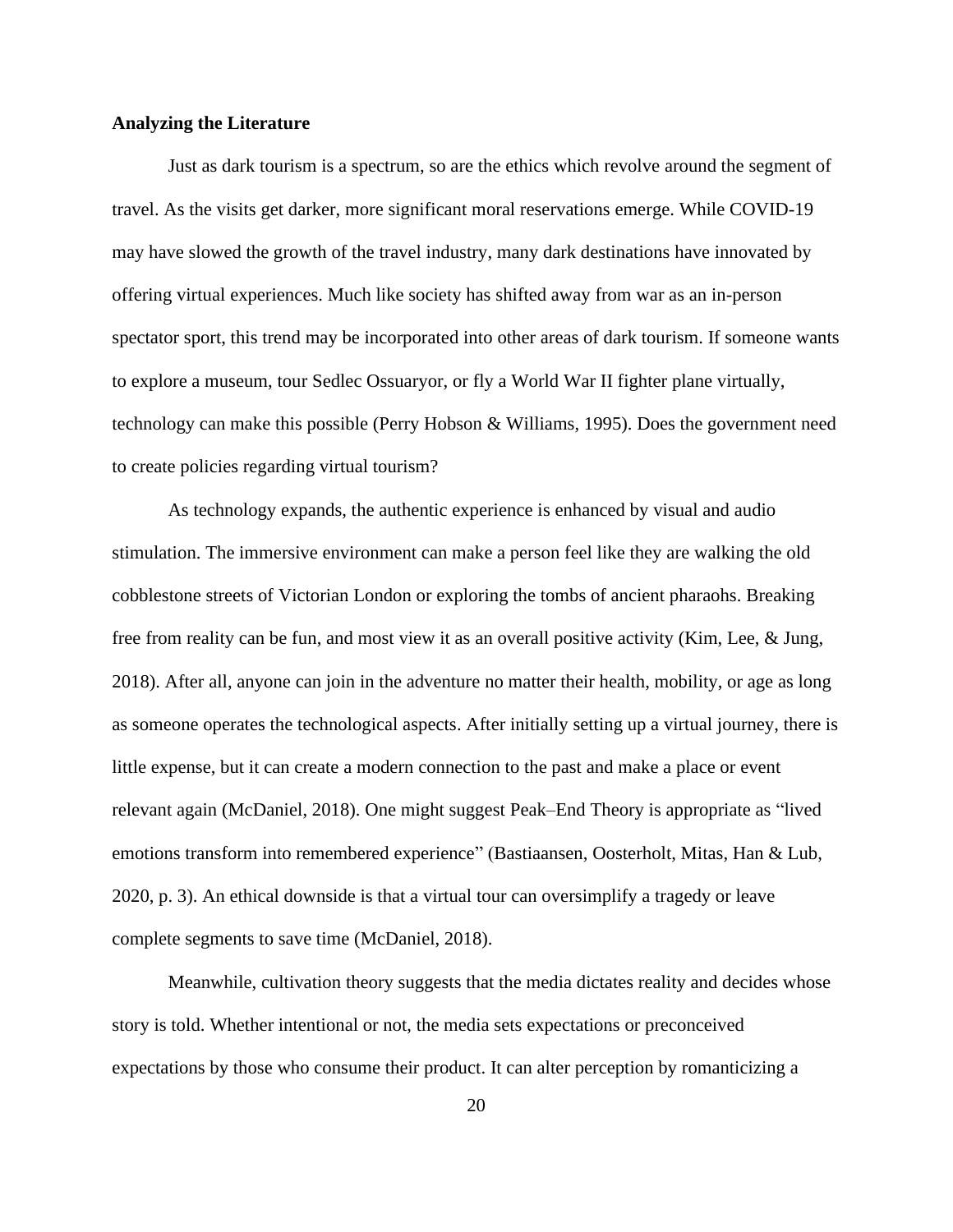villain or a story about a sinking ship (McDaniel, 2018). Moreover, many online personalities lack cultural awareness but have substantial influence over his or her followers. A social media influencer named Logan Paul found himself in hot water after filming a video of a corpse in Aokigahara Forest, a popular place in Japan, to commit suicide (Matsakis, 2018).

The scary part is that Logan's video received over six million views in a single day, and many of his fans are young and impressionable. It was about Logan's experience and putting death on display for clicks (Matsakis, 2018). Logan essentially dehumanized the suicide victim and provided no educational context. Profiting off death in such a way, most individuals find it repulsive and unethical. Suicide for clicks should be something that policymakers explore further to see what needs to be done. While discussing suicide is not verboten, highlighting a place where people regularly end their lives is questionable as it may encourage more individuals to attempt suicide.

One area that virtual experiences currently lack is the smell, which museums will sometimes intentionally replicate, and for other locations, it may just come naturally. People can participate in a famous battle, see a president get shot, explore a hurricane-ravaged city, or even experience life at a concentration camp. To encounter such tragedy first-hand, a person would have smelled the death and decay; thus, it would allow greater comprehension and an appreciation for life (McDaniel, 2018). "To sell death, it had to be made 'friendly' as the death in itself has no value" (Aries, 1976, p. 99). By inadvertently domesticating mortality through the means of technology and defined perimeters, the for-profit component removes a very human element from death (Aries, 1976). Is there a way to ethically provide interpretation, education, and remembrance online without making it a voyeuristic commodity? Should governmentfunded dark tourism sites even venture into the virtual realm as there are many pitfalls?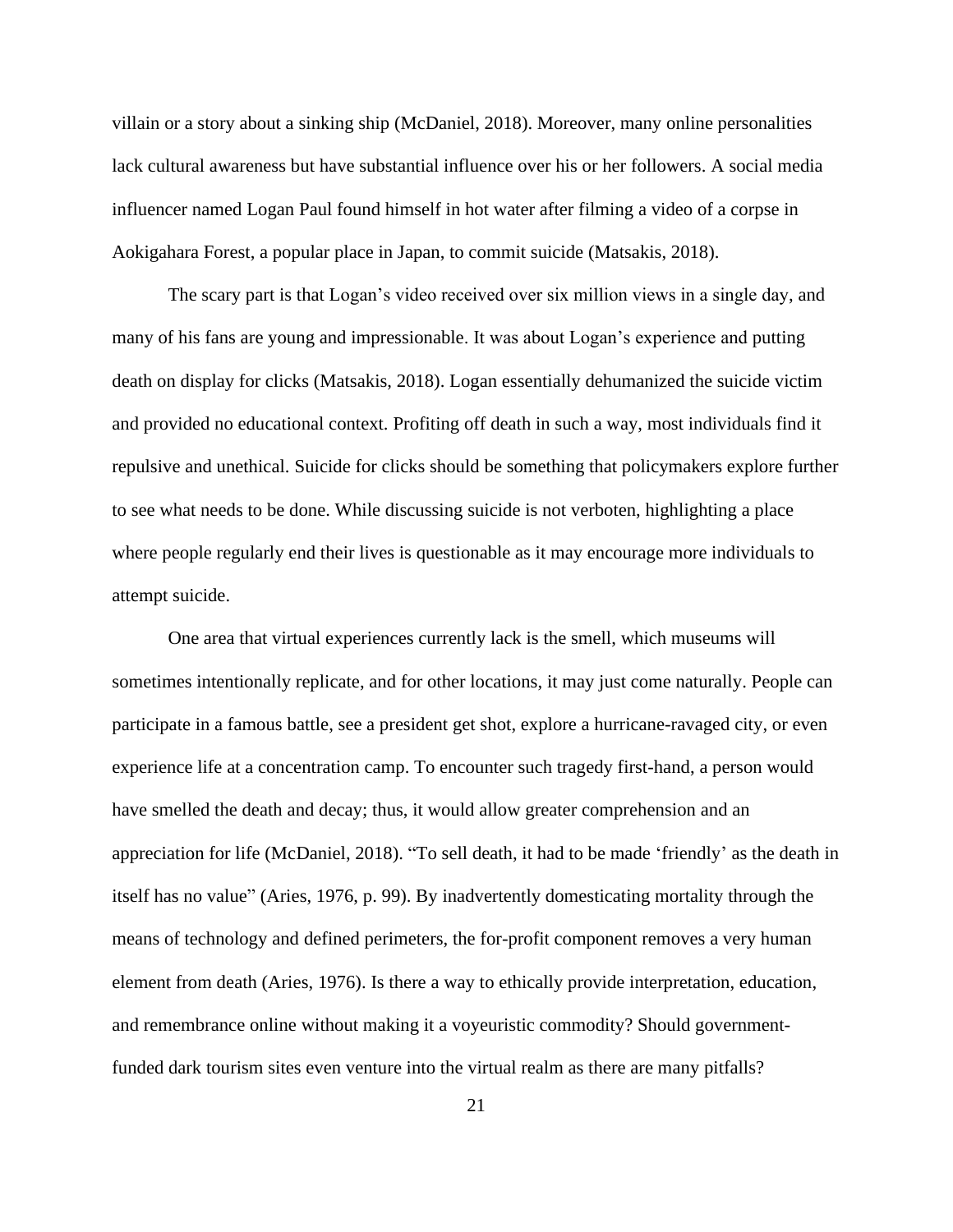Digital marketing campaigns can get people to book a trip to any number of dark tourist sites; whether good or bad, visitor motivations are likely to answer that question. Individuals might have reservations about visiting a particular location related to the taboo death until they have taken part in a positive virtual event. Additionally, online reviews by influencers or words written by past travelers can spurn interest. Even friends who post pictures on social media can drum up fascination for traveling to a specific place (Kim et al., 2018). Dark tourism sites run by the public sector may not generate as much revenue as their private sector counterparts due to the lack of digital marketing. Often the government lags in technology compared to the for-profit businesses. There could be a case for increased technological output, so these sites thrive.

Businesses that prosper because of tourism can use advertising or virtual events to bring people to their areas, especially after life-changing occurrences. For instance, social media influencers helped slowly bring tourism back to New Orleans by taking people on a virtual journey through areas of the city affected by Hurricane Katrina. These influencers also showed that it was safe to return to the city (McDaniel, 2018). While hurricane tours exploit the tragedy, they can help a community, which might be considered ethically gray. Nevertheless, dark tourism is a way for an economically ravished population to rebuild. The ultimate goal for the government would be for a city or town to eventually be in the black and not rely on state or federal aid.

Several video games over the years have used past tragedy as a part of the storyline and, in essence, created alternative historical narratives. Eternal Darkness, Assassin Creed, Fall Out, and even Tomb Raider has used history to their advantage. Call of Duty WW2 portrays a soldier from the Allied Forces storming the beaches in Normandy, a sequence that could cause the player to visit the actual location in real life. A slightly different offering titled Chernobylite has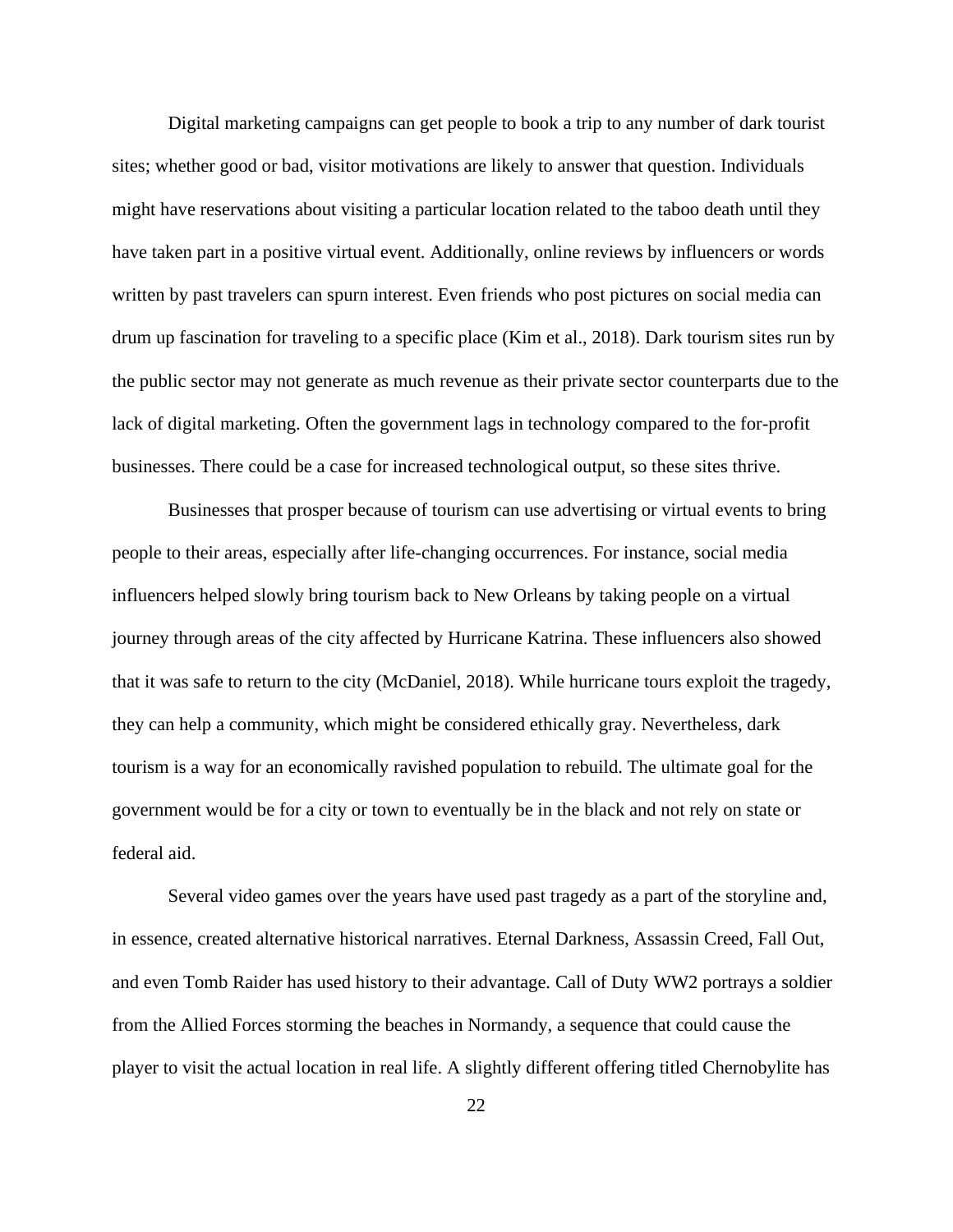a gamer play as a former employee of the powerplant looking for someone missing. The commonality that the above games share is that they give people a loose idea of the hardships victims and survivors face. Unlike guided tours, games might not be sensitive to trauma, and perception of an event can be altered. Positively, a game can show what the world would have been like if a darker path was followed and question what is known (McDaniel, 2018).

The connection between dark tourism and video games has yet to be studied thoroughly, and additional research should be conducted in this area, notably from an ethical standpoint. The government would most likely not have to regulate gaming; however, history should be adequately taught in schools so children understand the difference between fact and fiction. Unfortunately, many children cannot answer fundamental questions regarding past events in the United States. In 2019, "Only 15% of 8th-graders scored proficient or above in U.S. history along with about a quarter in civics and geography" (Wexler, 2020, p. 1). In other words, games connected to dark tourism sites highlight where the education system may be lacking.

Ghost tours are fascinating because they could fall into many different categories but usually are a bit more lighthearted, even when they cover dark topics. One of the earliest tours dated to 1762, when local taverns profited off the ghost of Cock Lane (Holloway, 2010). To this day, the interest in spirits has not waned as companies conducted haunted virtual events and much more in-person at various sites. It has to do with the versatile nature of ghost tours that make them popular. Themes, locations, scale, and even the participatory nature of the activity create an environment that allows businesses to be flexible. The most famous haunted places are prisons, houses, hotels, and restaurants. Dine with a ghost, spend a night in a hotel with one, possibly hear or even see a spirit during a walking tour; the possibilities are endless as one's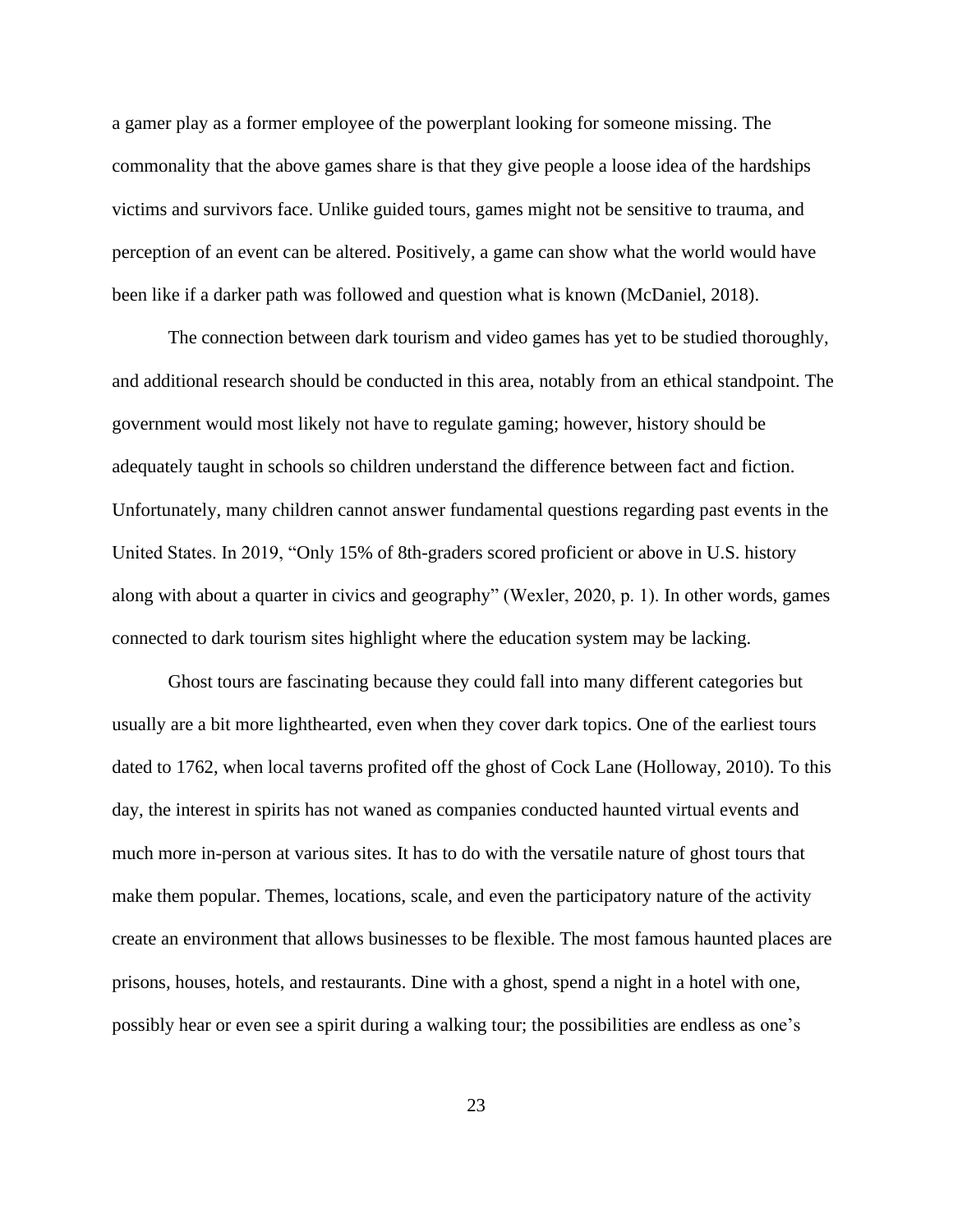imagination (Houran, Hill, Haynes & Bielski, 2020). The government benefits by collecting tax revenue.

With little effort and substantial financial gains, countless businesses decide to offer ghost tours even when there are no haunting happenings. Defrauding the public is a major ethical concern, and for others, it promotes the supernatural as they find it assumedly evil (Houran et al., 2020). Secondly, some individuals take offense because ghost tours frequently downplay serious misfortunes. Most allege that someone was brutally murdered and is left roaming self-described haunted location. Once again, there is a component of sensationalizing pain for monetary gain (Holloway, 2010). It can be hoped that there is an educational or moral piece that someone takes away from a ghost tour, but that is not guaranteed.

An individual might take part in a ghost tour for various reasons. It could be that they believe in ghosts, as it is estimated that somewhere between 33% to 50% percent of Americans think that they exist. Often there is an element of history mingled with humor, but never that serious. Television shows created around ghost-hunting and the need to do something spooky near Halloween can get someone to sign up for these types of tours (Houran et al., 2020).

Unlike whale or dolphin watching, witnessing apparitions in a haunted place is not promised. It is about anticipation rather than engaging with a spirit. All though, some seek out mediums for more serious matters, such as seeking closure with a deceased loved one (Ironside, 2018). The reasons supernatural encounters are sought out, or the possibility of one is open to analysis, even more so than most other forms of dark tourism. Not much would need to be done by the government's sunless there are fraudulent claims.

Pilgrimages are classified as dark and, coincidently, the earliest form of tourism still in existence (Benedetto, 2018). Religiously motivated individuals would trek long distances to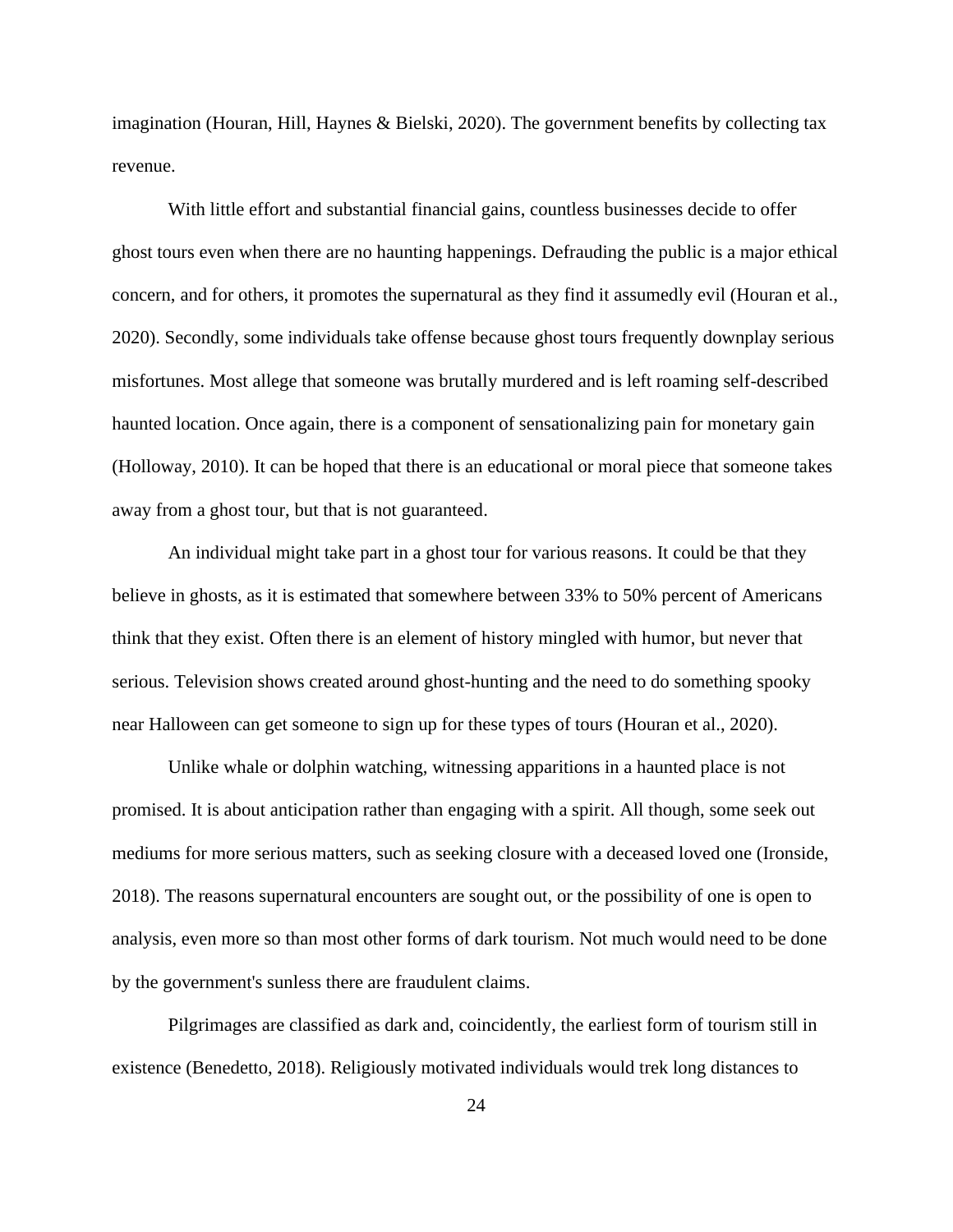sacrosanct locations for penance, healing, affirmation, and growth. Visiting burial chambers, cemeteries, and sacred shrines would often be a part of the experience (Dunkley et al., 2011). Often these individuals would be at a particular destination for an extended period where they could immerse themselves in the history and the meaning of what might have transpired. There is a genuine kinship and more defined motives for individuals who embark on these types of journeys (Dawes, 2020).

As far back as the 4th century, humans began monetizing pilgrimage sites and effectively started making profits from dark travel. A mold with a sacred image might be one of these such items (Cline, 2014). These items were not seen as distasteful; instead, they were revered because they linked an individual to a place or a specific memory during the pilgrimage, and they were one of a kind. However, everything began to change during the latter part of the Industrial Revolution when society became capable of mass-producing souvenirs (Paraskaevaidis & Andriotis, 2015).

By the mid-20th century, gone was the uniqueness of commemorative items. Nowadays, most individuals see souvenirs as cheap tchotchke and very commonplace. Often tourism is seen as not authentic because of "the commodification processes, which give a phenomenon an alienating and explicit exchange value" (Thompson & Petrie, 2012, pp. 339-340). On the one hand, if people felt that the item was genuine, fewer ethical reservations would be related to monetizing dark tourist destinations. Then there is the argument that items help people, especially survivors, channel their emotions at the location and even after they head home. What is decent and culturally appropriate is where the most significant ethical concerns lie regarding souvenirs (Cave, 2018). Government agencies specializing in antiquities or religious memorabilia would have to investigate fraudulent claims.

25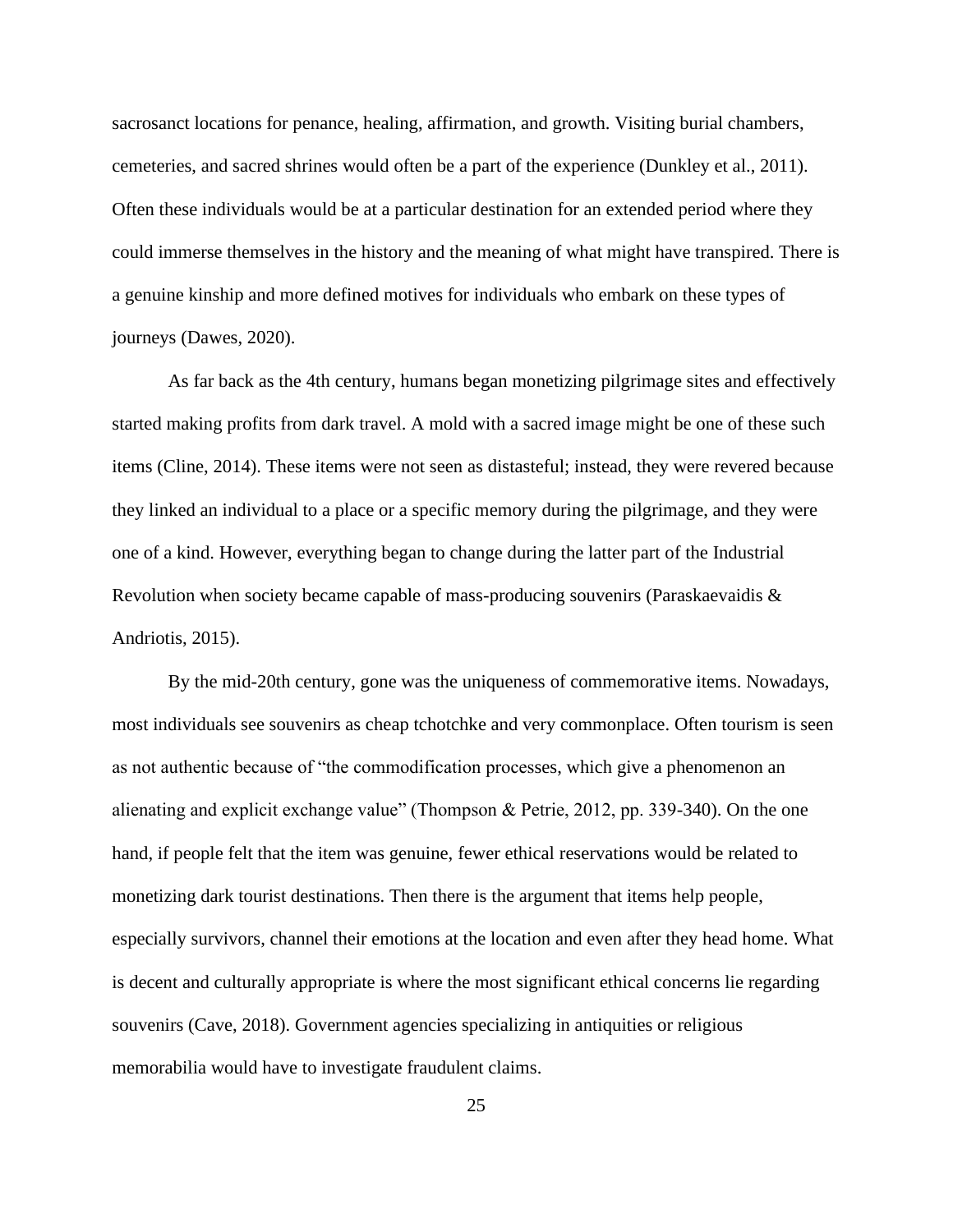It is evident that pilgrimages have declined, and society has become more secular; however, there is still an innate void that still needs to be filled (Sharpley & Stone, 2009). A visit to a dark destination might satisfy that need, and having an item to commemorate the experience is not necessarily terrible. Soldiers may find themselves visiting a battlefield and buying a hat marking the occasion. Uncovering past racial injustices might encourage someone to visit places linked to slavery, and they could get a book to memorialize the experience. Others might want to visit destinations connected to their favorite historical drama and will procure a deck of cards with a show's logo at the gift shop. One can assign an ethical value for each item purchased and label the motivation behind every tourist, yet it is not that simple. Yes, people make money from tragedy, and others buy tangible things, but a deeper analysis might reveal a more complex answer.

Reoccurring themes have emerged throughout the literature review section, such as why some sites are more frequented. Push and pull factors also play an underlining role in dark tourism. Typical requirements for a successful dark tourism site are sufficient infrastructure, adequate facility, physical characteristics of the site, and accessibility. These are considered pull factors, which the media and those who work in travel use to draw people to a particular location. Then there are the push factors, such as how much time has gone by and the needs of the individual. Being affected personally or nationally can explain why someone is interested in a particular location. An expressed interest in death is not necessarily a driving factor for some or all visitors, but it will generally be a component of the experience (Farmaki, 2013). The government's role in dark tourism varies by where the attraction falls on the spectrum. A funhouse would not get as much attention as the United States Holocaust Memorial Museum.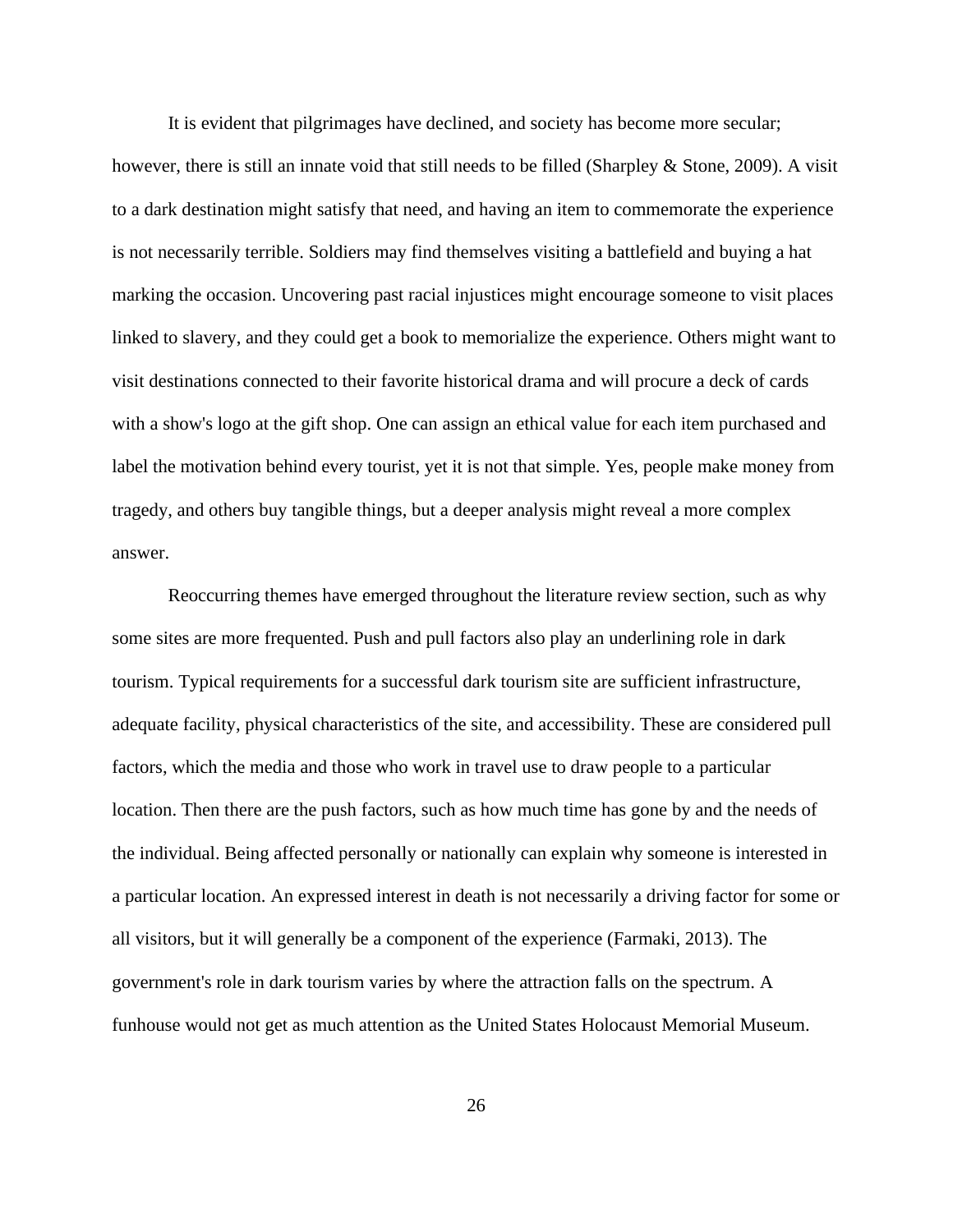There is a finite balance between the collective memory or heritage and darkness. A presidential home can show the many successes of a leader and the ugliness of slavery (Bowman & Pezzullo, 2009). Touring former prisons can highlight the need for a societal shift regarding how inmates should be treated (Strange & Kempa, 2003). Seeing the remains of a ship that was supposed to be unsinkable can teach people that nothing is infallible. Visiting sites related to genocide can show people the true extent of depravity. Many of these sites imply that there is always a promise of morning, even after the cruelest and bleakest nights. While motives for visiting might not precisely align with the mission, perhaps a greater focus needs to be done on stopping future atrocities rather than speaking as if they are all in the past (Bowman & Pezullo, 2010).

The ethics and motives of an individual are never straightforward or apparent. It is not easily defined from what should be monetized to the appropriate form of interpretation, let alone where it should take place. Numerous stories have been told, and countless more are lost to time. First and secondary trauma becomes part of the cultural memory. Death is assuredly always on display for millions to see every day. Are people learning, or is it just morbid curiosity? There is much uncertainty regarding dark attractions, and it should behoove those in government to study this sector of tourism more than the other markets. Why? Whether at the federal, state, or local level, government employees work for the taxpayers.

What is more for the people than locations that are engrained in collective memory? Most individuals remember when J.F.K. was shot, or the Twin Towers fell. Whether these sites are publicly or privately owned, dark tourism sites belong to the people except for possible attractions in spectrum one. Tragic events define a nation and can alter how an entire culture operates. Flight 93 and the other planes, which were a part of a terrorist plot on September 11,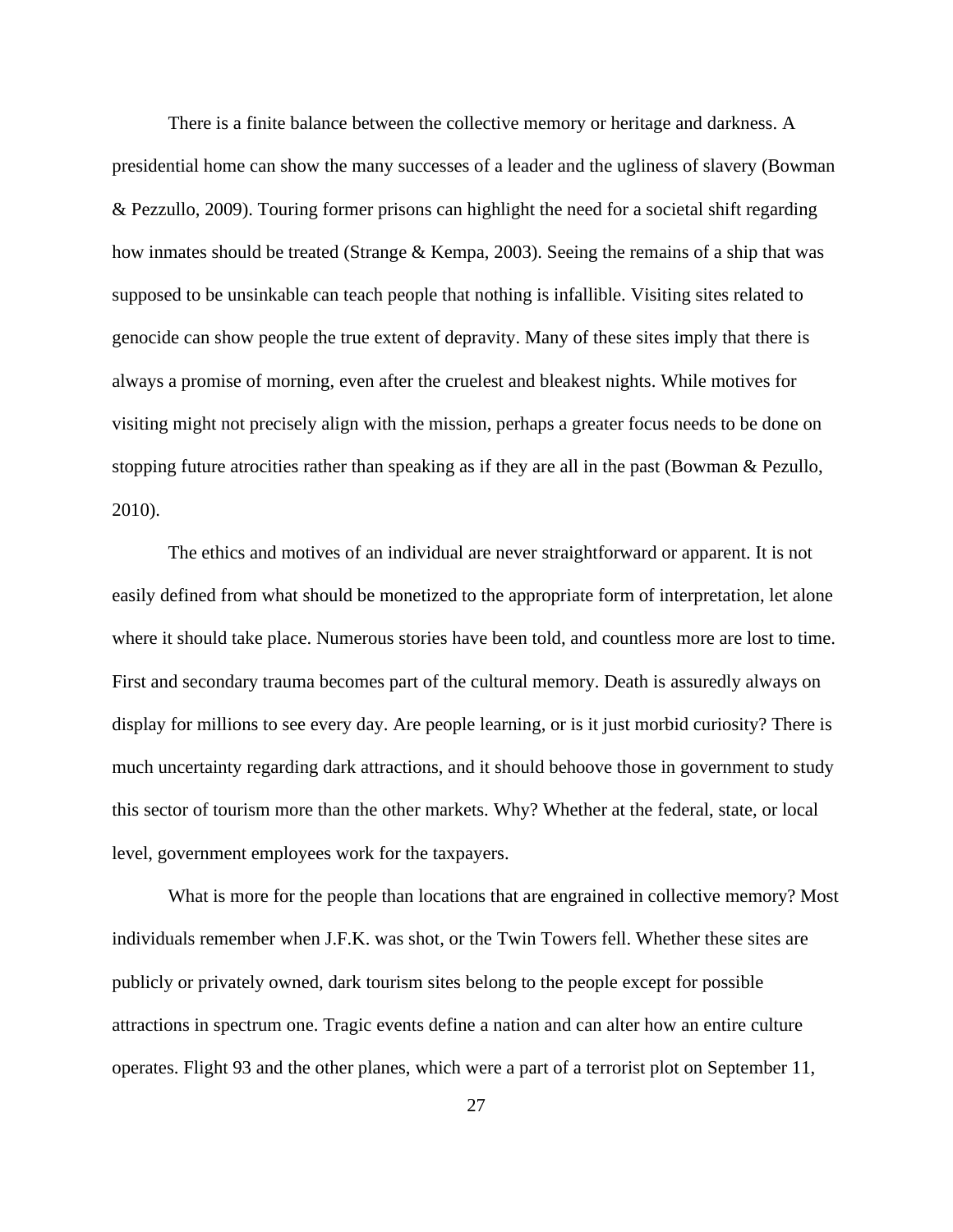2001, ushered in the Patriot Act and more noticeably increased airport security. There is a negative connection between terrorism and tourism.

How history remembers its victims and survivors is also significant. While the government can be very bureaucratic and hierarchical, the field deals with policy implementation and the public's general interest (Kumari, 2021). If dark tourism sites are not maintained to the highest standard, history could be lost and might inevitably repeat. The darker on the scale usually has more of an educational component and probably has a greater need for government to take an active role. Fraud, taxation, and the emotional well-being of citizens are also areas where there could be local, state, or federal involvement.

There is a worry that there is much exploitation of these tragic sites, but without some pizazz, will people visit? A trained government worker would ideally assess each dark location. Ultimately, find a balance between profit, education, and tribute. A diverse and rich narrative also needs to be told at each dark attraction representing the society and victim. The neutral political nature of a public administrator would allow them to assess controversial sites fairly. In other words, there could be a need for collaborative governance. Since dark tourism sites are owned by the government, nonprofits, or private organizations, any collaborative agreements must be flexible.

#### **Summary**

Tourism, as a whole, generates significant profits throughout the entire world and has created many jobs over the years, which should be of interest to the government. Before Covid, tourism contributed over \$9 trillion annually to the global GDP, or approximately a tenth of all profits generated. The United States brought in roughly \$1.7 trillion solely from international spending. Over 334 million people were employed in the industry, but it is suspected that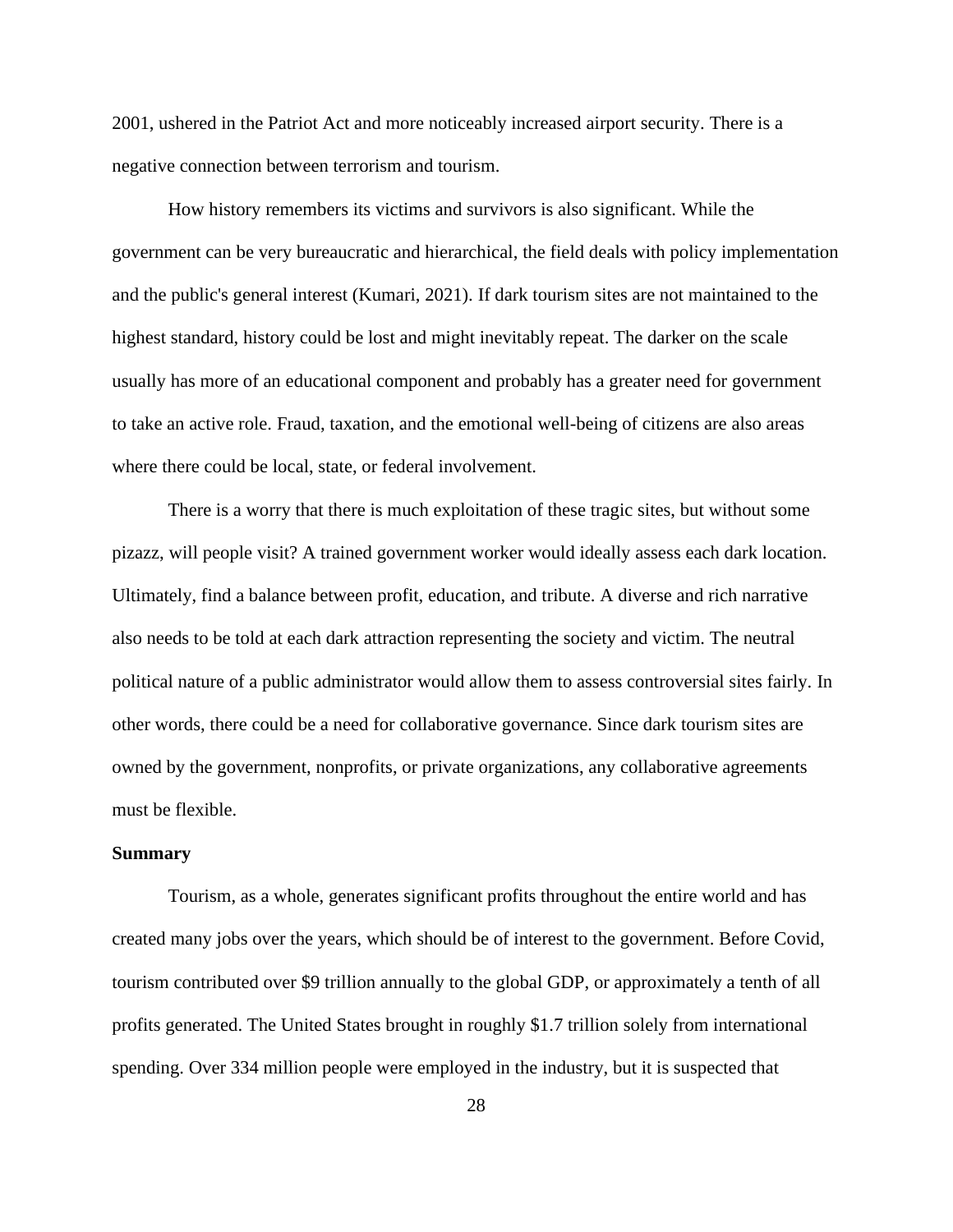number dropped to 272 million. Expenditures for traveling domestic have declined by 45%. International tourism has suffered by a record 69.4%. It is suspected that both foreign and domestic markets will rebound within the next few years (World Travel and Tourism Council, 2021).

Property values, retail, restaurants, hotels, and many other industries flourish because of tourism. According to a popular travel website, the Colosseum, a dark tourism site, was the number one booked attraction for 2018 and 2019 (Trip Advisor, 2019). Dark tourism has considerable influence and is an underutilized asset in most countries. If the United States government harnessed the power of dark attractions, let alone tourism, they could fund many public sector programs or much-needed infrastructure repairs. Additionally, taxes can be lowered if the money is coming in elsewhere, and the quality of life will improve for the citizenry. Tourism is a behemoth when it comes to making money, but only if the correct policies are in place. However, money means nothing if the nation does not live up to its ideals, so an ethical tightrope must be walked. Public sector employees serve as decision-makers in allocating resources to promote tourism domestically and overseas.

In conclusion, dark attractions are misunderstood as tragedy should never alone define a place (Korstanje & Baker, 2016)? Dark travel is as complex as it is messy. Entire books and academic journals are dedicated to understanding the intentions of visitors and the moral ambiguity surrounding dark sites. Answers have always been elusive, and perhaps the watchful eye of a public administrator is needed now more than ever. As outlined in the Methodology Section, the proposed survey seeks to clarify whether the government should be involved in the business of dark tourism.

29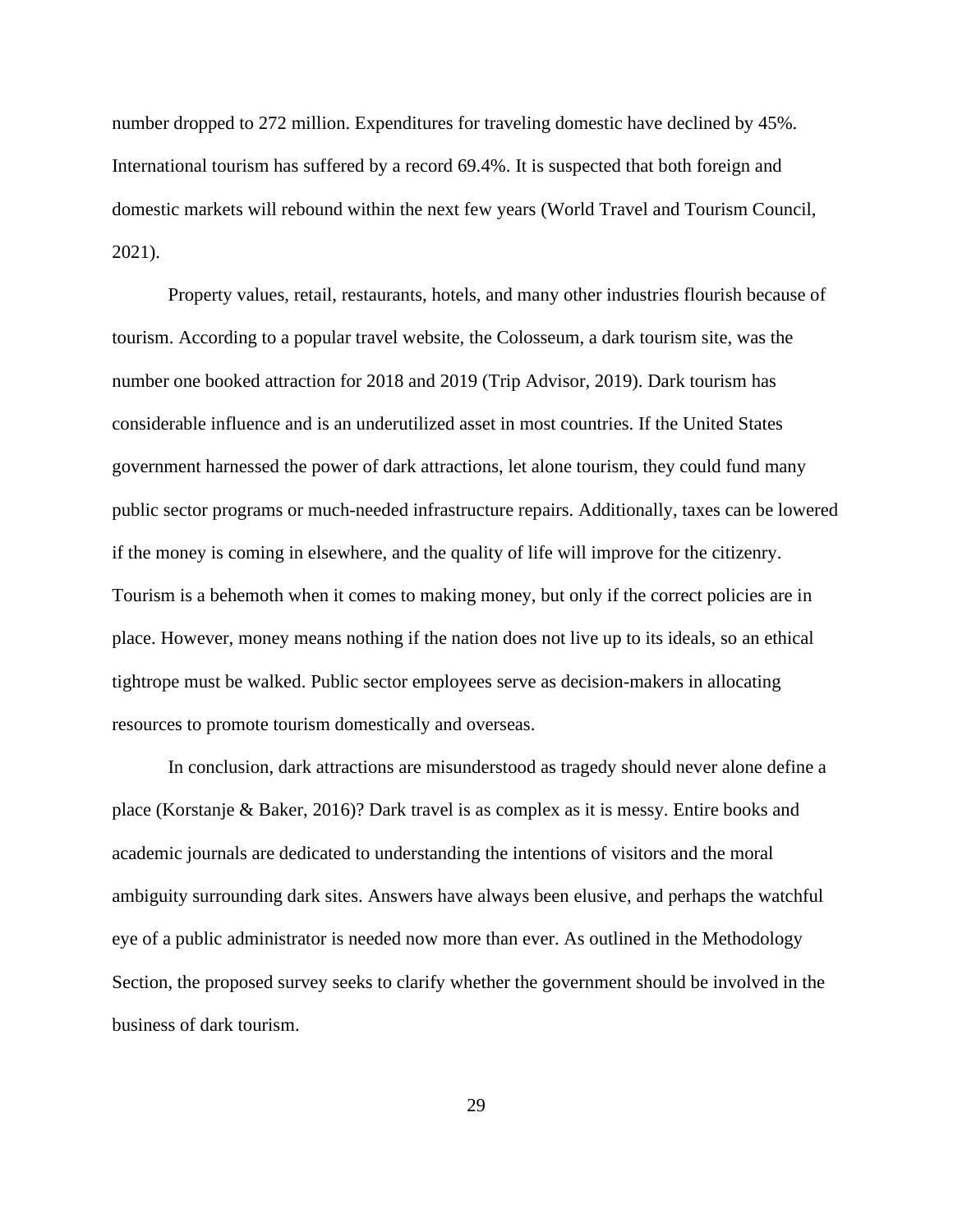## **Chapter 3: Methodology**

## **Overview**

Do ethical concerns suggest that the government needs to step in so dark tourist sites are managed respectfully? Perhaps a collaborative approach needs to be taken. Dark tourism typically affects an entire culture, people, or nation, so how can anyone justify telling only one version of what happened? After all, there are winners, losers, and everyone else in between minding their own business when tragedy suddenly strikes. Lives could change in seconds, and everyone's story should be represented.

Multiple truths converge by employing postmodernism and a primarily qualitative approach. Individuals are studied rather than groups. Different perspectives are embraced rather than a singular narrative (Creswell, 2013). It should be noted that mixed methods will be utilized for surveys so that data to be examined from a multitude of angles. The study will be predominately conducted from a quantitative point of view as Covid required an adjustment from the initially proposed methodology. Nevertheless, the goal remains the same to establish a baseline for government involvement in dark tourism.

Analyzing visitor motivations surveys will create a general view of how the public receives these sites of sorrow. There will undoubtedly be outliers, but the goal is to uncover whether ethics and motivations are reason enough for the government to collaborate with various dark tourism providers in the United States. Dark tourism is grief-driven and, in essence, belongs to the individuals who were affected by an event, whether explicitly or implicitly. The issue is that the people who run these sites may not have the best intentions in mind, and if they do, there could still be problems managing such sensitive locations. There must be a balance between kitschification and tribute.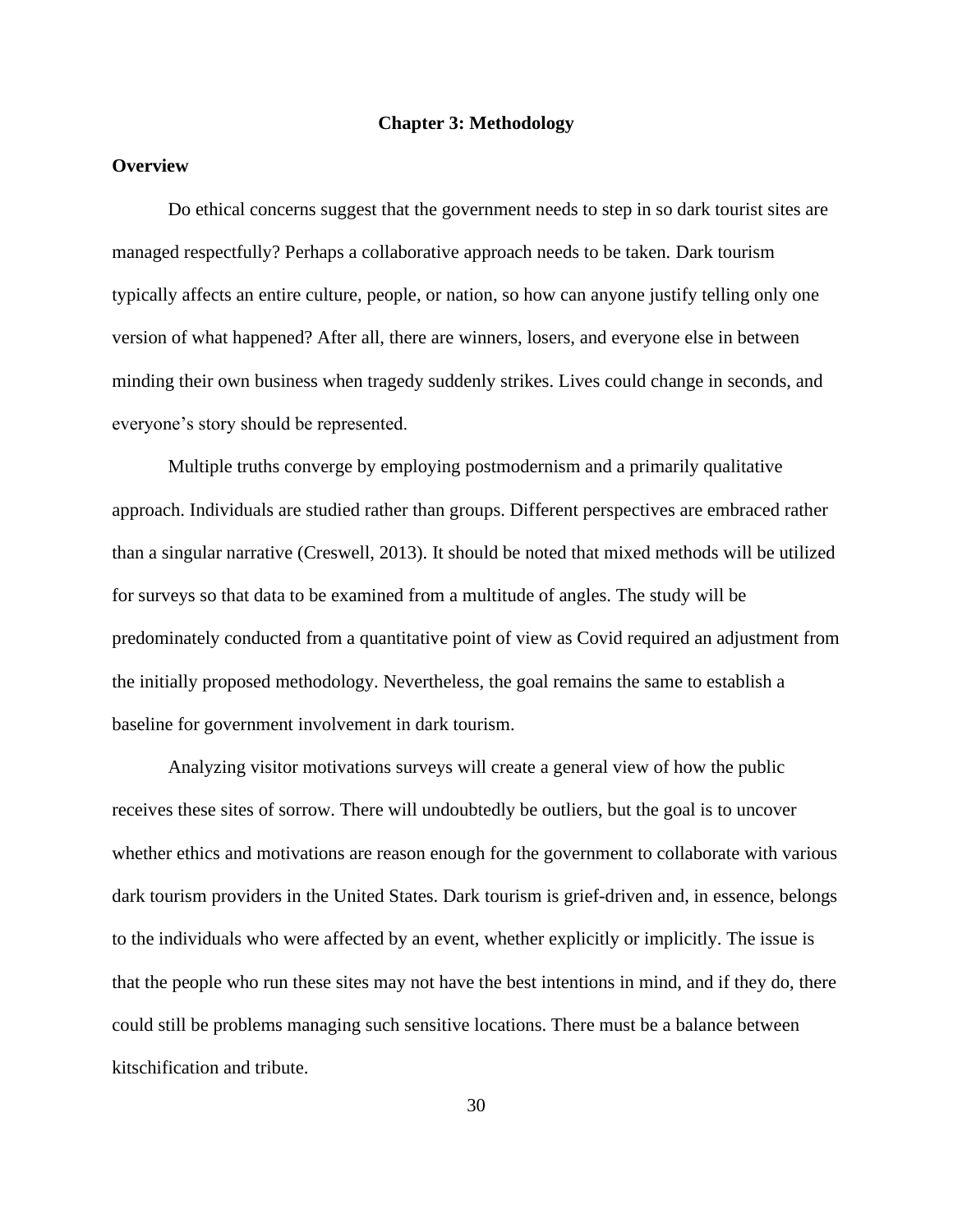Now "the English word 'administer' is derived from a combination of two Latin words ad and ministrate meaning 'to serve' or 'to manage.' Literally, the term 'administration' means management of affairs – public or private" (Murume, 2016, p. 15). By virtue of the prickly nature of dark tourism, perhaps the government should partner with various entities and fluctuating degrees based on the needs of the people. While dark tourism attractions are places of mourning, acceptance, and learning, some of these sites have been exploited for personal gain. To what extent is commercialization acceptable? Perhaps the owner or manager of the facility does not have the means to live up to the socially accepted norms. Again, the government can establish a cooperative or collaborative agreement to enhance dark tourism's contributions to the local community.

Whether the government establishes partnerships or not, the intricate connections associated with dark tourism have yet to be thoroughly examined. Public funding often contributes to maintaining a dark destination. In some cases, the government would oversee all locations' operations; everything from maintenance to specialized tours would be under their purview. If there are fraudulent claims or employee issues that violate the law, the government will get involved whether they own the site or not. Additionally, tax revenue is collected when visitors frequent dark destinations. People will typically taste the local cuisine, do a bit of shopping or even book a hotel for a couple of nights if they travel far to visit a dark destination. In other words, sites of tragedy are a moneymaker for the government.

The versatility of many of these sites allows different opportunities for the community. Public events may be held at dark tourism sites where they will pay respect to the dead or educate individuals about various topics. Politicians could fundraise at these locations as well. Everything from weddings, movies and evening walking tours are regular occurrences at some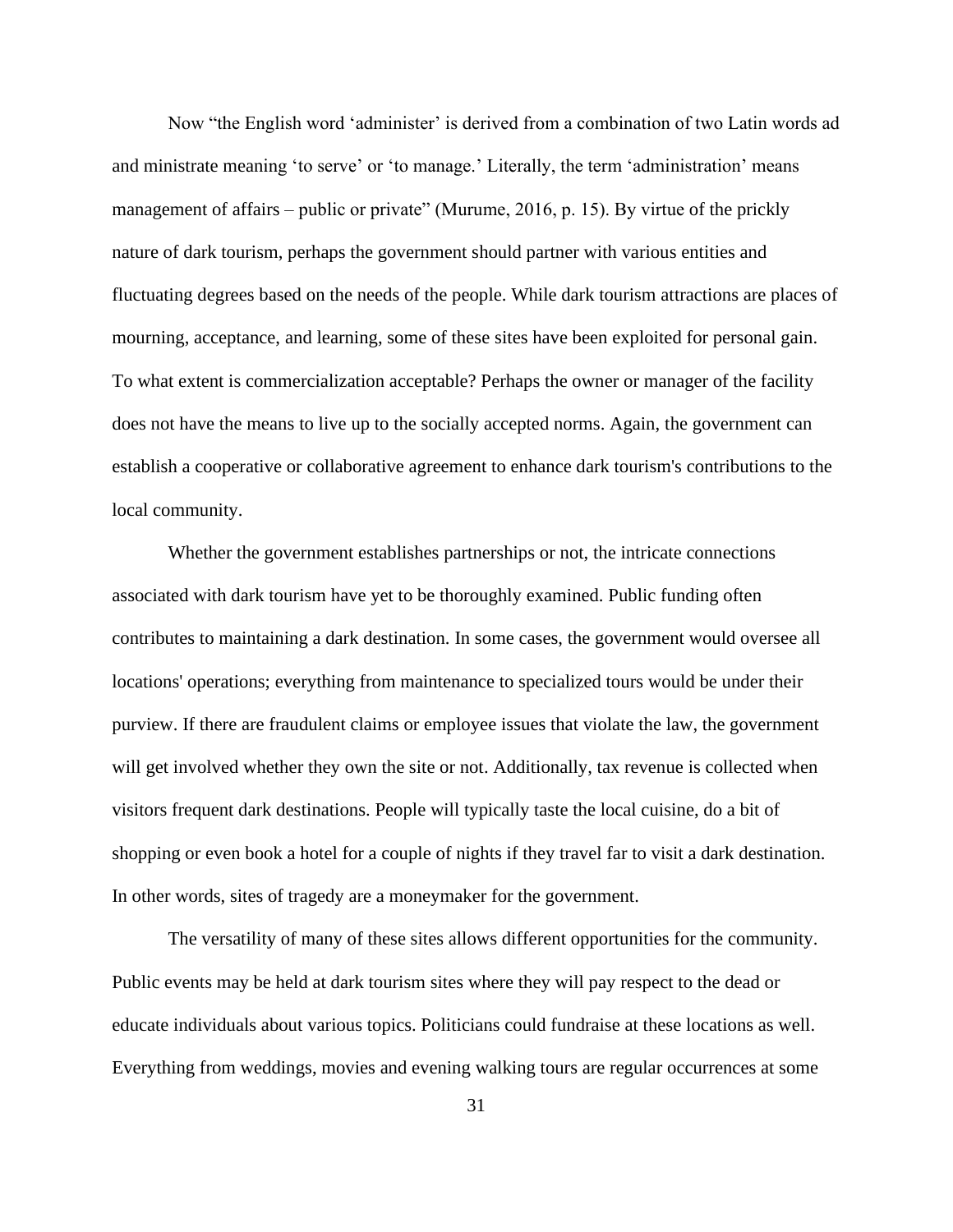locations. While dark tourism stems from death, there is a possibility to transform these places into vital parts of society and still pay reverence to those who were lost. Overall, the revenue generated preserves history, creates jobs, and benefits local businesses.

## **Data Collection**

On October 9-10, 2021, surveys were conducted at Eastern State Penitentiary in Philadelphia, Pennsylvania. In total, there were 147 respondents. What is presented in this dissertation has been a several-month-long undertaking that evolved as per guidance from the state and federal governments. The majority of the paper and its outcomes would be substantially different had interviews been granted and initially, venues allowed surveying to occur. Unfortunately, many dark tourism sites within the MidAtlantic Region of the United States were either closed, operating at limited capacity, or were just not comfortable to have a researcher survey at their location.

Data collection was accomplished in what seems like only a few short steps, but that is an oversimplification of the process. Initially, interviews of survivors and surveys from visitors were to be conducted, but due to Covid-19, the former had to be cut due to lack of participation; with the latter, over thirty other locations did not respond or cited Covid-19 as their reason for declining, and it looked like the study would fall apart before it began. Luckily, Eastern State Penitentiary permitted surveys on-site, and it is significant because its ranks as a four on the dark tourism spectrum.

Locations associated with crime and punishment are neither pale nor dark. Since only one place allowed a study to be conducted, it was beneficial to be at the halfway point of the spectrum. In other words, if participants leaned significantly in one direction or another, it revealed how individuals might feel about attractions that are higher or lower on the scale.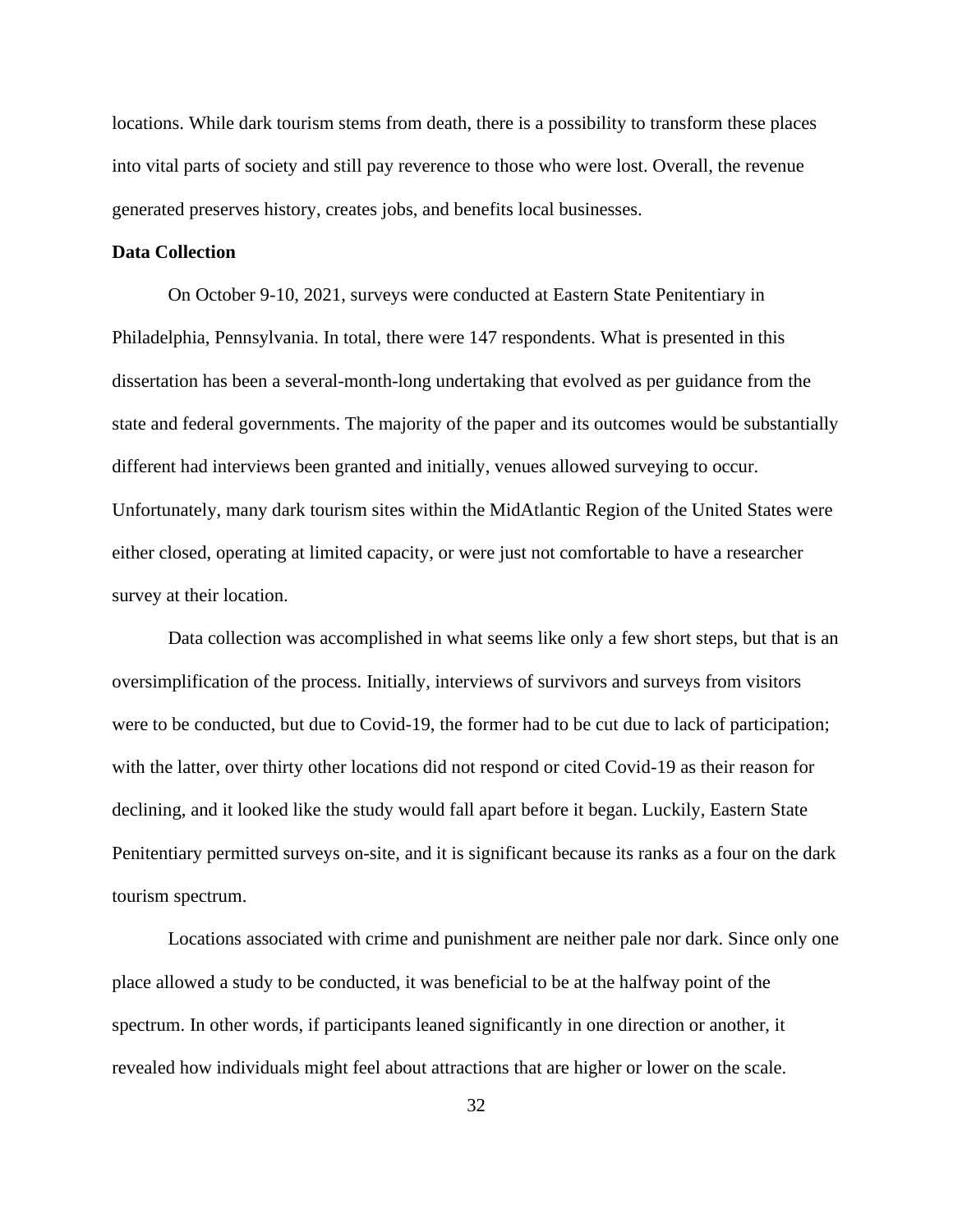Additionally, a visit that was lower in the spectrum would not elicit much need for government involvement in most cases. If the survey had been conducted at a body exhibit, where human parts had been trafficked, participant responses might have been skewed in one direction or another. Eastern State Penitentiary would be considered a neutral and middle ground visit.

After permission was obtained from Eastern State Penitentiary, the IRB had to be completed and approved. Again, the surveying was conducted over a weekend in October 2021. The surveys were twenty-five questions, and to see the entire list of questions, please refer to Appendix D. The majority of questions were multiple-choice, but some were open-ended. There are no scale questions, but five pertained to demographics. The idea was to find out what type of people visited that Eastern State and any potential biases they may have or the researcher's own. Since the research was limited to one location, the goal was to provide the most pertained and equitable sampling possible.

As for the actual surveys, those who participated had to be over eighteen, not with child, as they are protected class and given the ability to skip any questions that they did not have answers to or made them uncomfortable. Mental health contacts were also available if needed. Both electronic and paper questionnaires were anonymous. Participants were offered snacks of their choice for participating, but most declined as their aim was simply to help with the study. The electronic surveys were the only ones that could be completed off-site due to a Q.R. code printed on business cards. An individual could scan the code with the phone and pull up the survey instantly. Face-to-face interaction was preferred as it was real-time, allowing participants to ask questions. Further elaboration, if needed, helped with the diversity of opinion.

The final stage was data analysis and the longest step as there were many surveys to read through. Selective coding, which was axial at times, was employed while analyzing surveys. The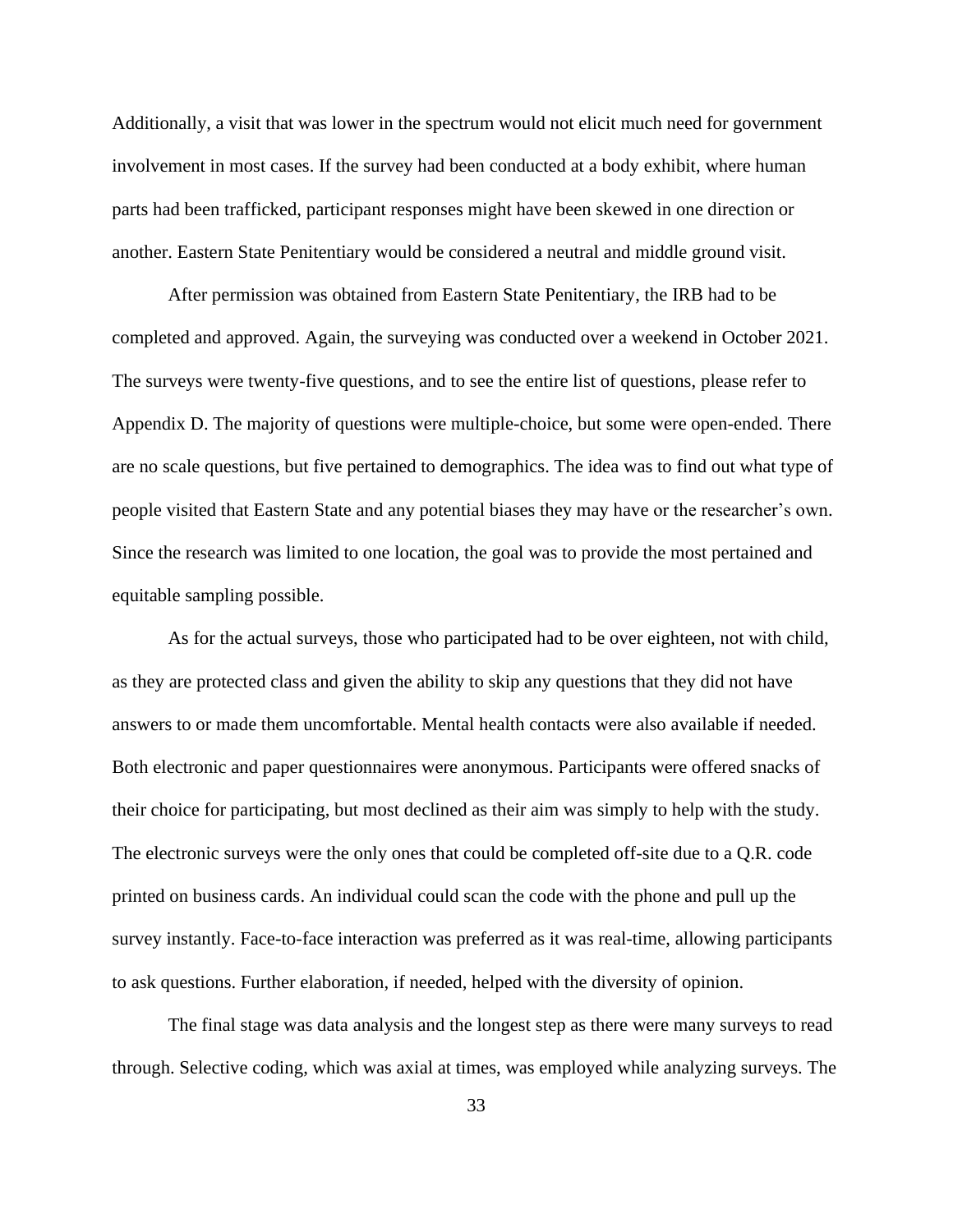researcher could predict recurring themes or relationships by identifying central phenomena and the condition that influences them. The primary goal was to uncover whether the government needs to play a more active role in managing these dark sites based on responses from visitors.

Multiple choice questions (closed-ended responses) were effectively and efficiently coded. Strongly agree is a one, while strongly disagree is a five (Fricker, 2012). Sections of the survey were run through SPSS, which allows the qualitative data to be further examined. (Taylor-Powell & Renner, 2003). The primary mode for analysis in SPSS was frequencies due to the nature of how the questions were worded on the surveys. Crosstabs were utilized to a lesser extent but were not necessary. What would have been more beneficial is for only one selection for each question, as it would have demonstrated what items were most significant to everyone involved in the study.

The open-ended questions provided narrative data and were strictly qualitative. There was a combination of preset and emergent categories. When a theme had not been previously identified, it was coded before reviewing the rest of the data. Furthermore, a summary was created for each recurring theme that develops (Taylor-Powell & Renner, 2003). Substantive-Level Theory suggests that it is beneficial to memo or jot down thoughts during coding. Discriminative sampling was used minimally as most individuals that were analyzed were unfamiliar with dark tourism (Creswell, 2013).

All survey coding was done electronically, and backups were stored offline. Due to the reduced stature of the study, qualitative software was not used. Excel was the primary location of all coded data. A Word document saved on the researcher's computer tracked all changes so that nothing was sorted incorrectly. Moreover, there was no need to generalize responses as qualitative answers were not similar (Taylor-Powell & Renner, 2003). A postmodernism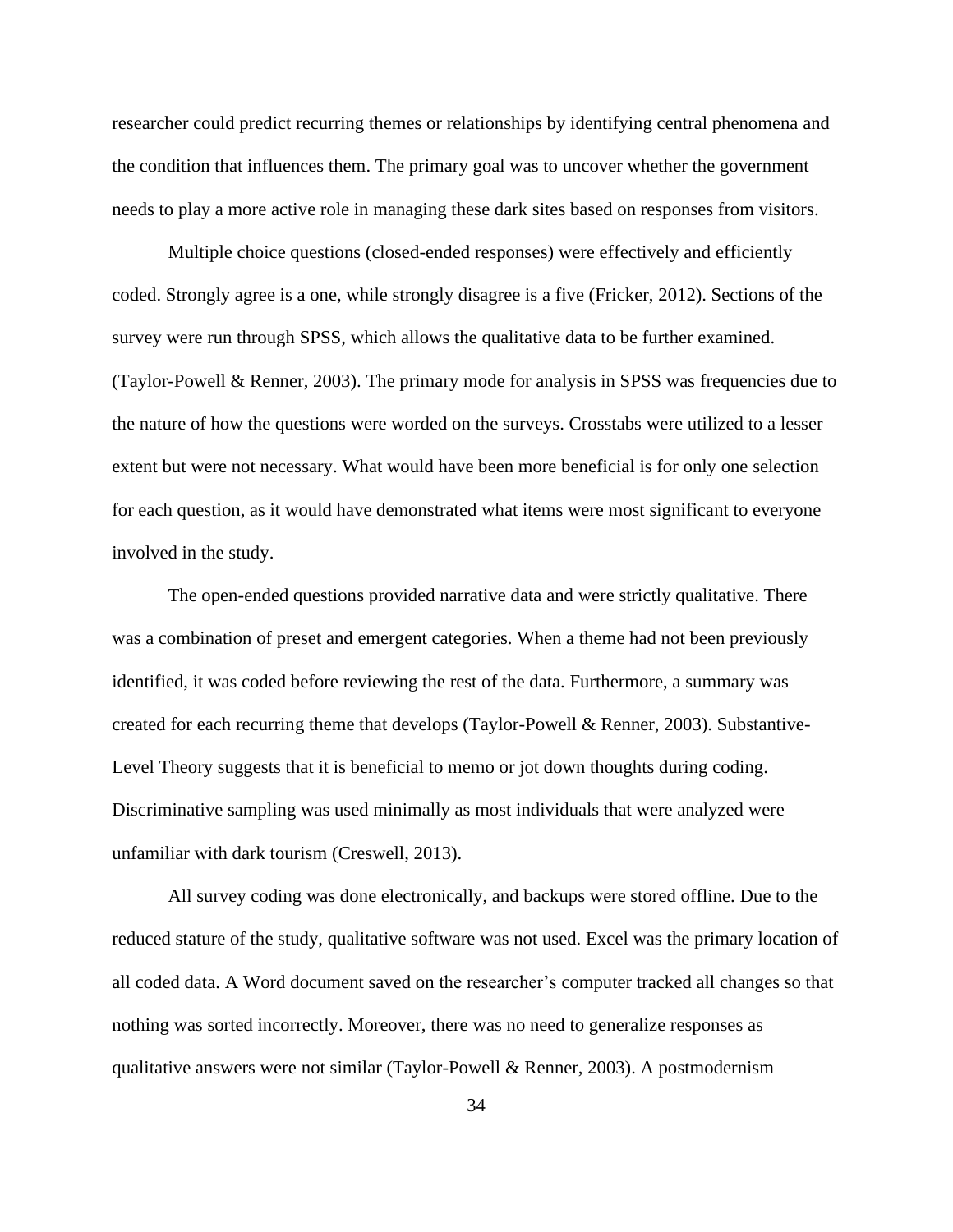approach means understanding perspectives from various "class, race, gender, and other group affiliations" is more valuable than establishing recurring themes (Creswell, 2013, p. 27). Having deconstructed perceived narratives, postmodernism allows for ethics to be questioned along with the government's role in the dark tourism industry (Creswell, 2013).

### **Limitations**

As previously mentioned, COVID-19 was substantially more limiting than initially assumed. The request that was made to various dark tourism sites was simply to set up a fold-up table outside of their facility. The idea was to be socially distanced with hand sanitizer available. The electronic version of the survey allowed people to take a card and go or even scan the banner on the front of the table. It is assumed that the contacted organizations did not want to take a chance on potentially spreading the virus. At the same time, that concern is valid to what point and how long should research be affected, especially when precautions are taken?

Generally, researchers do have some bias, and I am not immune. I have visited several dark tourism locations in the United States and Europe. Additionally, I have researched and planned many dark-themed trips for a past employer. Despite my interest in the industry, I can separate feelings from facts. Ultimately, if the study shows that these attractions should exist, they must continue to benefit society. Again, the government's responsibility is to carry out the people's will. My intentions and aspirations are solely to serve the community in some form or another.

Regarding surveying, there are a few threats to reliability and validity. For instance, most individuals will disregard the survey. The ones who agreed to take the surveys typically viewed the location favorably and had been to similar locations. Since surveys were handed out at Eastern State Penitentiary, the larger-than-life imagery of the attraction may have swayed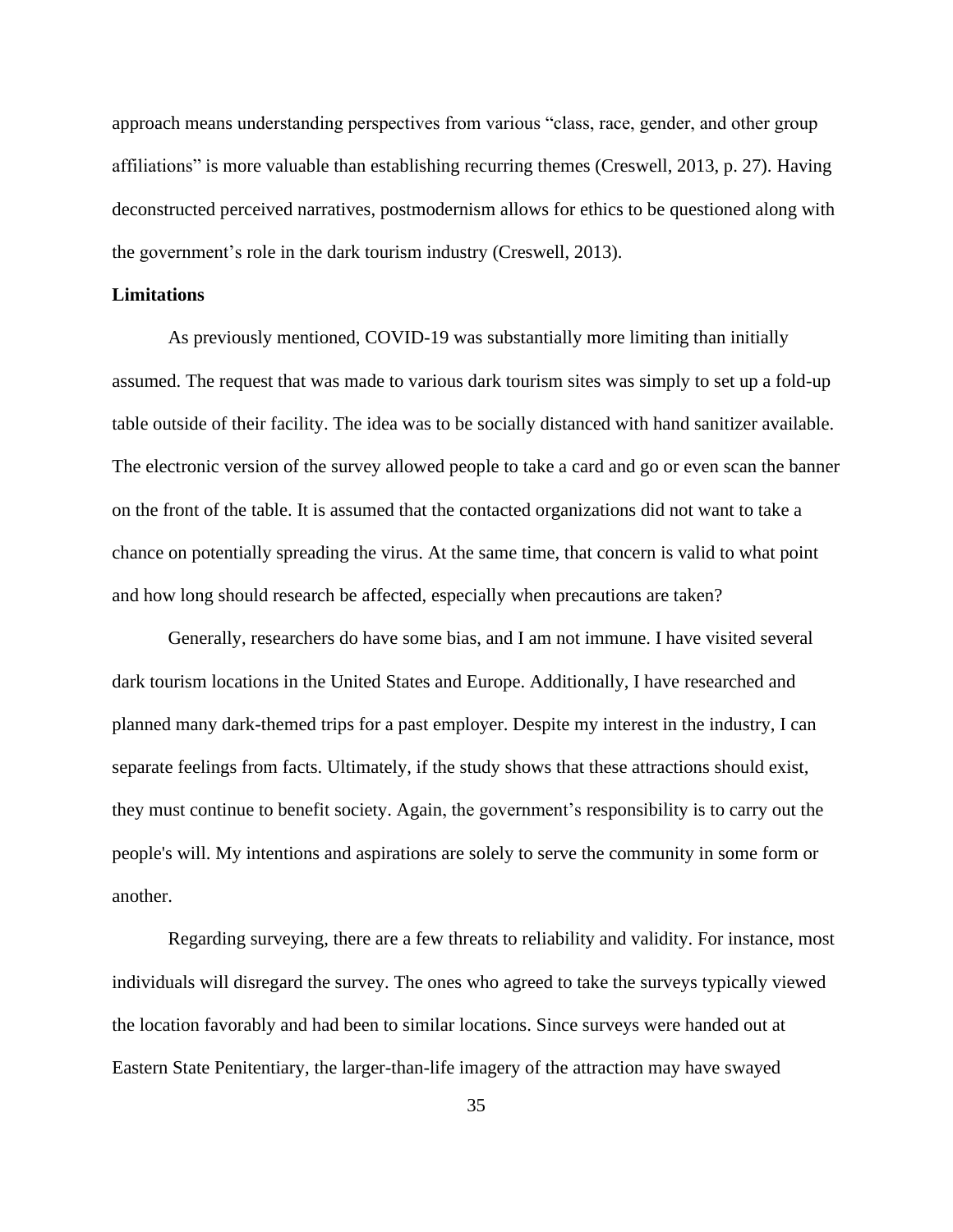opinion. The participants were encouraged to fill out their survey before their visit to alleviate some bias. There could also be a regional influence as the surveys are conducted in the Mid-Atlantic and not the entire United States. A core objective is to control for any biases. Ideally, there will be a 60% return rate on all surveys, but that is unlikely as the internet can be somewhat of a wildcard regarding responses (Fincham, 2008).

While tourism typically skews heavily towards the sixty-five and the older crowd as these individuals often have more money and time to travel, that was not the case at Eastern Penitentiary. Most visitors were college-age or entire families, and tech was not an issue. People either wanted to fill out the surveys online or on paper; it came down to preference. Overall, language barriers were minimal, but there were still minor issues. Perhaps the biggest challenges were reading handwriting, the marathon that blocked sections of the city early in the day on Sunday, and a bit of rain, but that was not so much biased as obstacles. Despite any hardship, participant involvement was greatly appreciated.

#### **Summary**

After gathering, coding, and thoroughly examining the data, a more substantial view of ethics and motives should be revealed. After all, why do people go to these locations, and what can be done better? Is everything ethically sound, and if not, how can it be fixed? Perhaps the most vexing quandary would be regarding the government's service to dark tourism providers. While tourism may not seem pertinent, the industry generates billions domestically in the United States (U.S. Travel Association, 2020). Whether directly or indirectly, money will always link government and dark tourism.

Dark tourism attractions are places of learning, grief, and remembrance; the core mission should remain intact despite outside influence. The above research focuses on the darkest of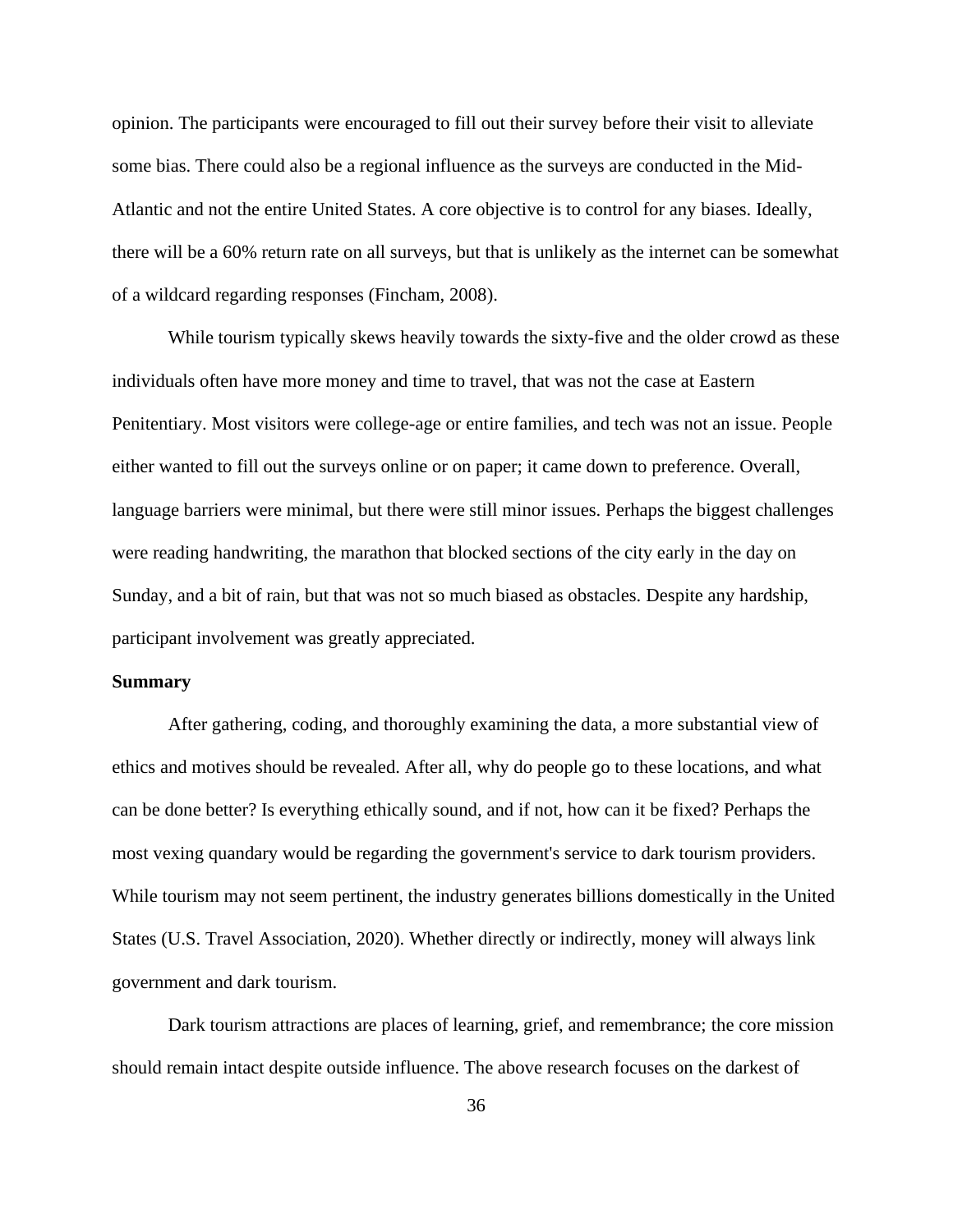offerings, which need to be monitored due to their delicate circumstances. If the government decides to collaborate, many ethical concerns can be addressed. If visitor intentions are somewhat immoral, perhaps assist with restructuring the visits. Finally, by the end of the Results Section, one should see a greater connection between dark tourism and the government.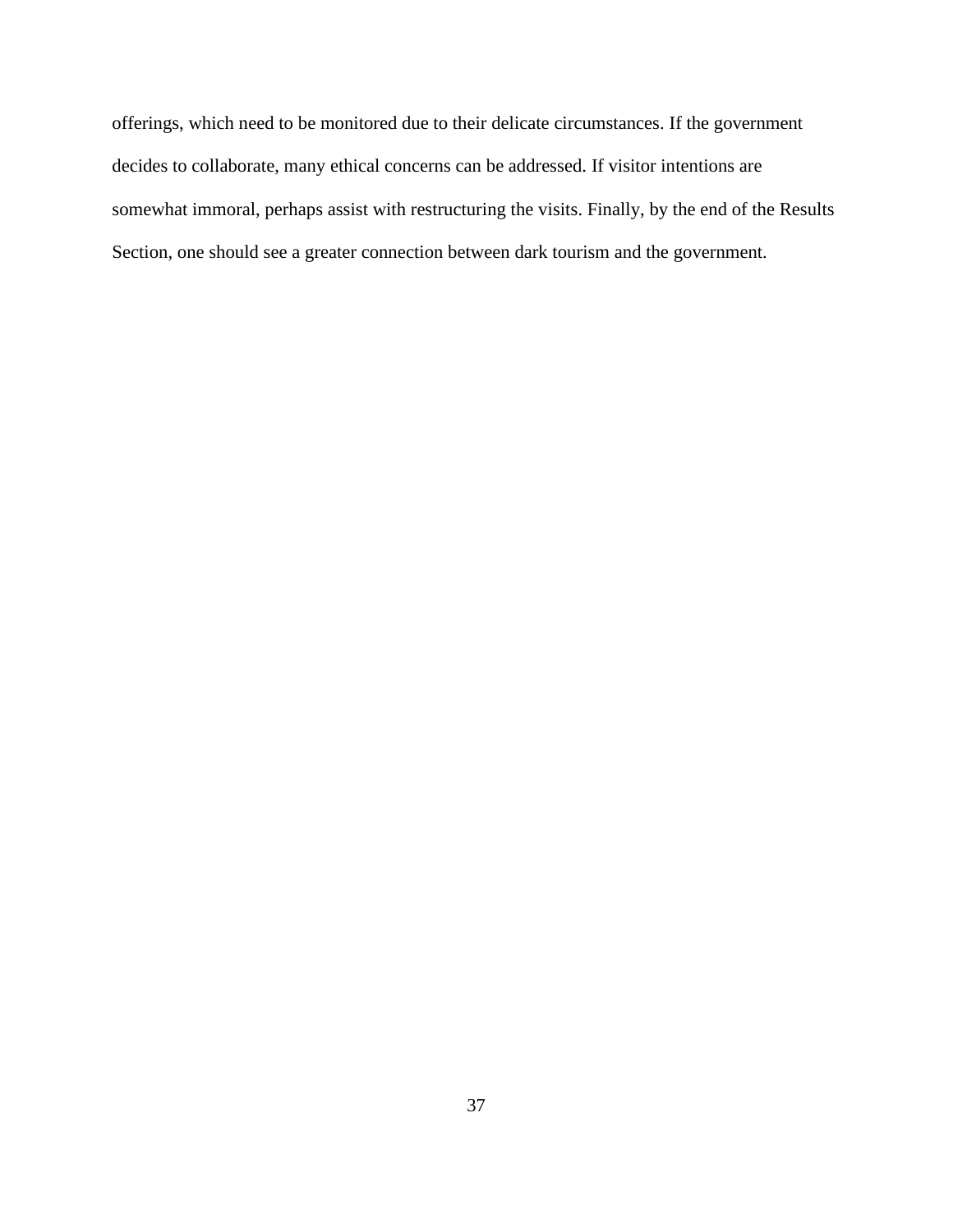### **Chapter 4: Results**

### **Introduction**

Surveys were conducted at Eastern State Penitentiary to determine if the government in some form should take a collaborative approach to dark tourism management while keeping ethical concerns in mind. In other words, should a public sector employee be involved in sites of tragedy as people of the nation share a collective memory due to the events that had transpired? Eastern State Penitentiary is right in the middle of the dark tourism spectrum; again, it is not the darkest of visitors, nor is it the tamest. Visits associated with crime and punishment are at a solid four. As per the lit review, a funhouse would be a one and a genocide site a seven.

A sample of 146 individuals consented to participate in the survey. Before an in-depth analysis of the data, there will be a brief breakdown of the demographics. Moreover, it will be discussed why analyzing various tables is significant to the research. Each table will provide additional insight into connecting dark tourism to visit motivation and government. Gender

The gender distribution of the sample were as followed: (54.3%) were women, (40%) were male, and (5.7%) reported Other (Table 1). The significance of gender is that it allowed researchers to see if more males, females, or non-gender conforming individuals visit Eastern State Penitentiary. Since more women visited the penitentiary, the question becomes why. Do women have higher disposable income or perhaps prefer to visit historical sites? Questions such as the ones proposed need to be further explored. The displays are gender-neutral and even went to great lengths to design an exhibit on transgender inmates, so there is inclusivity by design. However, men and women tend to respond differently, and thus the main reason why the question of gender was asked (Toor, 2020).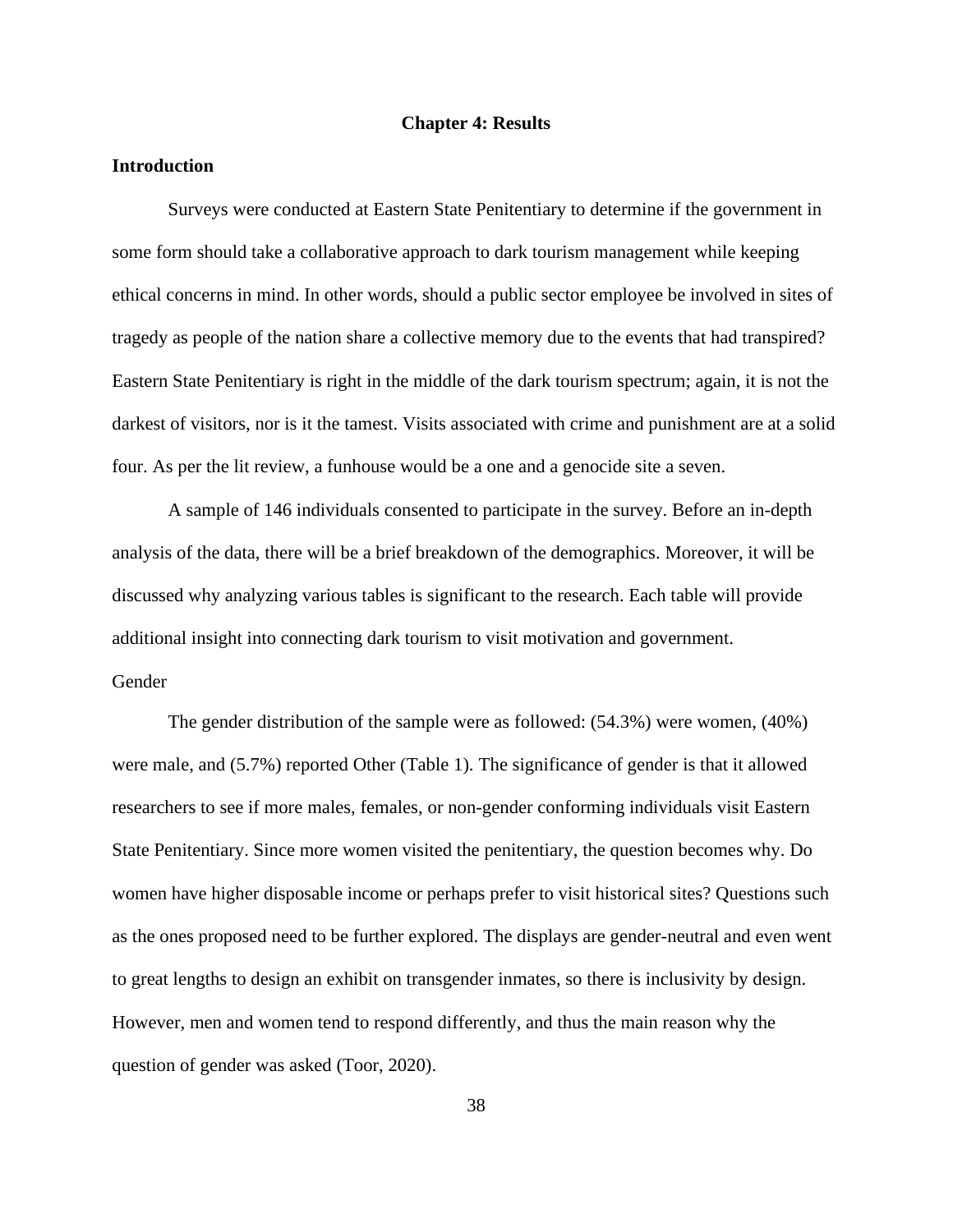Table 1 *Gender of the Participants*

| Gender | Frequency | Percent |
|--------|-----------|---------|
| Other  |           | 5.7     |
| Male   | 56        | 40.0    |
| Female | 76        | 54.3    |
| Total  | 140       | 100.0   |

Age

The predominant segment within the sample was in the 19-25 age range, which may have resulted from local universities running a class trip during the period when the data was collected. Participants aged 65 and older were the smallest proportion (Table 2). Age, while not necessarily an essential factor of this study, creates a snapshot of participants' profiles and is perfect for identifying, in most cases, product-market segments (Toor, 2020). Questioning age allowed researchers to determine if people would respond differently based on how old they were when they completed the survey. However, the findings show that age did not affect visitors' motivation as the responses were relatively in sync (Table 5 & 6).

# Table 2 *Age of Participants*

| Age       | Frequency | Percent |
|-----------|-----------|---------|
| 18        | 8         | 5.7     |
| 19-25     | 41        | 29.1    |
| $26 - 35$ | 40        | 28.4    |
| 36-45     | 26        | 18.4    |
| $46 - 55$ | 14        | 9.9     |
| 56-65     | 10        | 7.1     |
| $66 - 75$ | 1         | 0.7     |
| $76+$     | 1         | 0.7     |
| Total     | 141       | 100.0   |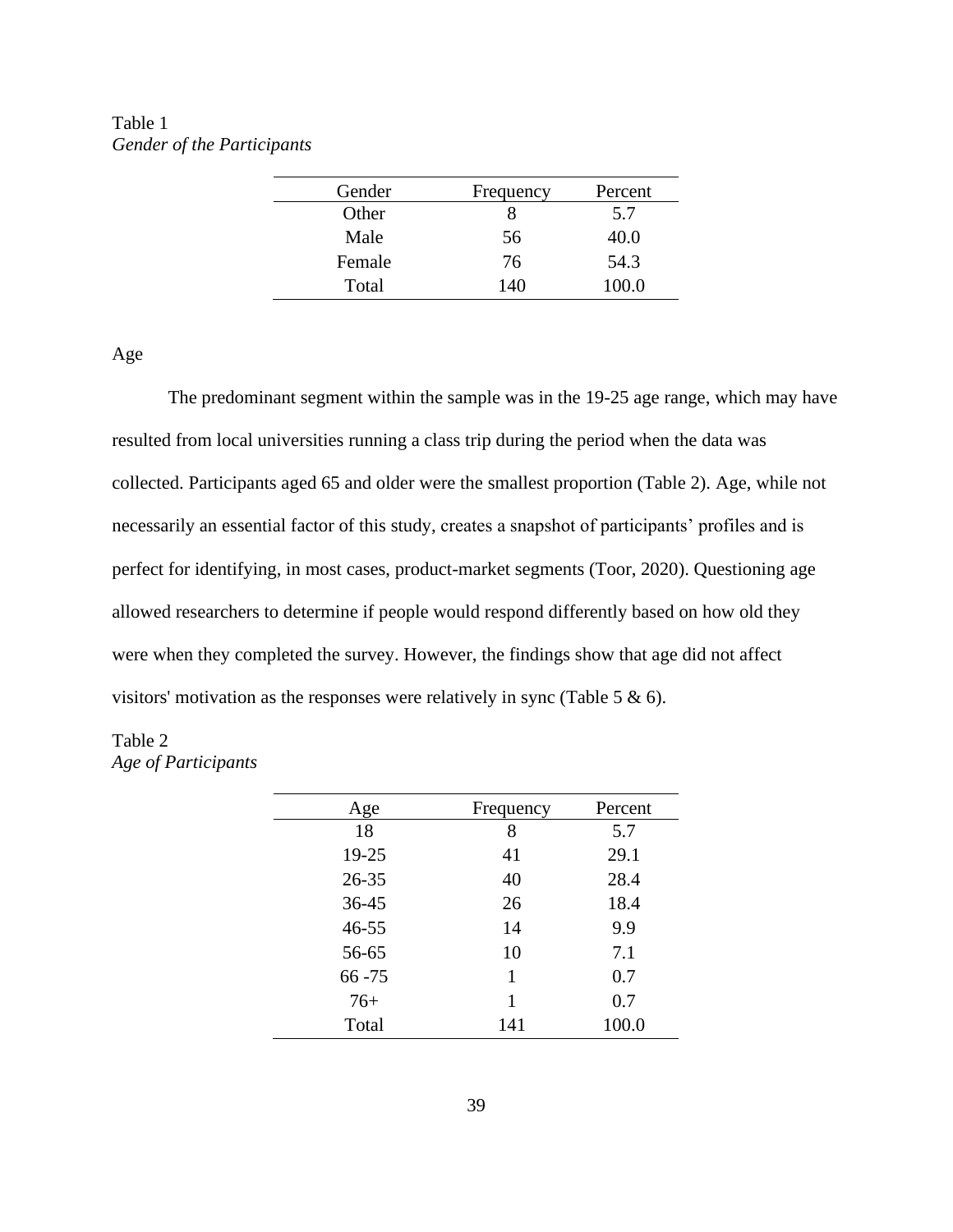### Level of Education

Collecting educational data shows the attainment levels of visitors. The majority of the sample had at least a high school diploma, while people who had attended high school, but did not graduate were the smallest group (Table 3). A public administrator could use this information to measure equal opportunity in the community. According to the 2020 Census, approximately (33%) of the population over the age of twenty-five have at least a bachelor's (United States Census Bureau, 2022). The table below indicates that over (60%) of visitors surveyed have at least a bachelor's, suggesting that individuals with higher levels of attainments are more apt to visit a dark tourism site.

Is it preference, cost, or ease of entry that allows individuals with greater educational attainment the ability to visit Eastern State Penitentiary? Is there a relationship between education attainment and money spent at a dark tourism site and the local community? For instance, if someone is a medical doctor, they would probably make more money than much of the population. Therefore, people in higher educational brackets typically have a greater quantity of money to spend while on vacation, which benefits locals.

A final thought on education is whether the government needs to provide additional public transportation to dark tourism sites so that the general public has better access? As dark attractions relate to the collective memory, there could be an argument for removing barriers to accessibility. The public education system only has so much time to teach the required school curriculum that an average person may not know about various events in the United States, let alone the world. In some instances, individuals who only have some high school or associates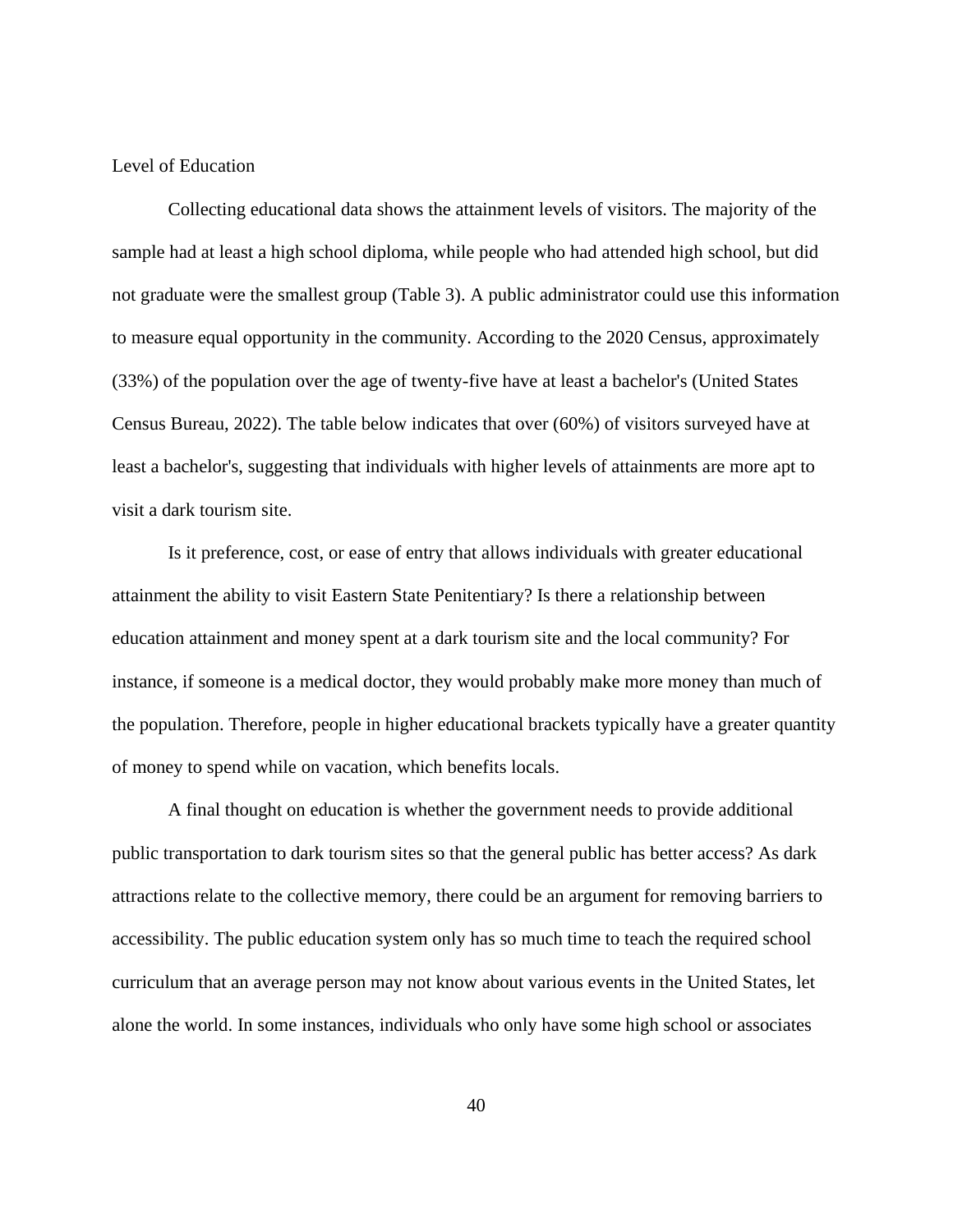may not have even learned about dark tourism. One might only know about dark matters when they find their way into pop culture.

| Education         | Frequency | Percent |
|-------------------|-----------|---------|
| Some HS           | 4         | 2.9     |
| <b>HS Diploma</b> | 29        | 21.0    |
| Associates        | 17        | 12.3    |
| <b>Bachelors</b>  | 42        | 30.4    |
| <b>Masters</b>    | 33        | 23.9    |
| Doctorate         | 13        | 9.4     |
| Total             | 138       | 100.0   |

# Table 3 *Level of Education*

## Income

The largest proportion of reported yearly income was \$70,000 or more at (42.4%), followed by unemployed / students at (20.5%). The smallest proportion of participants reported earning less than \$25,000 (Table 4). As previously mentioned, several classes were visiting the museum in part due to a required class trip. The number of unemployed individuals who participated in the survey might be skewed. If the numbers were akin to society over (20%), unemployed would be alarming as it could be a precursor to a great recession or even depression. From a public administrator standpoint, these numbers might suggest a need to look at the job market. Moreover, could the figures be an indicator of a shrinking middle class? Again, the notion of accessibility is questioned. Can people from all walks of life afford to visit dark tourism sites?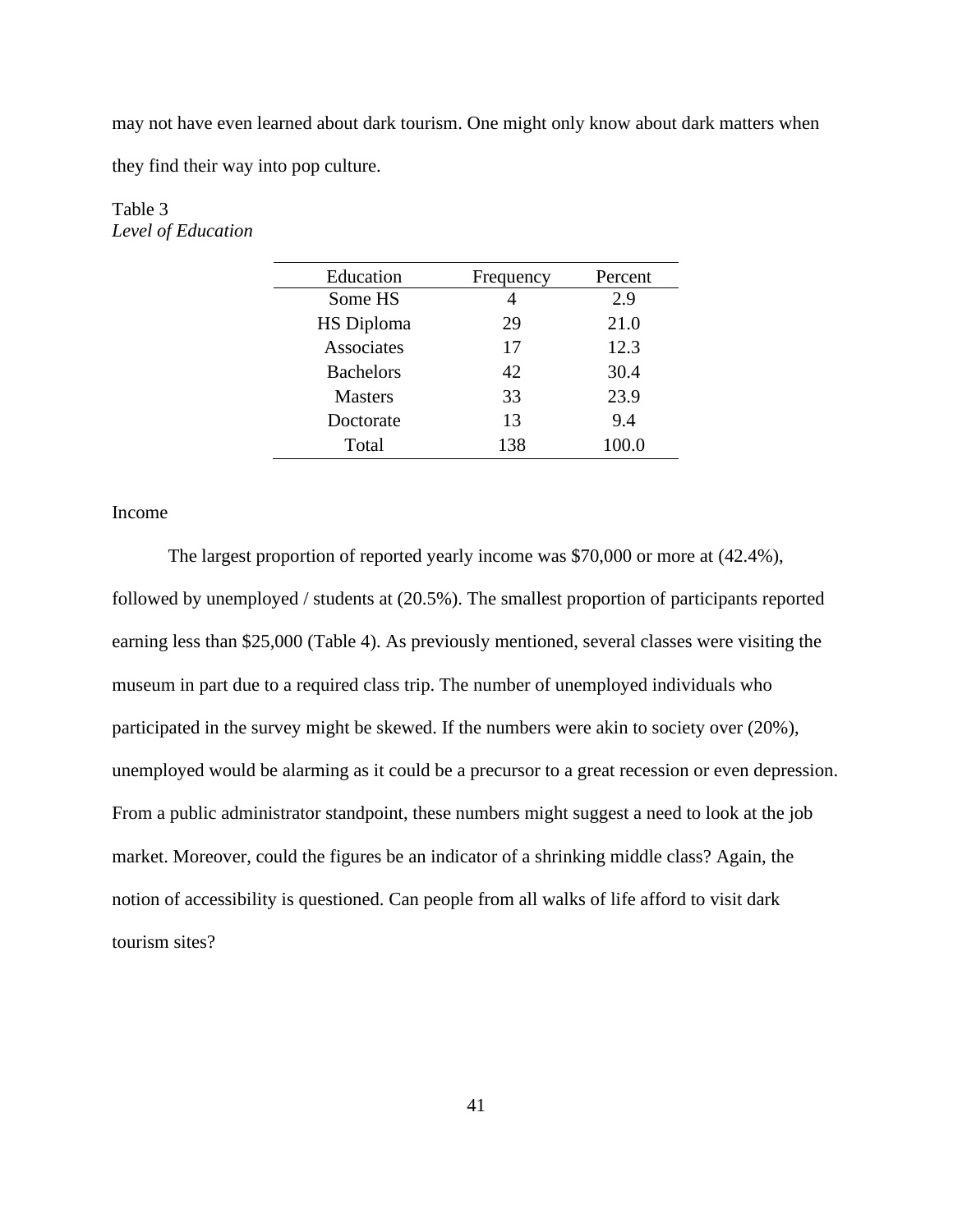| Table 4 |                               |
|---------|-------------------------------|
|         | Yearly Income of Participants |

| Income             | Frequency | Percent |
|--------------------|-----------|---------|
| Unemployed/Student | 27        | 20.5    |
| $<$ \$25,000       | 10        | 7.6     |
| \$25,000-\$39,000  | 14        | 10.6    |
| \$40,000-\$54,999  | 12        | 9.1     |
| \$55,000-\$69,999  | 13        | 9.8     |
| $$70,000 +$        | 56        | 42.4    |
| Total              | 132       | 100.0   |

Overall, demographics help give researchers a general understanding of those who have participated in the survey. Gender can influence opinion, and based on someone's age, their lived experiences may vary, which can influence results as well. Moreover, unemployed people might have a different view than individuals making \$125,000 a year after taxes (Si, 2015). Understanding the participants allows the survey's core focus to be fleshed out. On their own, demographics allow government workers to see a more significant connection between community and government. In other words, what do people value and how does it becomes ingrained into the culture are significant for public administrators to understand. Funding, regulations, and even historic preservation emerge in part from the people's will.

#### **Quantitative Results**

The following questions made up the quantitative portion of the survey. Participant answers to each question were broken down by frequency. These previously run frequencies aim to determine the government's connection to dark tourism sites.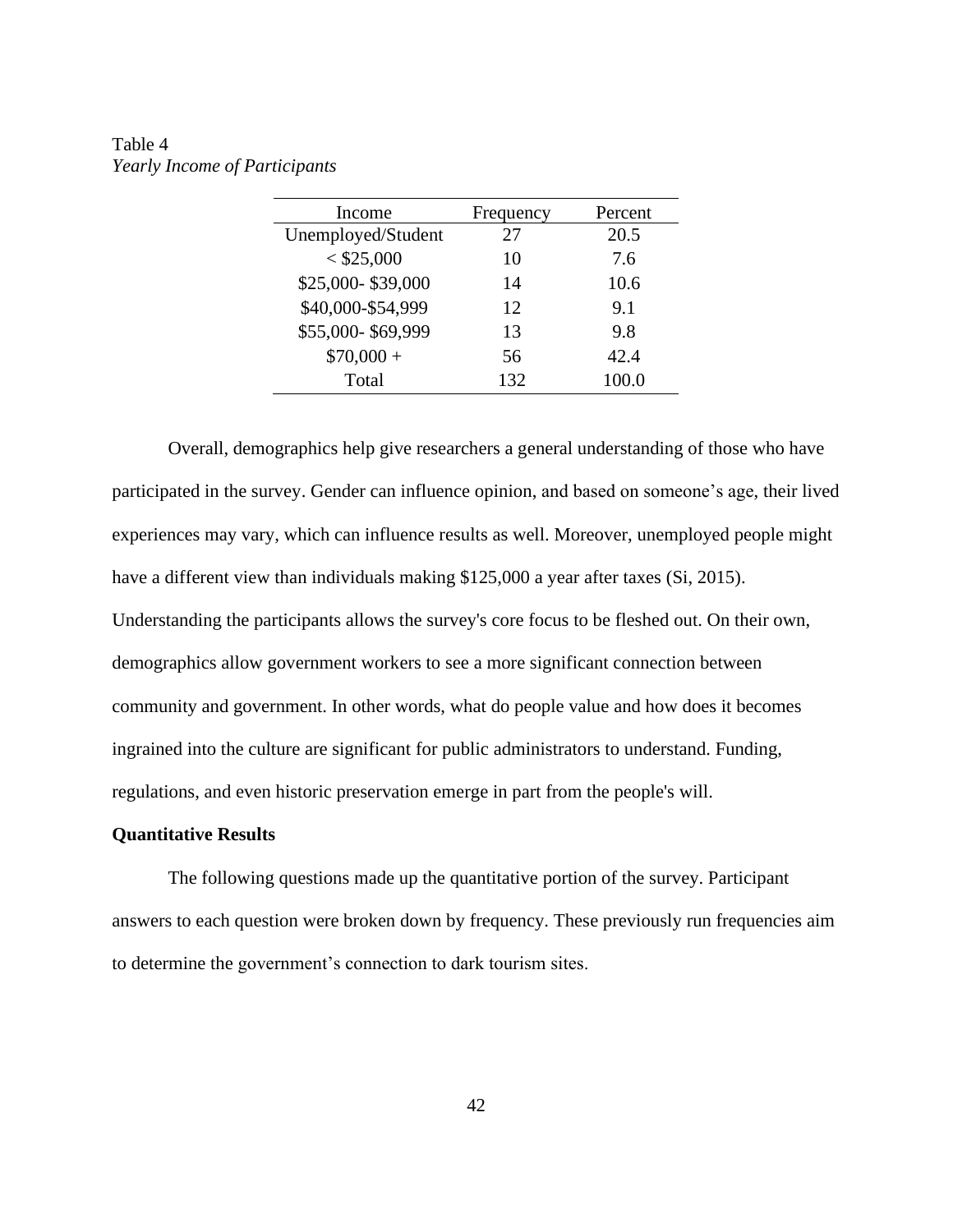"What needs to be fixed at Eastern State Penitentiary."

Most participants felt that nothing needed to be changed (37%). The next highest category was multiple issues (29.5%), which indicated that participants had selected more than one of the options on the list. The data shows that people either saw no problems that needed to be resolved at Eastern State Penitentiary or multiple issues that needed to be settled (Table 5). Demographics did not influence the question, but people either thought there were no problems, or several things should be fixed at Eastern State Penitentiary. Government, which often funds a segment or even the majority of a dark tourism location, might consider granting a particular location more money if enough individuals say that it needs improvement.

| Table 5:                |  |
|-------------------------|--|
| What Needs to Be fixed? |  |

| Needs to be fixed at ESP? | Frequency | Percent |
|---------------------------|-----------|---------|
| <b>Nothing</b>            | 49        | 33.6    |
| Exhibit                   | 5         | 3.4     |
| Maintenance               | 11        | 7.5     |
| Tech                      | 6         | 4.1     |
| <b>History</b>            | 5         | 3.4     |
| Entertainment             | 4         | 2.7     |
| Special                   | 3         | 2.1     |
| Survivor                  | 11        | 7.5     |
| Narrative                 | 1         | 0.7     |
| Other                     | 8         | 5.5     |
| Multiple                  | 43        | 29.5    |
| Total                     | 146       | 100.0   |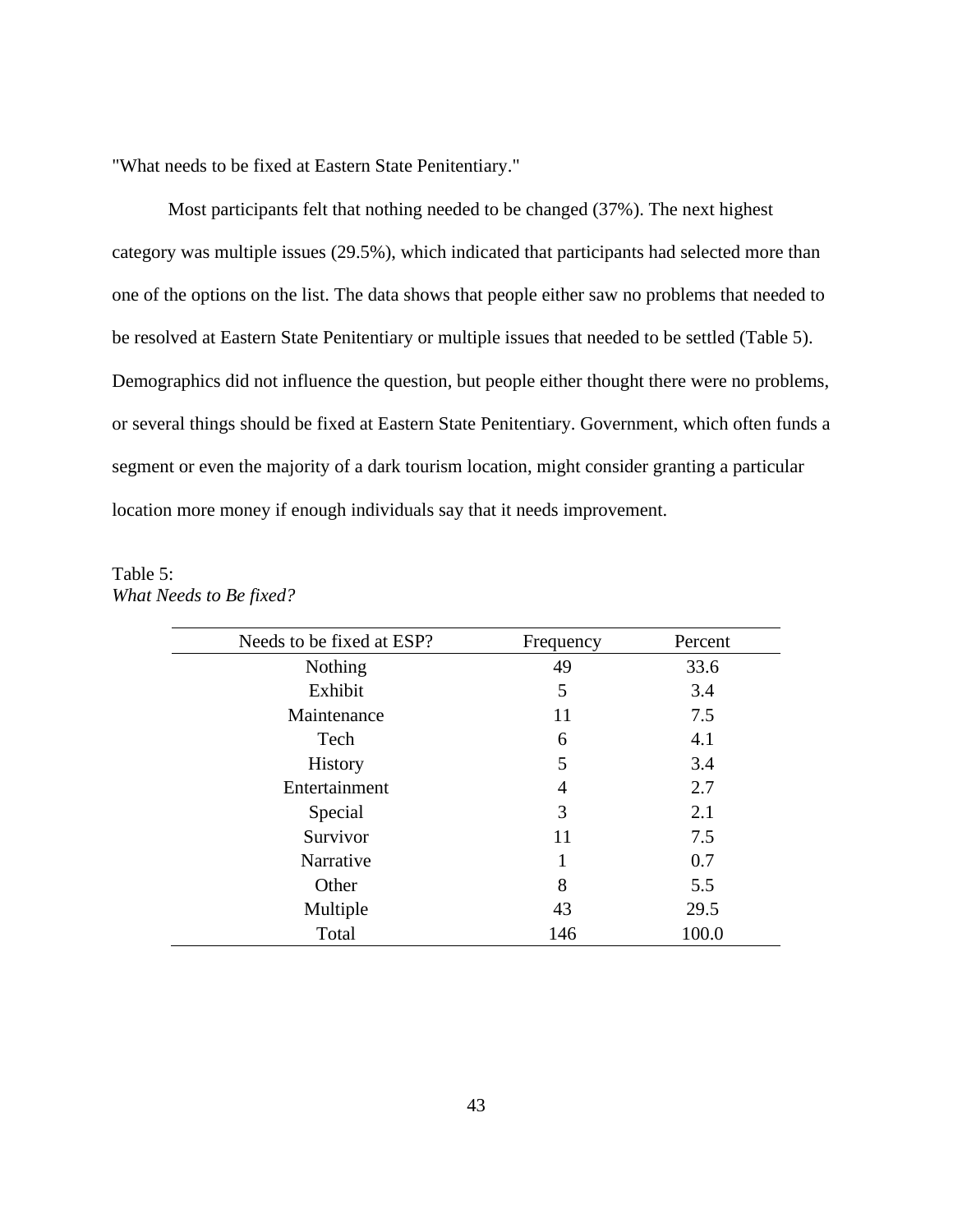What is appealing about Eastern State Penitentiary?

Almost (75%) of all individuals selected multiple reasons for why they had visited Eastern State Penitentiary. History was the top reason people visited the former prison (13%). The lowest ranking reasons were curiosity, boredom, and entertainment, each (1.4%) (Table 6). However, an overwhelming majority selected multiple as the driving factor for visiting was for more than just history. The penitentiary provides many services for the community, which makes it unique. Again, one must refer to the idea of needed government funding and accessibility.

| What is appealing | Frequency      | Percent |
|-------------------|----------------|---------|
| None              | 3              | 2.1     |
| <b>History</b>    | 19             | 13.0    |
| Curious           | 2              | 1.4     |
| <b>B</b> ored     | $\overline{2}$ | 1.4     |
| Entertain         | $\overline{2}$ | 1.4     |
| Activities        | 3              | 2.1     |
| Education         | 3              | 2.1     |
| Dark Tourism      | $\overline{2}$ | 1.4     |
| Not Listed        | $\mathfrak{D}$ | 1.4     |
| Multiple          | 108            | 74.0    |
| Total             | 146            | 100.0   |

Table 6 *What is Appealing About Eastern State Penitentiary?*

How did you find out about this attraction?

When asked how the participant found out about Eastern State Penitentiary, (66%) of the preponderance of responses were friends or family (Table 7). Travel agents (1.5%), magazines/brochures, and road signs (both 0.7%) were the least informative resources. The data might suggest that travel agents, magazines, and road signs no longer carry the influence they once had in society. More people are turning to technology to book short and long-term trips.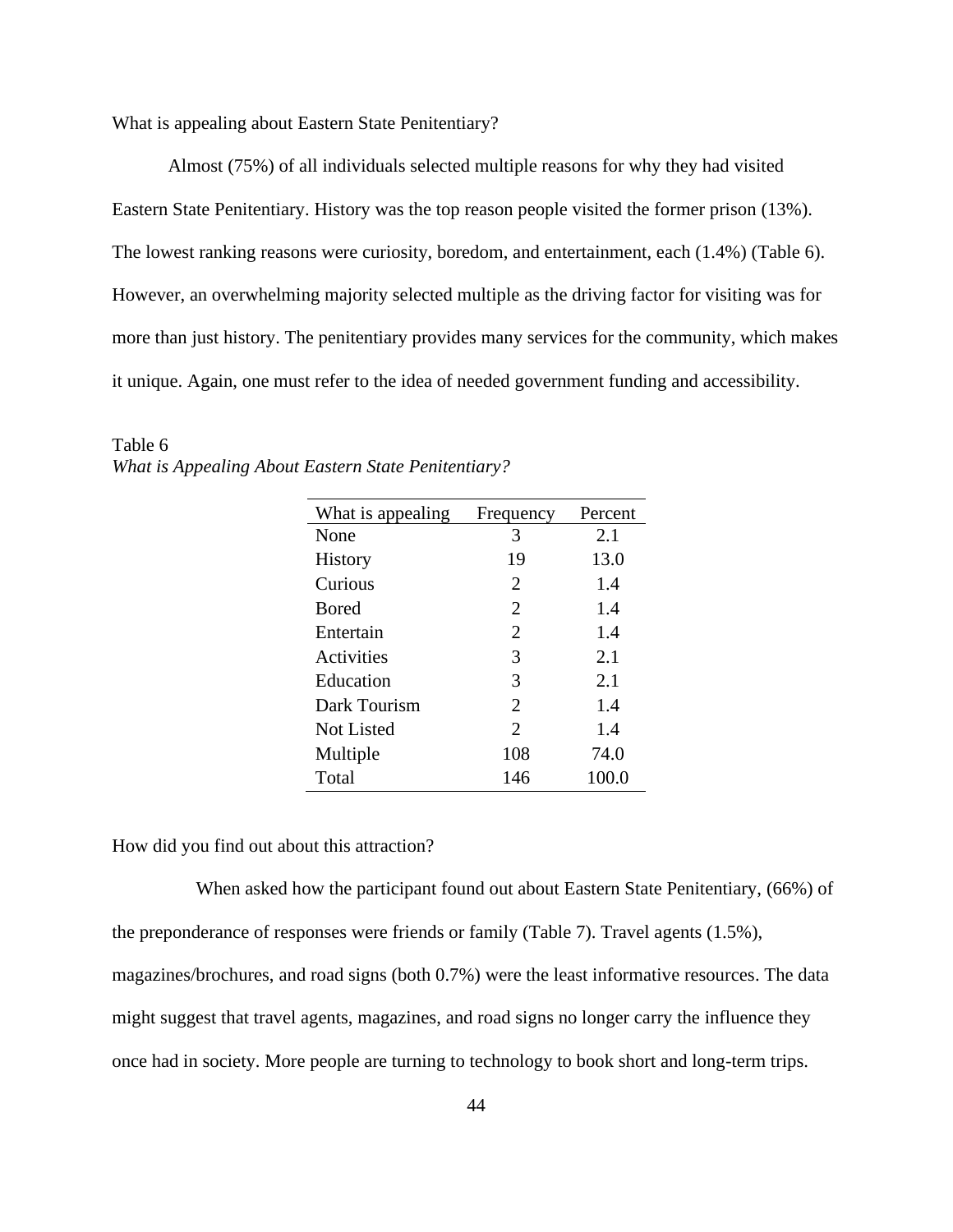Perhaps the government may want to spend less money on signage and seek alternative avenues to inform the public. As travel agents are being phased out of society to a degree, the government may want to offer job training opportunities to these individuals.

| How did you find out?    | Frequency             | Percent |
|--------------------------|-----------------------|---------|
| <b>Family or Friends</b> | 88                    | 65.7    |
| Coupon/Discount          | 3                     | 2.2     |
| Magazine/Brochure        | 1                     | 0.7     |
| <b>Travel Agent</b>      | $\mathcal{D}_{\cdot}$ | 1.5     |
| Direct Website           | 17                    | 12.7    |
| Online Ad                | 5                     | 3.7     |
| Road Sign                | 1                     | 0.7     |
| Not Listed               | 17                    | 12.7    |
| Total                    | 134                   | 100.0   |

Table 7 *How Did You Find Out About This Attraction?*

How often do you visit the prison?

For most respondents (77.8%), October 2021 was their first visit to the prison. The fewest amount of people visited weekly (1.4%) or more (2.8%) (Table 8). The juxtaposition between first-time and returning guests is vast. Initial visits often stem from curiosity and the novelty of the experience, along with being younger. These individuals will typically take information at face value. Returning guests typically seek the familiar, shared memory and require stability. Additionally, they are more loyal and have a wealth of information; however, they are just as likely to point out flaws of the location (Li, Cheng, Kim & Petrick, 2008).

The government may consider consulting returning guests regarding funding and accessibility rather than first-time visitors. Individuals who have visited multiple times are likely to understand the site's nuance. Furthermore, these people are more likely to infuse cash into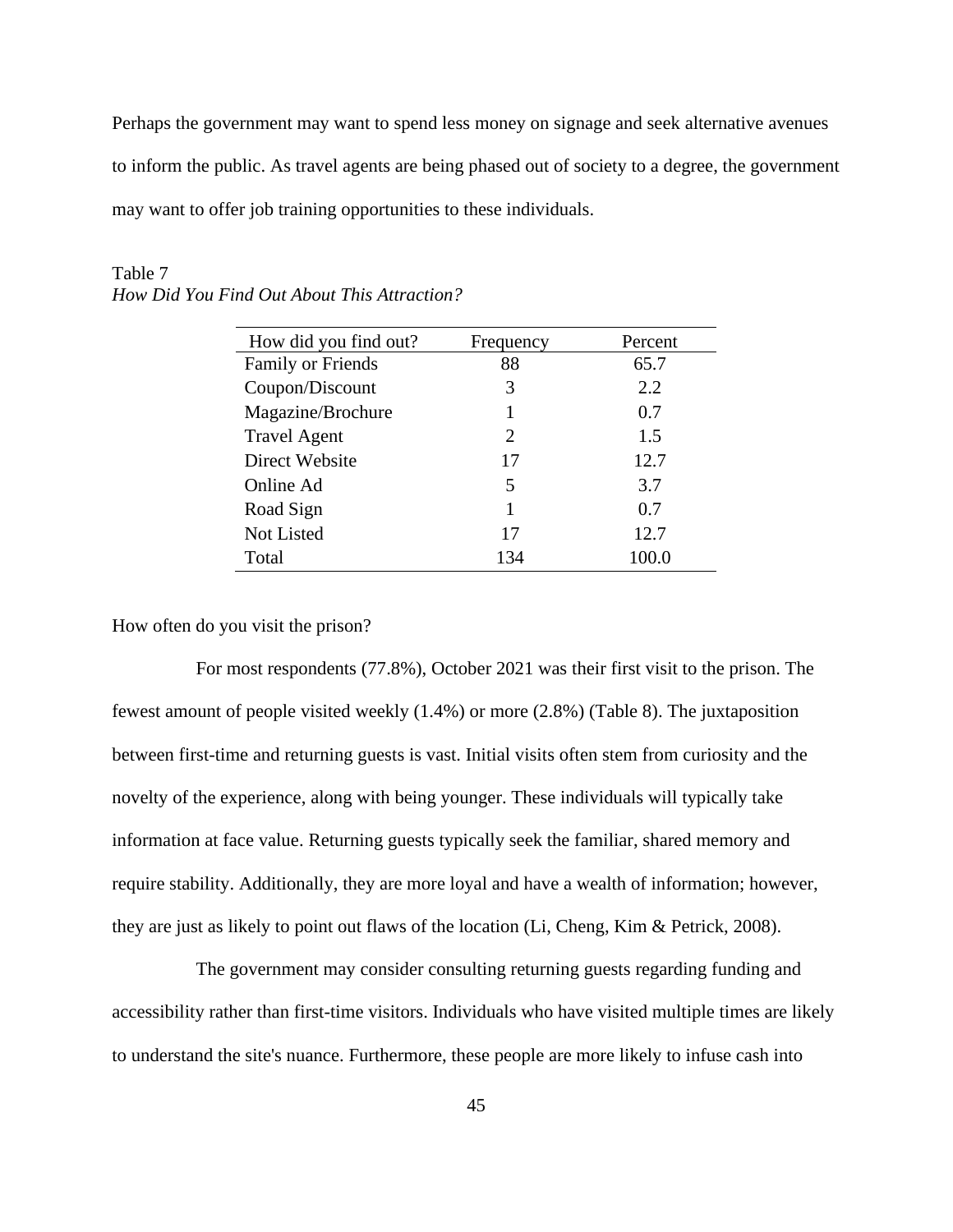society. For instance, returning guests might live in the area, have a yearly membership, donate to the site, or volunteer. Overall, returning guests to dark tourism sites may be able to help guide funding along with the staff that runs the location. When possible, the government should involve citizens in dark tourism matters as the heart or crux of the sector is the community.

|                    | Frequency             | Percent |
|--------------------|-----------------------|---------|
| My First Visit     | 112                   | 77.8    |
| Three or Less      | 17                    | 11.8    |
| Few Times a Year   |                       | 6.3     |
| Practically Weekly | $\mathcal{D}_{\cdot}$ | 1.4     |
| My Second Home     |                       | 2.8     |
| Total              | 144                   | 100.0   |

# Table 8 *How Often Do You Visit the Prison?*

Are you looking to visit nearby attractions?

The prevailing response was that most individuals would visit nearby attractions (55.9%), while the fewest said they were unsure (18.9% ) (Table 9). Tourists bolster Philadelphia's economy, including many restaurants, shops, hotels, nightclubs, etc. If the penitentiary is what drew someone to Philadelphia, they will be spending money at more than one location. Additionally, the prison provides jobs to residents who pay taxes. When people live and work in the same community, there is a sense of camaraderie. Whether direct or indirect, tourism can influence and enhance society; taking this concept one step further with dark tourism, these sites may have a tragic foundation, but locals can use attraction to generate revenue. As more money is generated, improvements, additions, and additional employees are hired. These workers will buy food locally and perhaps even a home near their work.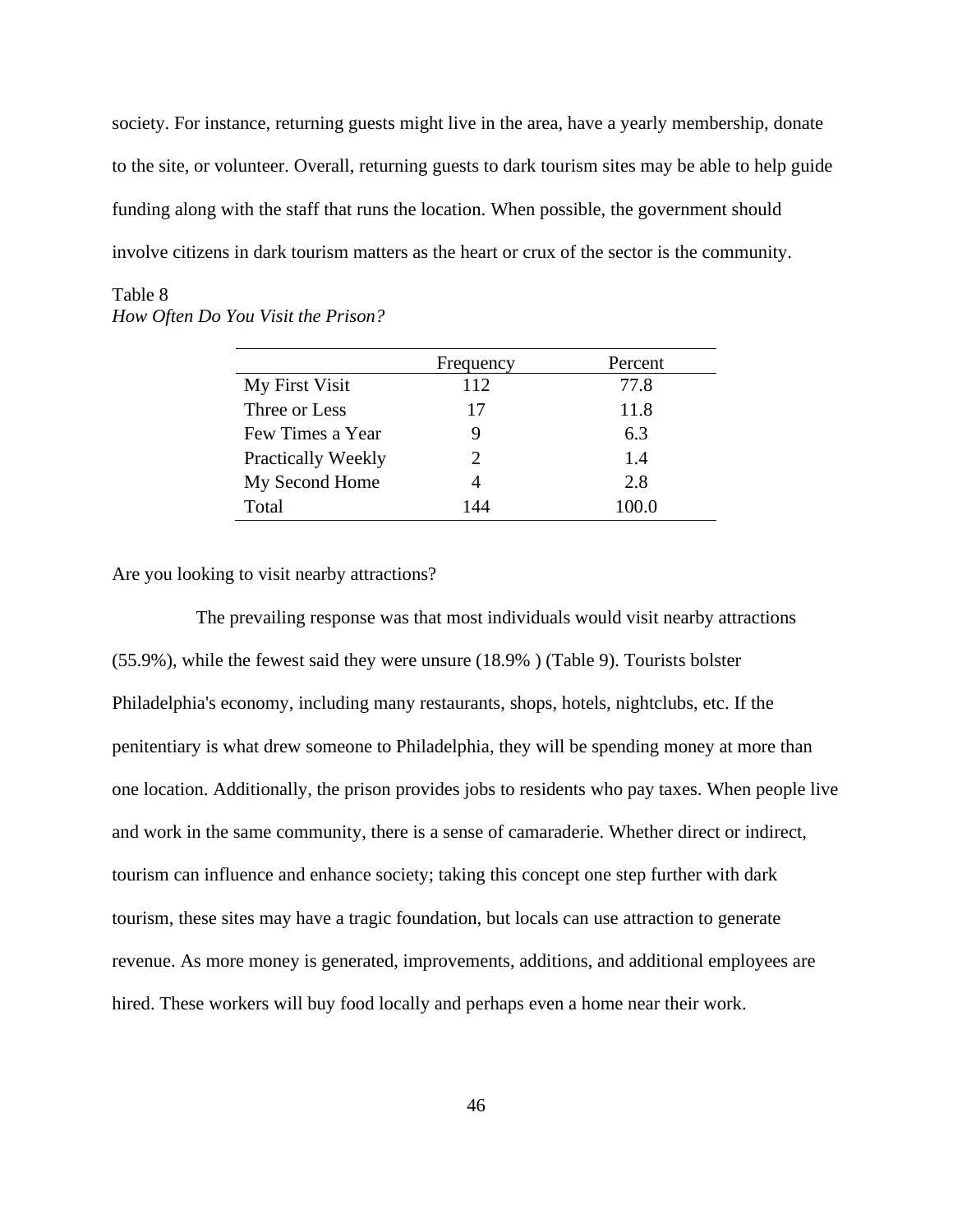| Visit nearby attractions? | Frequency | Percent |
|---------------------------|-----------|---------|
| No                        | 36        | 25.2    |
| Yes                       | 80        | 55.9    |
| Unsure                    | 27        | 18.9    |
| Total                     | 143       | 100.0   |

Table 9 *Are You Looking to Visit Nearby Attractions?*

Will you be taking part in any activities related to your visit today?

Most participants stated that they would not be taking part in any add-ons to their visit to the prison (37%); however, the second-highest proportion of participants indicated that they would take part in a walking tour (32.2%). The least popular activity was attending a lecture (0.7%). While the respondents answered the questions truthfully, it can be a bit deceptive as the researcher could only survey at one location. A place like Gettysburg or Chernobyl might trigger further follow-up activities, whether because of movies, video games, or personal ties. There are many reasons people choose to explore a dark tourism destination for the first time or why they become a repeat visitor.

#### Table 10

| <b>Related Activities</b> | Frequency | Percent |
|---------------------------|-----------|---------|
| None                      | 54        | 37.0    |
| <b>Bus</b>                | 10        | 6.8     |
| <b>Walking Tour</b>       | 47        | 32.2    |
| Ghost                     | 5         | 3.4     |
| Lecture                   |           | 0.7     |
| Photo                     | 3         | 2.1     |
| Exhibit                   |           | 2.7     |

*Will You Be Taking Part in Any Activities Related to Your Visit Today?*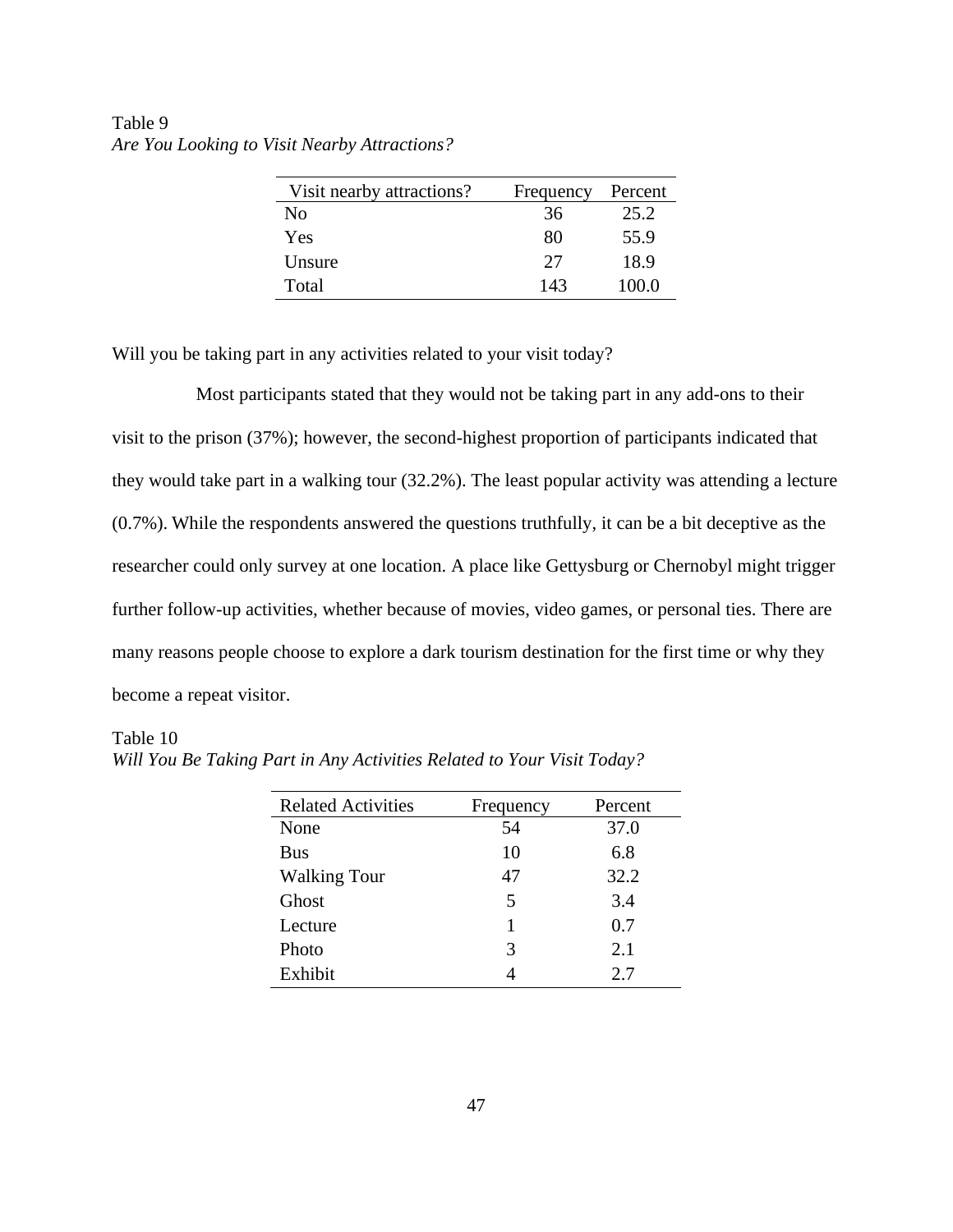Will you be buying a souvenir today?

Most participants stated that they would not be purchasing a souvenir (63.7%), and the fewest reported that they would (14.1%) (Table 11). Eastern State Penitentiary may need to look at the items they are selling and see what they can do to attract more potential consumers. From a government perspective, they would want to see increased revenue for the penitentiary as the sales tax benefits the community. Public service programs are funded in part because of everyday, ordinary visitors.

| Table 11                             |  |
|--------------------------------------|--|
| Will You Be Buying a Souvenir Today? |  |

| Buying a souvenir? | Frequency | Percent |
|--------------------|-----------|---------|
| Not Sure           | 32        | 21.9    |
| No                 | 93        | 63.7    |
| Yes                | 21        | 14.4    |
| Total              | 146       | 100.0   |

Do you think the location has a particular political leaning?

The majority of respondents stated that they did not feel the attraction had a political leaning (44.3%), and the fewest reported that they felt it did (11.5%). Political leaning could affect the type of visitor who would visit Eastern State Penitentiary. People may not want to visit a location that clashes considerably with their beliefs. If receiving government funding, a dark tourism site should try to be neutral, which may be difficult in a heated political climate. Again, according to the majority of participants who completed the survey, most thought that Eastern State Penitentiary presented the facts rather than politics.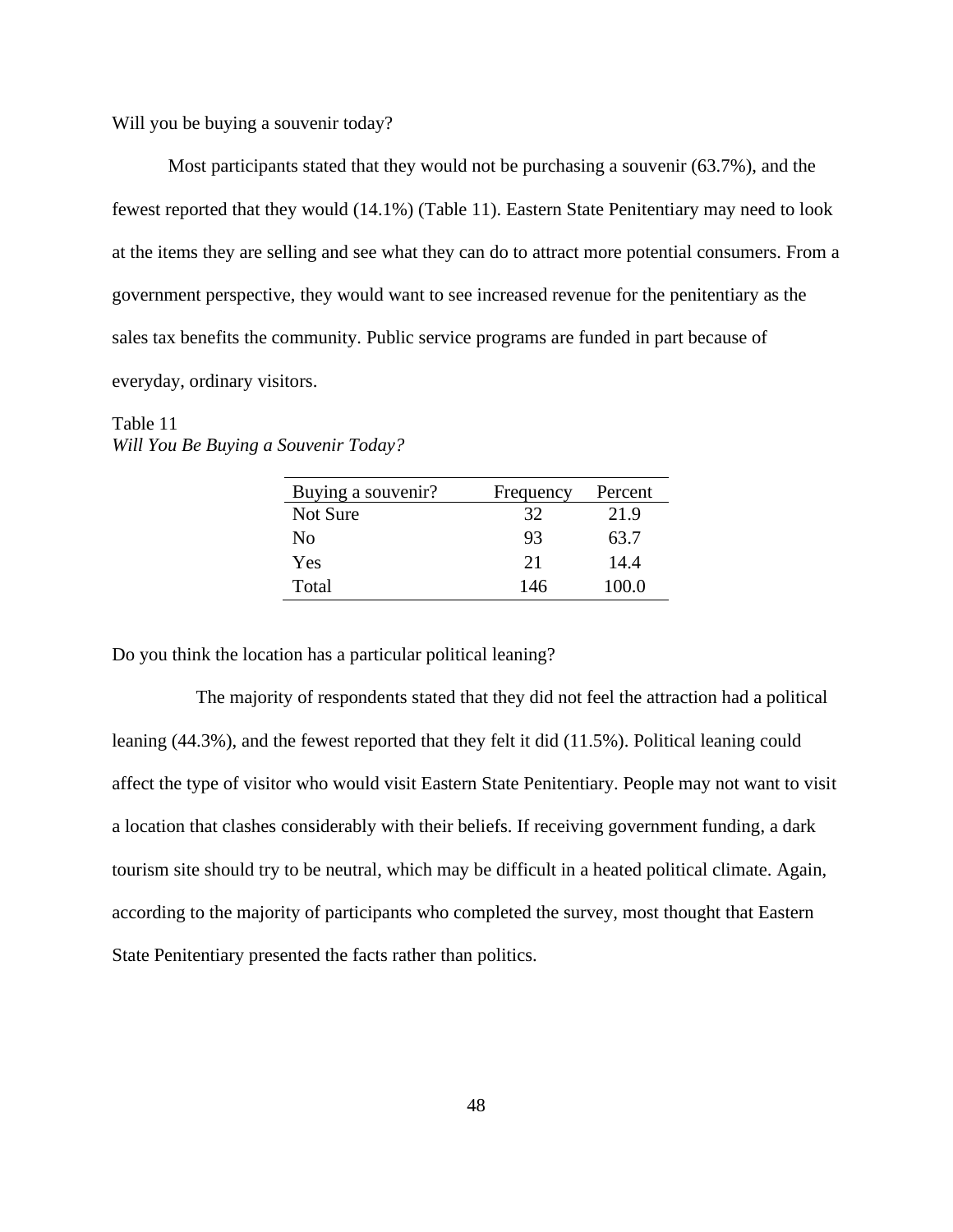| Political leaning? | Frequency | Percent |
|--------------------|-----------|---------|
| Not Really         | 54        | 44.3    |
| A Little           | 29        | 23.8    |
| Somewhat           | 25        | 20.5    |
| Very much          | 14        | 11.5    |
| Total              | 122       | 100.0   |

Table 1*2 Do You Think the Location Has a Particular Political Leaning?*

While dark tourism has been defined in many instances throughout this dissertation, not everyone knows what this niche term means, so the idea was to query participants. Most respondents more or less knew the general definition of dark tourism. Scary, fearful, and spooky were reoccurring ideas; even the concept of demonic and sin was mentioned. The individuals who listed dark history, macabre, tragedy, and grim were a bit closer to the actual definition. Overall, individuals seem to have at least a general idea of dark tourism, which indicates the mainstreaming of this tourism sector.

Money appears to be the most significant element linking the two, but other factors are considered. An employee of Eastern State or a survivor would potentially have a different assessment. As the study was confined to visitor motivation, the government's involvement in dark tourism still needs to be further explored after initially viewing the quantitative data. Moreover, A supplementary analysis is located in the discussion section. It will clarify any misnomers and pinpoint shortcomings.

# **Qualitative Results**

The most straightforward qualitative question which can answer the research question is whether the local, state, or federal government can help improve Eastern State Penitentiary.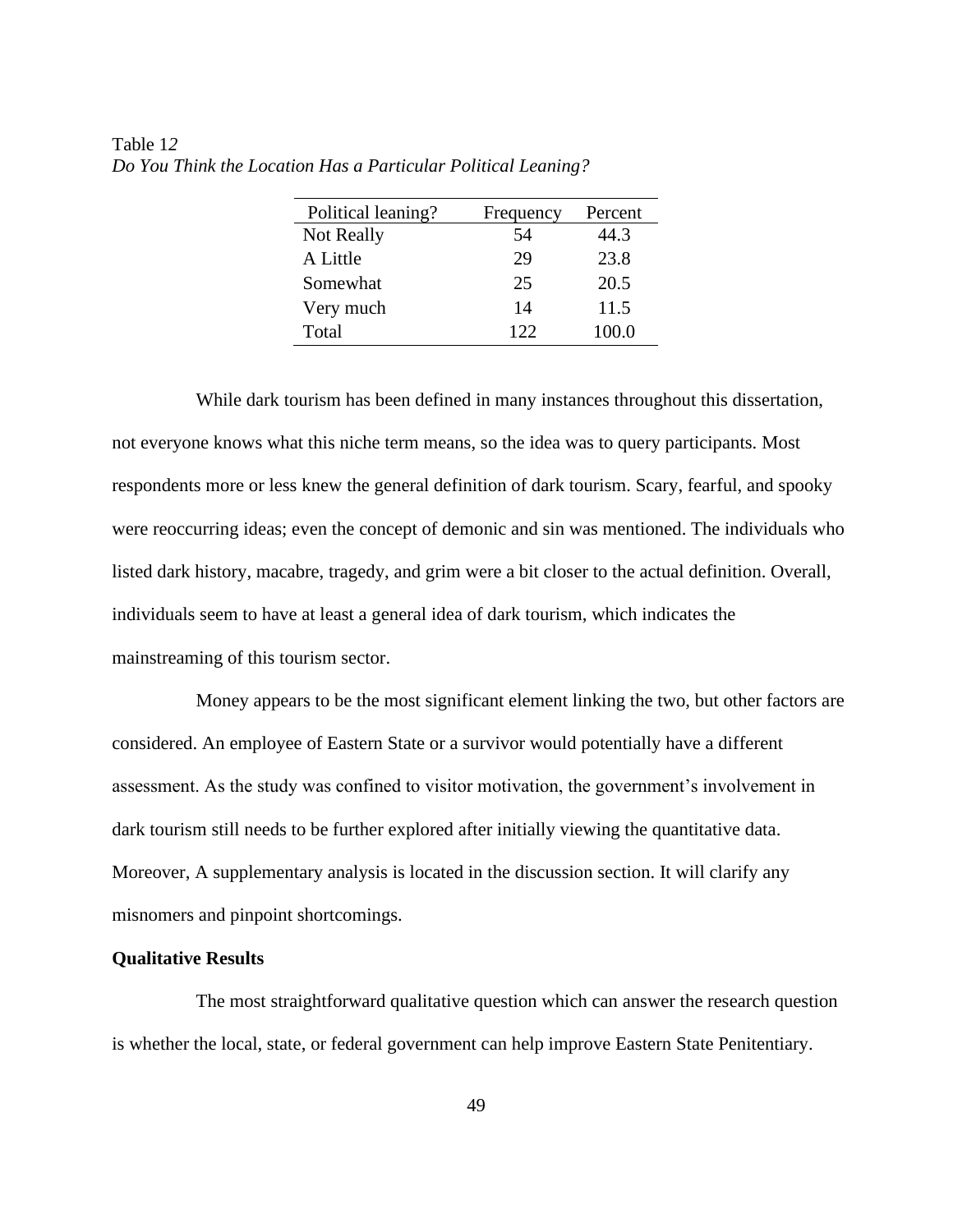Previously, individuals were asked if anything needed an overhaul, and responses were more lackluster; however, the open-ended version allows for more meaningful discourse. While half of the respondents did not answer, a good bulk of the participants cited increased funding for renovating the facility, specifically the bathrooms. Some of the additional top comments were increased signage, cleanliness, and a greater emphasis on history. A small minority also expressed the need for education related to prisons or abolishing them altogether.

The next question of significance is what does Eastern State Penitentiary make the participant feel? Answers were a bit broader compared to previous questions. Curious, excited, and interested are words that often appear in responses. Moreover, sadness, creepiness, spookiness, and anger were common emotions. Visitors want to learn but are unsure what to do with the information. Participants can understand that there were problems with the prison system in the past and potentially see the need for reforms today. Most individuals who visit Eastern State Penitentiary are not experts in criminal justice, so some ideas might push them outside their comfort zone. The connection between government and criminal justice is apparent, but ethically or culturally, the concept may not directly impact society.

A follow-up question was asked to the participants regarding feelings that may have surfaced from their visit. Again, about half elected not to say how they coped and that could be for a variety of reasons not listed. For those who did choose to answer, many seemed to want to discuss their visit and reflect. Once more, comments mention the need to learn more about the prison system and celebrate life. There is a desire to understand parts of humanity that not everyone is exposed to daily. Then there were the individuals who wanted to be under the influence, primarily of liquor but weed as well; not sure if these responses were wholeheartedly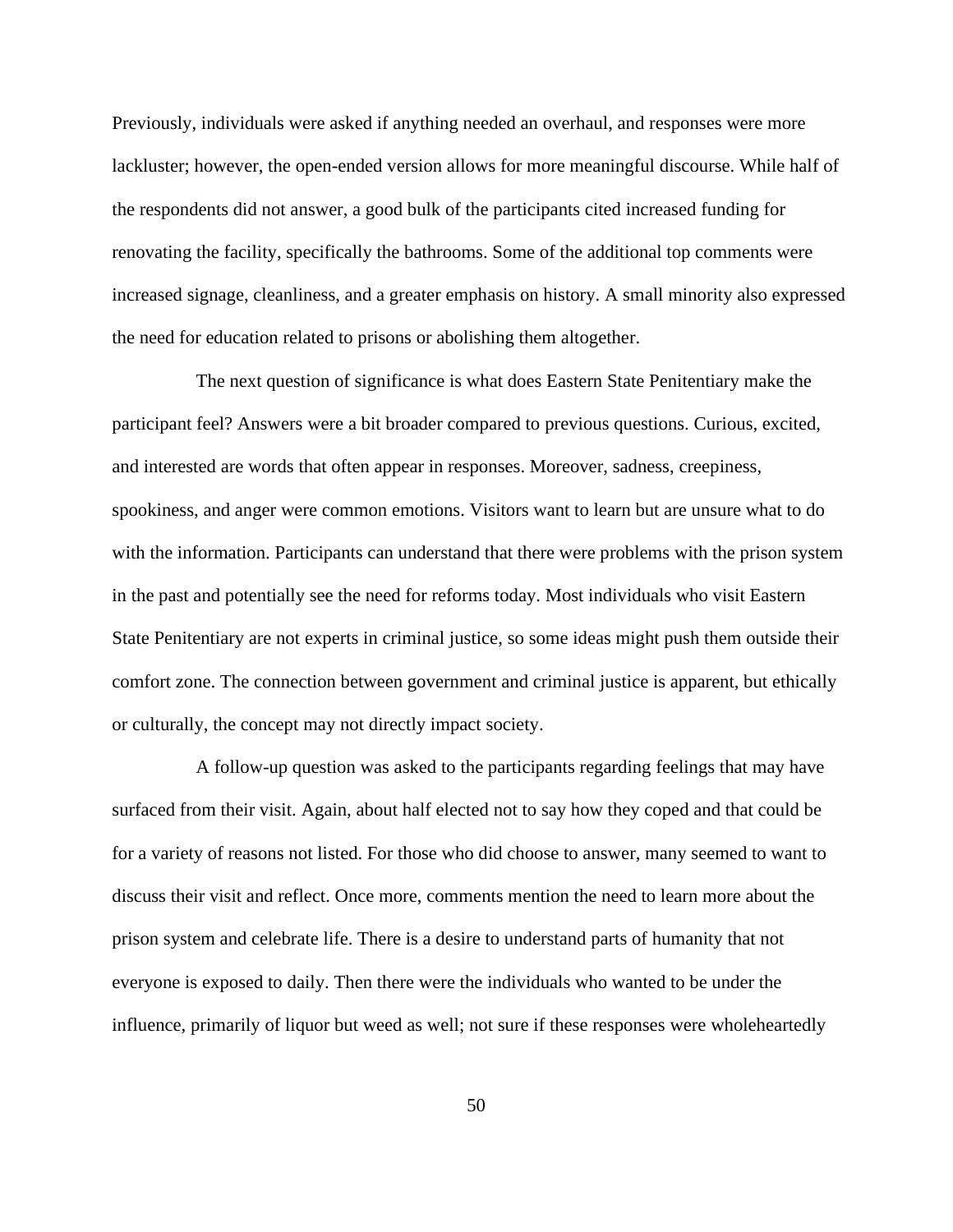honest. A focus group would have provided more in-depth answers regarding coping mechanisms.

Participants were asked what dark tourism places they had visited. Responses varied for past destinations, but other prison-related attractions and asylums were answers that popped up a few times. Gettysburg and the Mutter Museum were also mentioned, yet proximity most likely plays a role in those responses. Sites associated with 9/11, Salem, and Holocaust held general interest. Salem is a bit of an anomaly as the event took place much further in the past. Moreover, cemeteries and ghost tours garnered some attention as well. Several one-off responses included the Killing Fields in Cambodia, Place of Depression in New Jersey, and the Korean Demilitarized Zone. One would imagine that popular dark tourism destinations would receive more funding than smaller, more obscure locations.

Finally, individuals were asked if there were any dark tourism destinations they would like to visit. More than half skipped this question, and many also said they were unsure. Prisons, Holocaust, 9/11, and haunted visits were the most common responses. Numerous replies were quite different; for example, individuals wrote Winchester Mystery House in California, Hiroshima, the Catacombs of Paris, West Virginia Mines, Chernobyl, and even the Bermuda Triangle. The commonalities between past and future show what tourists value. The one-offs indicate that while they may be one individual, they are a sampling of the totality of visitors.

Again, the notion of what is important comes to the surface when participants were asked about places they would like to visit. Government should listen as the linking between people and locations with troubling background exist for a reason. While the government can make money from tourist hot spots, people can need to find solace, understanding, and even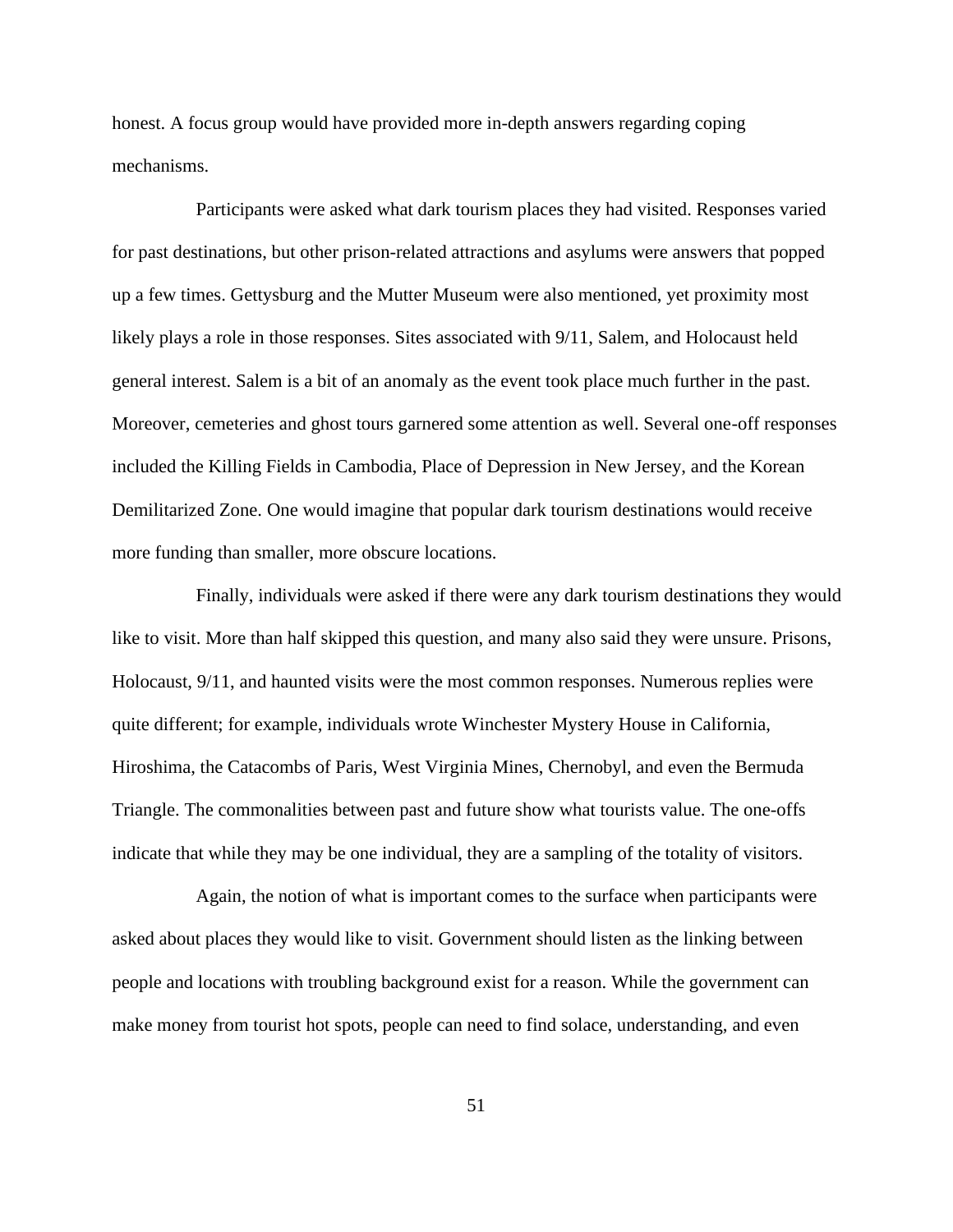safety in dark destinations. While something tragic occurred at a particular site, the likelihood that it would have happened has decreased exponentially.

#### **Discussion**

Quantitative and qualitative complement one another as they fill in the gaps where the other is lacking. The data presented has only begun to scratch the surface of government involvement in dark tourism, but there is no conclusive evidence of a direct correlation. While additional qualitative information would have been highly beneficial, some conclusions can be drawn. Eastern State Penitentiary does provoke strong emotions for half of the participants, whether good or bad. Most individuals wanted to understand the criminal justice system in the United States and acknowledge the dark history. If the dissertation focused on prison reform, a follow-up question regarding what needs to be done today would have been an advantageous inquiry. Perhaps examining the issue from an economic perspective may also justify the government's participation.

Funding was the top response when participants did identify a need for government involvement. Upkeep, history, and cleanliness seemed to be targeted areas of interest. While the data is somewhat weak, there can be a case for government involvement. Most respondents saw the government more as a financial backer or silent backer rather than having an active role in Eastern State Penitentiary. One cannot conclusively say that the exact parallels would be drawn at every dark tourist destination; nevertheless, it could be conferred if further surveys are conducted at various locations post-COVID-19.

The literary review covers the idea of collective memory, which is a reoccurring idea throughout the dissertation. Dark tourism locations have a profound impact on survivors and the families of the deceased. Each generation is less connected to a particular tragedy. While Eastern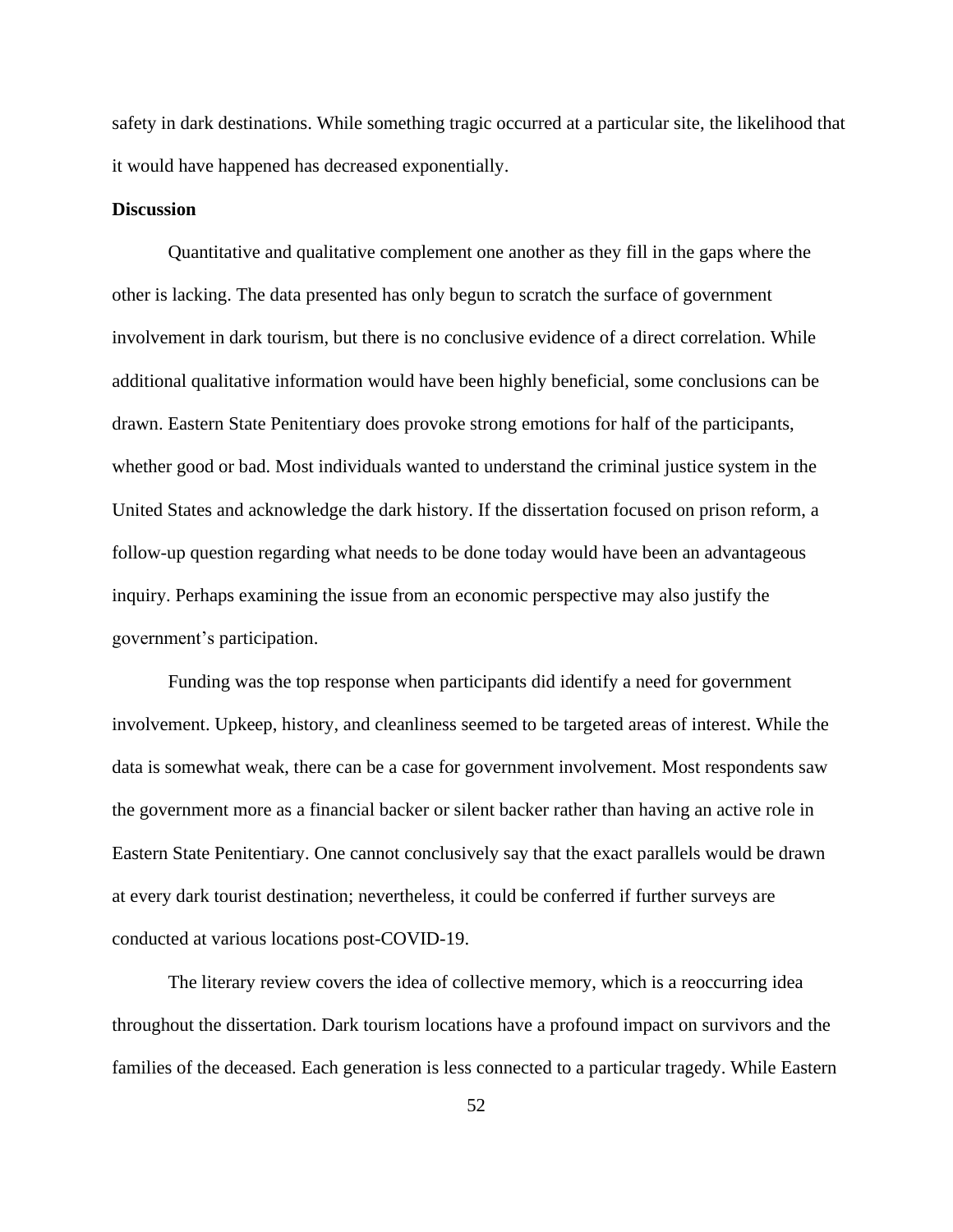State Penitentiary closed over fifty years ago, there are still some first-generation connections, but most visitors would be second or third if even connected at all. Had there been a more recent tie to Eastern State Penitentiary, how visitors view the prison may be different.

As previously mentioned, the majority of participants reported that they did not feel the attraction had a political leaning (44.3%), and the fewest reported that they felt it did (11.5%). Politics can influence dark tourism sites, as discussed in the literature review. Political affiliation might have something to do with how participants answered this question; a person who leans left might say the attraction is one way or another, and the same could be said for those on the right. Some politicians may use a shrine or memorial as a photo opportunity. However, this is not the case at Eastern State Penitentiary, but a possibility at some locations.

An area where politics can come into play but is not discussed in the survey is symbolism. Many dark tourist sites will display patriotic work and emphasis the heroic struggles of a group of people. Typically, there are clearly defined winners and losers. Moreover, government officials may use these sites to make a statement or campaign. For instance, a politician may go to the 9/11 Memorial to give a speech emphasizing security. The darker the visit more likely there will be increased symbolism. There are ethical questions regarding politicians exploiting misfortune for personal gain, especially if the site has recently become a dark tourism destination.

There were paranormal aspects of Eastern State Penitentiary, just as with other dark tourist sites; it was not the main focus of most participants, even though the survey was conducted near Halloween. Eastern State Penitentiary has Halloween Nights where their haunted history and scares are embraced, but that is not the dissertation's central focus. It should be noted that approximately (27%) of participants do believe in the paranormal (Table 13). The idea of the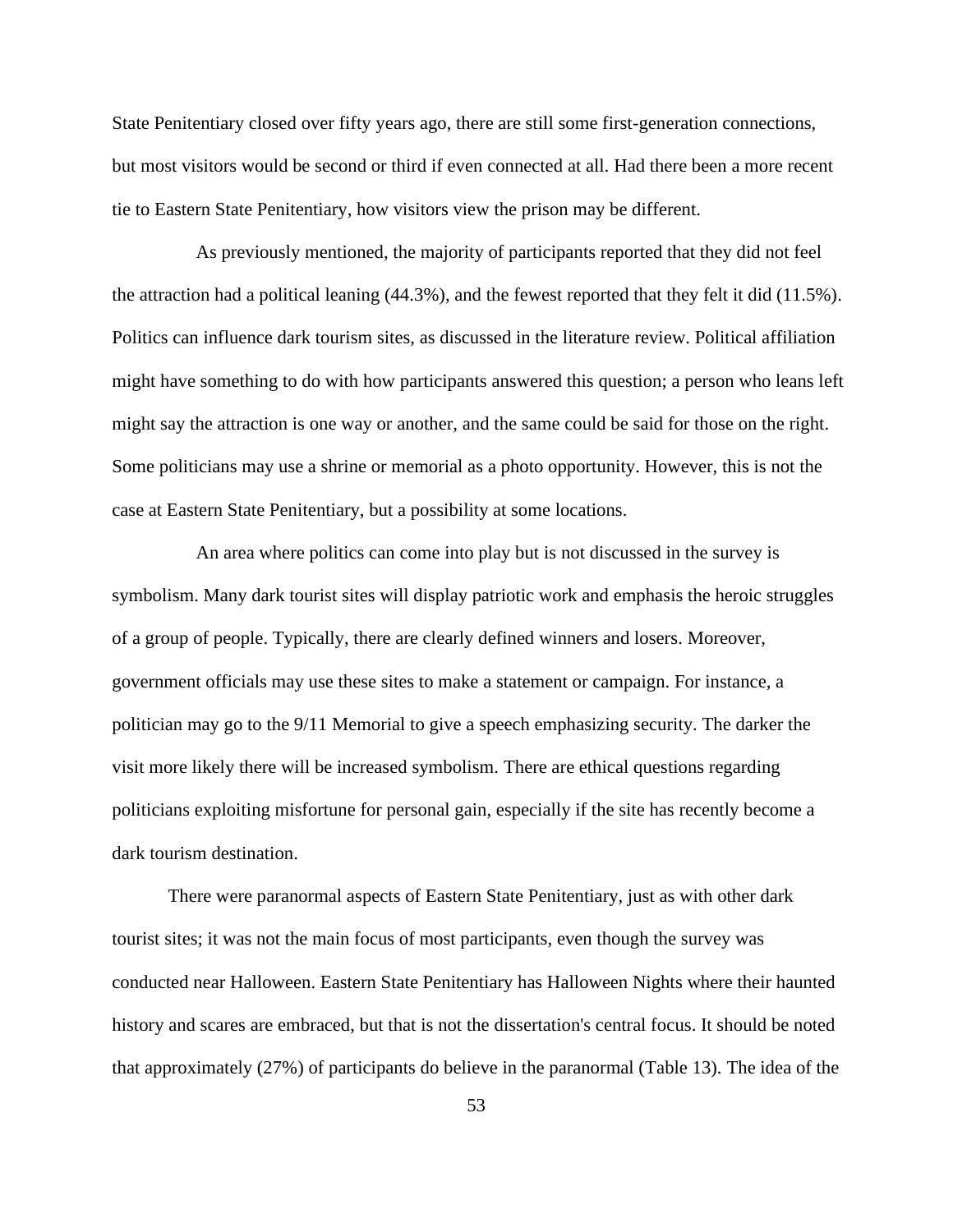unknown is a driving factor for over a fourth of the participants in the survey. While hauntings and ghost tours are often commercialized, some individuals believe visiting dark attractions allows them to pay respects. The role government would play in this instance is to do nothing. Let people worship, pay their respects, or believe whatever they wish.

# Table 13 *Do You Believe in the Paranormal?*

| Believe in the paranormal? | Frequency | Percent |
|----------------------------|-----------|---------|
| Not sure                   | 11        | 8.0     |
| No                         | 90        | 65.2    |
| Yes                        | 37        | 26.8    |
| Total                      | 138       | l00.0   |

In conclusion, the raw data attempts to determine the government's role at dark tourism locations. An objectively firm conclusion cannot be reached without more substantial evidence. Again, further qualitative analysis would be valuable. Focus groups, interviews, or even uncontrolled observations would add another dimension of analysis that could argue for government involvement within the dark tourism sector.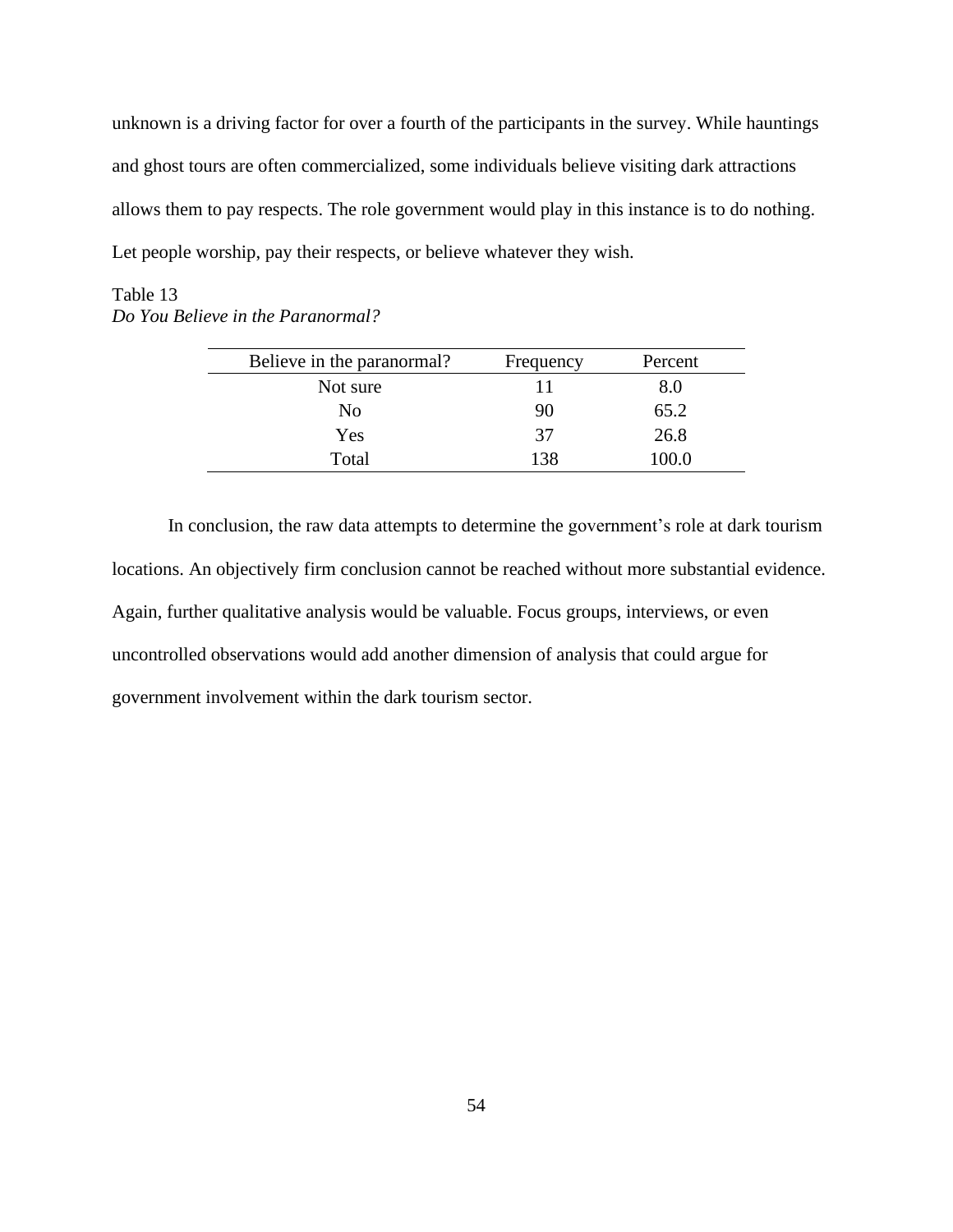#### **Chapter 5: Conclusion**

The data does not answer why or if the government should participate in collaborative efforts at dark tourism sites, just that there is a potential need. The ethical component may be challenging for a casual visitor to identify. However, if the data is examined through a postmodern context, there is evidence that past narratives are being rejected. Individuals are seeking truth and an examination of power. The literature review stated that new voices are emerging at dark tourism sites. For example, a dark tourism exhibit may now center around an unknown prisoner or a battlefield nurse; in the past, these individuals would not get much attention unless they were famous. Postmodernism would apply that there should be a focus on narrative, especially those rich in diversity of thought.

Participants had a favorable view of Eastern State Penitentiary even though it was generally their first visit. Individuals who declined to take the survey spoke highly of the penitentiary. Most comments on the record were related to how Eastern State needed more funding. Funding would likely be the top response regarding government involvement if the questions were phrased differently or if surveys were held at multiple locations. There were observable sections of the prison that desperately did need repairs and issues with the plumbing, so a portable restroom trailer was on site. Most dark tourist sites are old and need repair. Selling tickets, donations, and souvenirs can sometimes cover the cost of renovations, but not always. Government, donations, and ticket sales play a big part in maintaining along with improving dark tourism sites.

No one brought up any real objections to souvenirs unless the idea of potential exploitation was brought up after the survey was completed. It would appear that most had no objections to Eastern State Penitentiary selling gifts, nor did they think the government should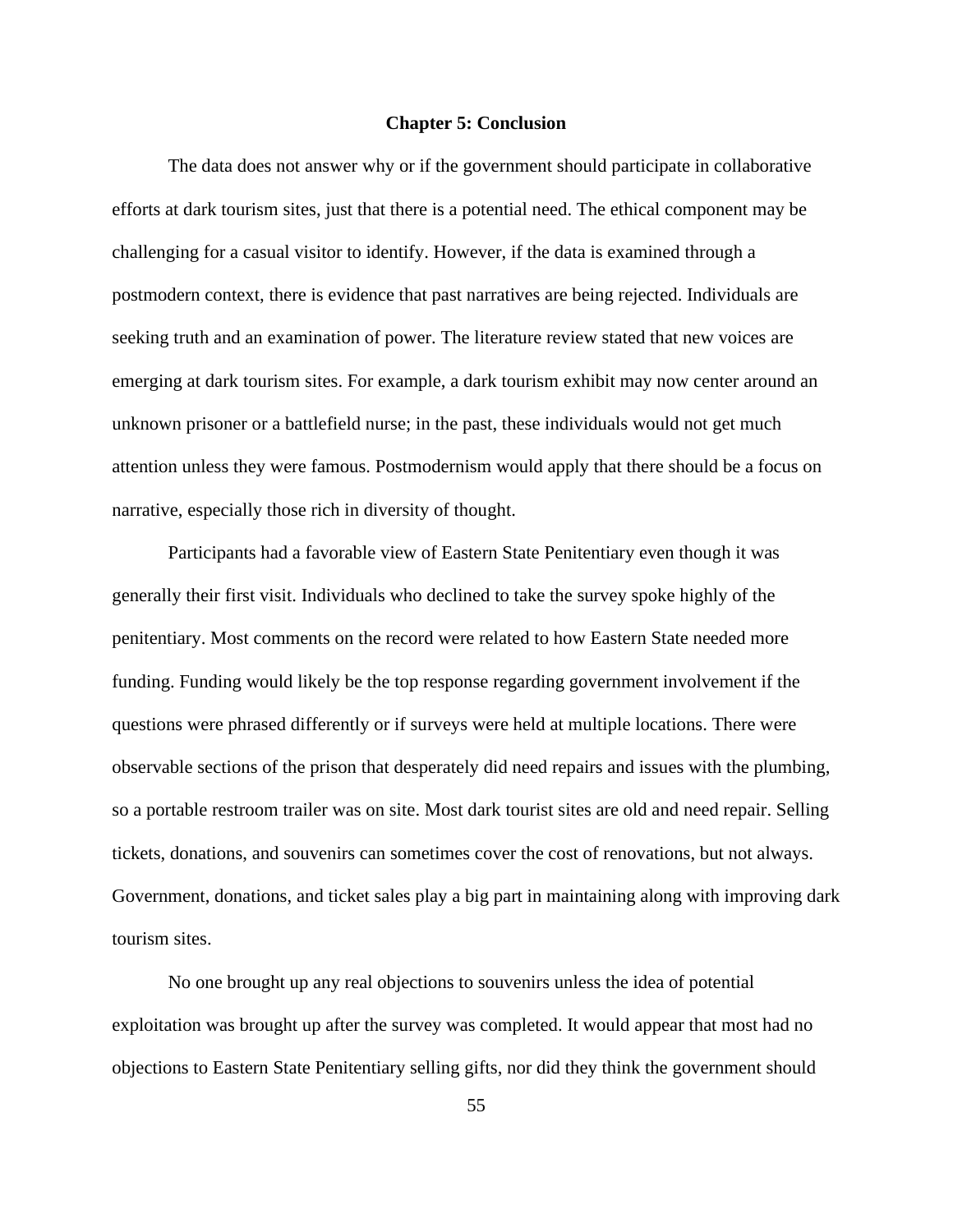regulate what can be sold; this idea was not expressed in the survey but in random conversations that were initiated. Additionally, the politicization of Eastern State Penitentiary was not ranked much of a problem. Location, recency-biased, programming offerings, and where the visit falls on the spectrum might prompt concerns for some individuals. There were no issues of fraudulent claims, so the government does not need to get involved in that area either.

Crisis often affects mental health, and dark tourism can exacerbate an underlining problem. Visitors seemed to care for themselves and were less affected by trauma, but as past studies indicate by a second or third generation, it is not as personal. Time can heal to the point where the trauma is just a page in a textbook. There could be an urgent need for mental health providers to take action at sites that have become a sudden flashpoint. The government might provide funding or oversee a program for victims and survivors of tragic disasters. A way to test the need would have been to interview survivors of 9/11 or another significant event on such a scale that has happened in the last twenty years. Again, government services or funds may need to be available for victims of large-scale collective tragedy.

It would be remarkable to see how an attraction at every level of the dark spectrum would fair regarding government involvement. Theoretically, a funhouse, which is considered a one, would not need any assistance, but a genocide site on the opposite part of the spectrum could use extra support. Perhaps the answer to whether or not the government should be involved can be whittled down to a case-by-case basis. Some attractions are in need while others may not be, or the collective conscience drives more of a demand. In other words, objective constructs that society has built might reverence one place over another. A shrine to recently fallen citizens might garner public support over a centuries-old battlefield; such a scenario might trigger government participation in some manner, as referenced in the literature review.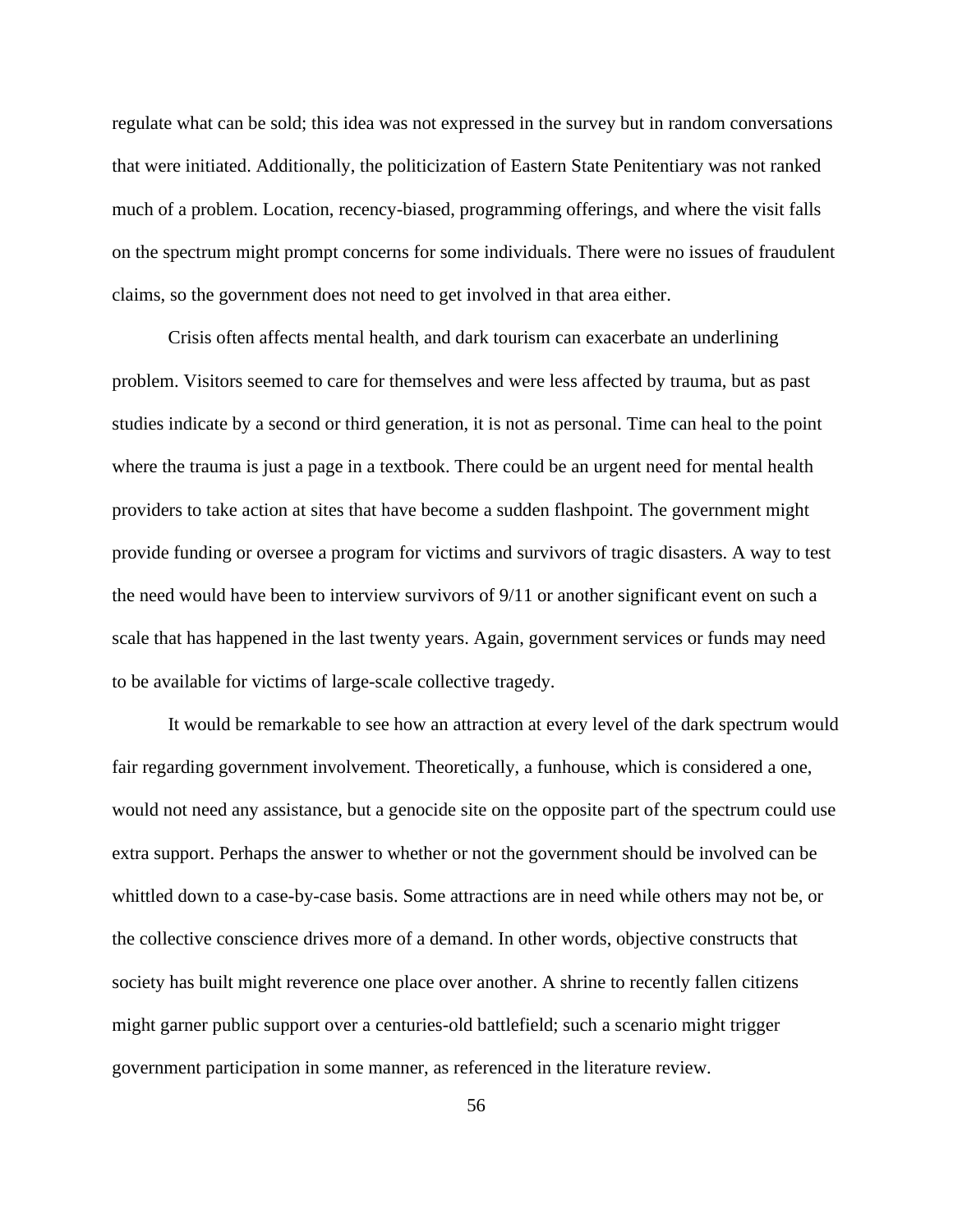While reason or common sense can make assertions regarding the nuances surrounding dark tourism, there is still much academically that needs to be discovered. There is always more that can be researched and unearthed. The government, for its role, often takes a hands-off approach to these tragic sites if operated by the private sector. Caretakers see the day-to-day workings of the facility and its offerings to the general public. Overall, dark tourism sites are left to their own devices except when the government has legal rights over these attractions. For example, Gettysburg National Military Park and Alcatraz Island are under the authority of the United States Park Service. The government will hire workers to run educational programs and maintenance to care for the property. Another scenario that regularly happens is that the government outsources specific functions of the dark attractions to outside vendors.

These partnerships allow for expanded services and offerings that benefit visitors and the local community. There are some questions regarding partnerships that the survey did not answer as it was not a focus of the study. Are the partnering entities overseeing a location to the best of their ability or just looking to make a profit? Is there any abuse, harassment, or exploitation occurring at the dark tourism site? If yes, what is the government doing to mitigate such issues (Ghere, 1996)? A secondary issue might be that government actors do not understand the importance of a dark tourism site. Moreover, only a limited number of individuals specialize in the sensitive nature of dark tourism. Who would care for the site if the hostile actors were removed? While government partnerships might need to be explored further, it could be challenging to get this data because no site would invite individuals to monitor them if they are committing malfeasance.

Ethical standards differ from culture to culture, and as the United States becomes more diverse, there is a challenge to find balance. What might offend one individual could be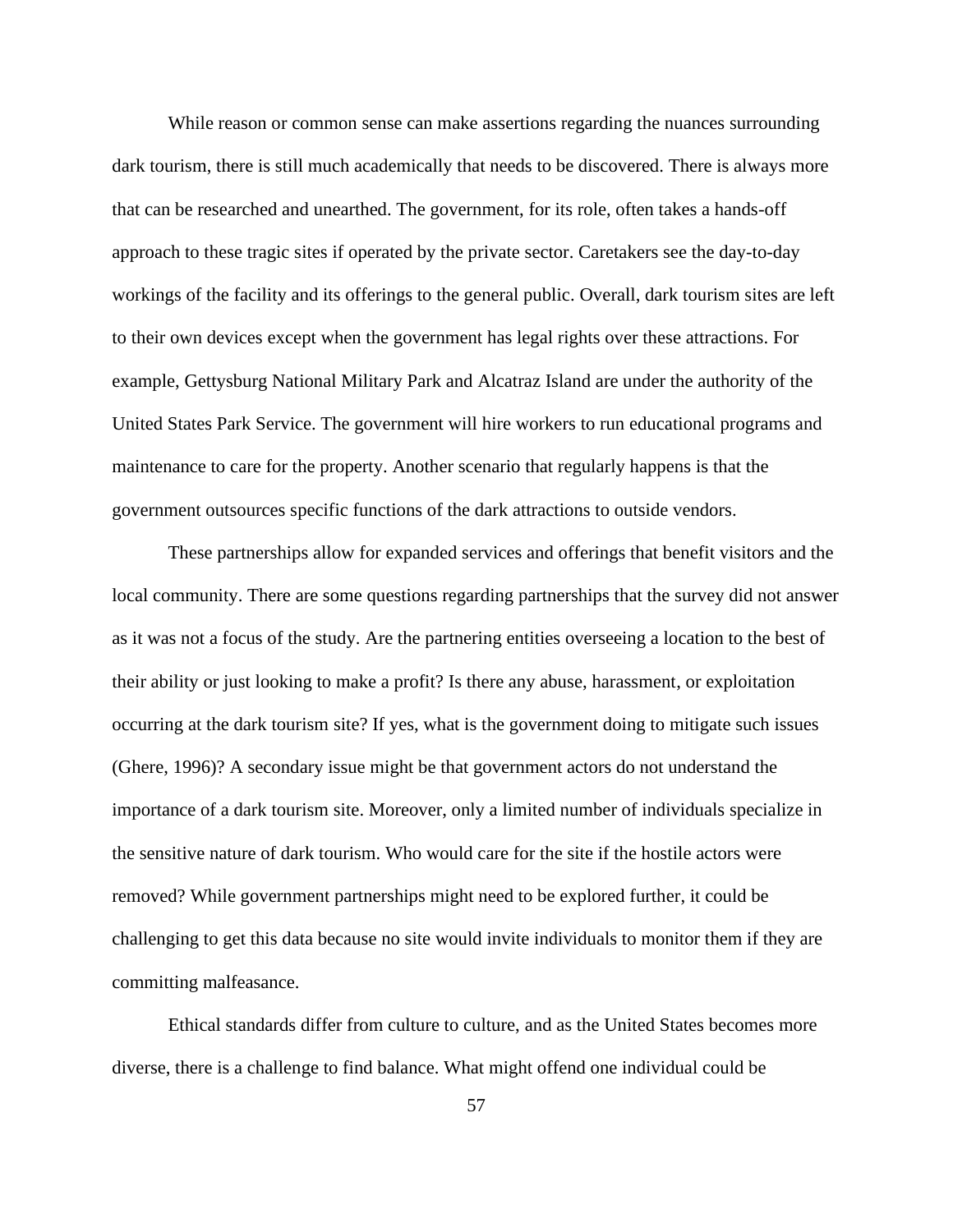respectful to a second person. Another problem is that tourism is not just made up of one type of provider; there are hotels suppliers, transportation services, tour guides, marketers, entertainers, planners, and many other people that contribute to the sector's diversity. Due to tourism's inconsistent and sometimes overlapping nature, it becomes difficult for the government to regulate tourism, leading to exploitation (Payne & Dimanche, 1996).

Dark tourism can generate tax revenue and jobs for locals. It is exceedingly uncommon that dark tourism would create food or housing shortages, but it could be possible. Regular negative interactions with tourists can damper the locals' temperament, so they become hostile to the visitors, who may be seeking to pay their respect or better learn about a dark destination. Central planning with the government's aid might help ensure a healthy relationship within dark tourism communities (Payne & Dimanche, 1996). Another suggestion would be a universal code of ethics that could be established in the United States where all businesses and not just some, operate under a set of principles (Fleckenstein & Huebsch, 1999).

Many people have booked vacations that did not live up to their expectations. While dark tourism destinations are rarely falsely marketed, it is still possible, especially in more remote areas. If the only source of revenue is this one location, people may play up the tragedy. Everyone involved in profiting off a tourist spot wants a more significant cut in the profit, whether directly or indirectly. There must be a way to ensure services at the location are up to the promised standards. Again, this harkens back to establishing a standardized ethical code (Fleckenstein & Huebsch, 1999). Perhaps other nations can create their own codes and make them easily accessible to tourists to avoid adverse social or cultural exchanges.

Due to the seasonal nature of numerous tourism locations, the profession attracts students, older populations, those with handicaps, and immigrants. Low-level positions offer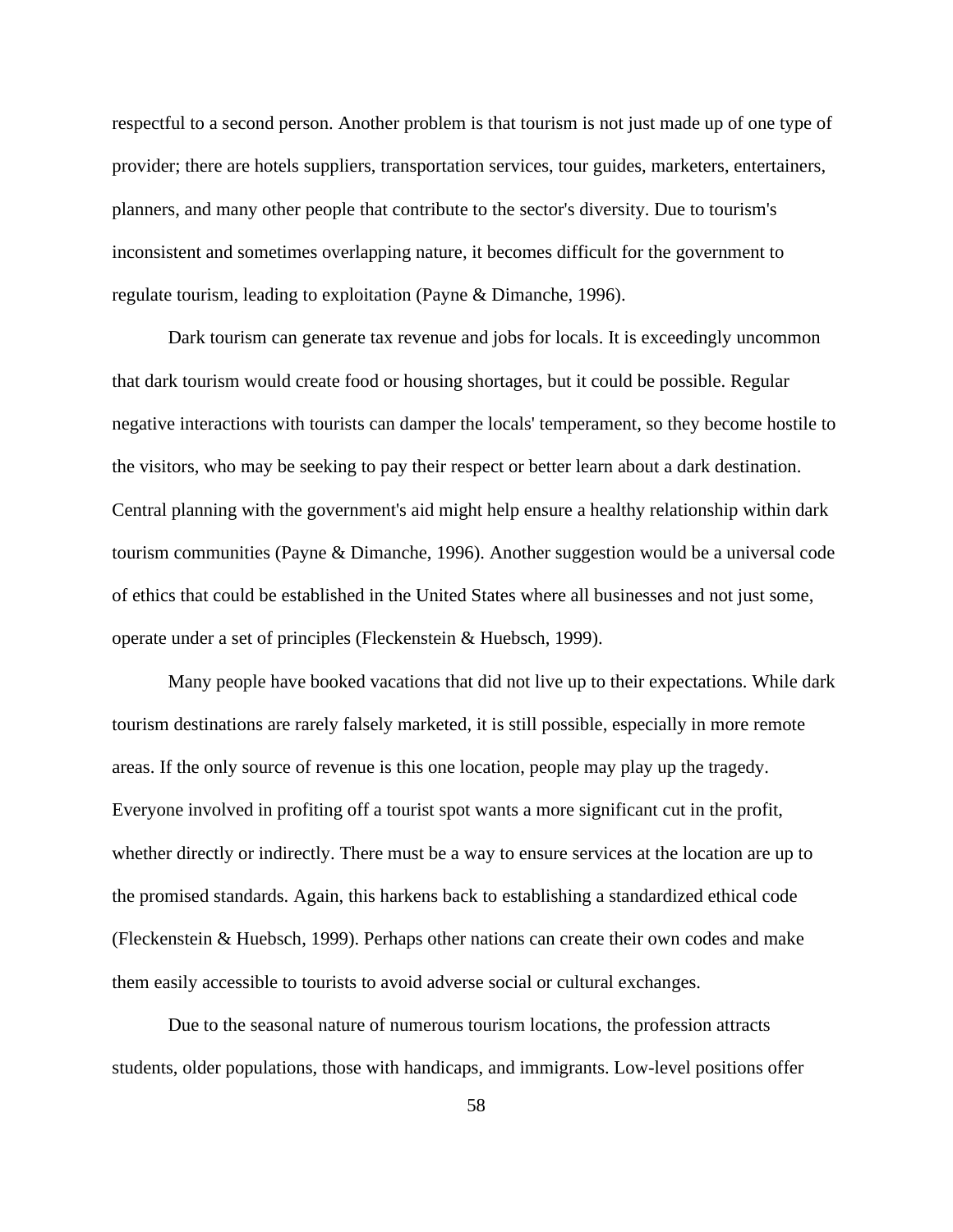minimum wage with minimal security and could be laid off at any time. These employees, who might be considered vulnerable populations, could require government assistance to ensure equal protection (Payne & Dimanche, 1996). From an ethical standpoint, if workers' rights are violated, the government or its partners may need to get involved. Sexual harassment, equal pay violation, whistleblower retaliation, or one of many other ethical violations could occur. No recent academic studies have been methodically conducted on seasonal employment and dark tourism.

While dark tourism sites can spring up abruptly due to tragedy, visitors can arrive just as quickly. Before COVID-19, global transportation was more accessible than ever, so a substantial number of people traveled for leisure pursuits. Tourism can infuse money into an economy while negatively affecting the environment (Debarbieri, 2008). Natural resources can be strained, crowds can create pollution, and crime uptick. On the positive side, travelers can advocate preserving culture and heritage, which could stop invasive businesses such as mining from setting up shop in the area (May, 1999). The government plays a role in this scenario involving the environment, but it can also be so much more. The balance between preserving, educating, honoring the deceased, and promoting sustainability are crucial to society. It would not be unethical of the government to simply sit back and collect tax money.

The government's role as a whole in the dark tourism sector has yet to be fully fleshed out. The survey has not resoundingly answered the research query in one way or another, but it lays a valuable foundation for future studies. Researchers will be able to see where questions are lacking and approach this topic from a different perspective. Additionally, while scholars have done their best to adapt data collection for the "new normal," not all methods are robust for a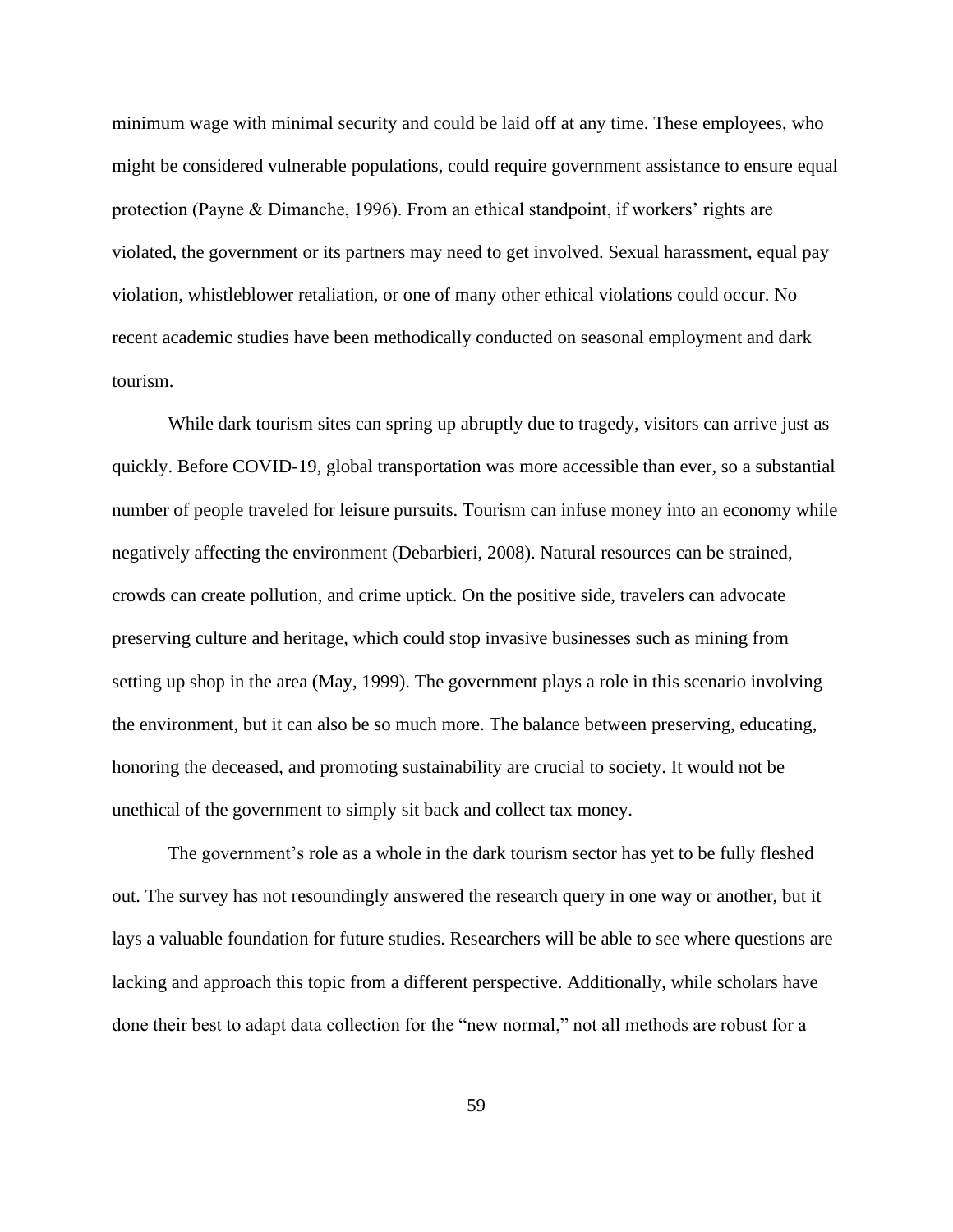surfeit of reasons. Many other ethical avenues need to be explored regarding dark tourism that this study did not cover.

In conclusion, dark tourism and its ethics are still somewhat a mystery. Should the government take a collaborative approach to dark tourism management due to ethical concerns? Again, based on current data, public sector workers should collaborate with the agencies that oversee the locations, but the validity needs work. The government may also want to study dark tourism's impacts on the environment, economy, and workers. It is the desire of this researcher that dark destinations will get significantly more academic focus in the future.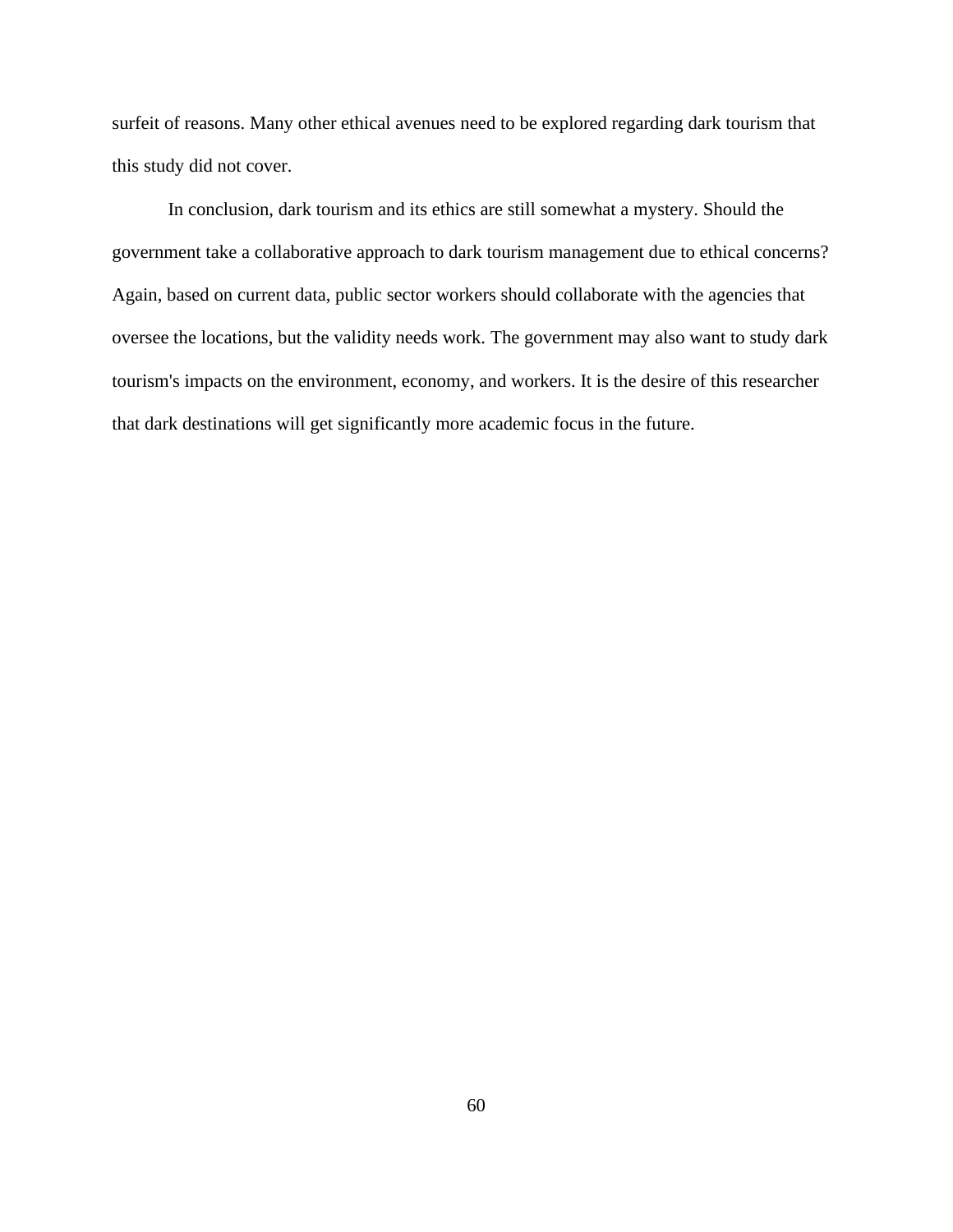#### References

9/11 Memorial Museum. (n.d.). *9/11 Memorial Museum welcomes more than 10 million visitors*. National September 11 Memorial & Museum.

https://www.911memorial.org/connect/blog/911-memorial-museum-welcomes-more-10 million-visitors.

- American Battlefield Trust. (2021, March 26). *Spectators witness history at Manassas*. American Battlefield Trust. www.battlefields.org/learn/articles/spectators-witness-history-manassas.
- Aries, P., Western attitudes toward death: From the Middle Ages to the present, trans. Patricia M. Ranum, Baltimore: Johns Hopkins University Press, 1976.
- Auschwitz-Birkenau State Museum. (2020, July 1). *News*. News / Museum / Auschwitz-Birkenau. http://auschwitz.org/en/museum/news/2-million-320-thousand-visitors-at-theauschwitz-memorial-in-2019,1400.html.
- Auschwitz-Birkenau State Museum. (n.d.). *Visitor numbers*. Visitor numbers / The first years of the memorial / History of the memorial / Museum / Auschwitz-Birkenau. http://auschwitz.org/en/museum/history-of-the-memorial/the-first-years-of-thememorial/visitor-numbers.
- Balaev, M. (2008). Trends in literary trauma theory. *Mosaic: An Interdisciplinary Critical Journal, 41*(2), 149-166. Retrieved May 26, 2021, from http://www.jstor.org/stable/44029500

Barton, A., & Brown, A. (2015). Show me the prison! The development of prison tourism in the UK. *Crime, Media, Culture: An International Journal*, *11*(3), 237–258. https://doi.org/10.1177/1741659015592455

Bastiaansen, M., Oosterholt, M., Mitas, O., Han, D., & Lub, X. (2020). An emotional roller coaster: Electrophysiological evidence of emotional engagement during a roller-coaster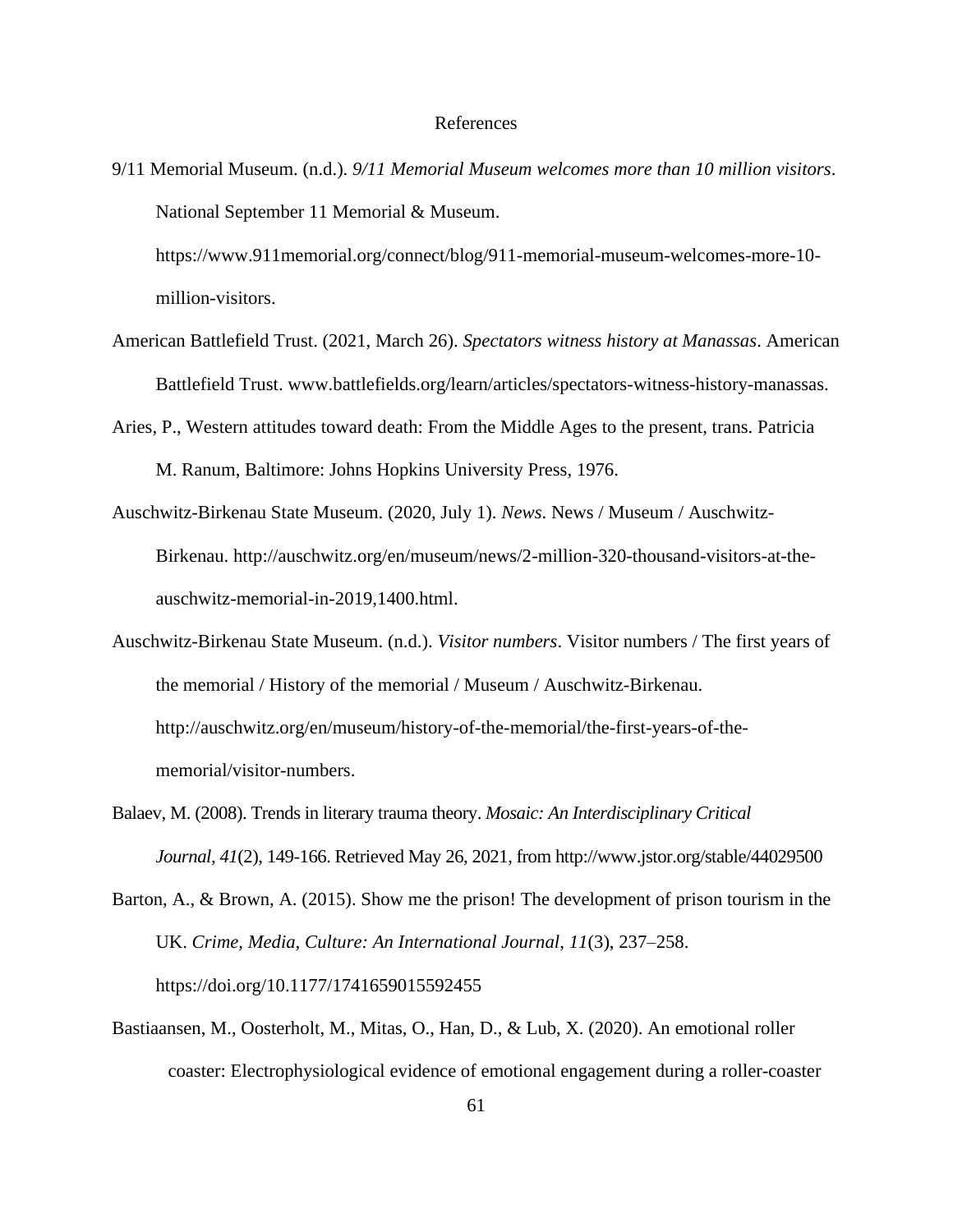ride with virtual reality add-on. *Journal of Hospitality & Tourism Research*, 109634802094443. https://doi.org/10.1177/1096348020944436

- Benedetto, M. (2018, December). What is dark tourism? ResearchGate. https://www.researchgate.net/publication/339738891\_What\_is\_dark\_tourism.
- Bowman, M. S., & Pezzullo, P. C. (2009). What's so 'dark' about 'dark tourism'?: Death, tours, and performance. *Tourist Studies*, 9(3), 187–202. https://doi.org/10.1177/1468797610382699
- Cave, J., & Buda, D. (2018). Souvenirs in dark tourism: Emotions and symbols. *The Palgrave Handbook of Dark Tourism Studies*, 707–726. https://doi.org/10.1057/978-1-137-47566-4\_29
- CBC News. (2002, January 14). *Missing mummy may be Ramses*. CBC News. Retrieved March 22, 2022, from https://www.cbc.ca/news/science/missing-mummy-may-be-ramses-i-1.345756
- Cline, R. H. (2014). A two-sided mold and the entrepreneurial spirit of pilgrimage souvenir production in late antique Syria–Palestine. *Journal of Late Antiquity*, 7(1), 28–48. https://doi.org/10.1353/jla.2014.0017
- Cohen, E. H. (2011). Educational dark tourism at an in populo site. *Annals of Tourism Research*, 38(1), 193–209. https://doi.org/10.1016/j.annals.2010.08.003
- Connor, J. (2007). Exhibit essay review: "Faux reality" show? The "Body Worlds" phenomenon and its reinvention of anatomical spectacle. *Bulletin of the History of Medicine, 81*(4), 848-862. Retrieved May 22, 2021, from http://www.jstor.org/stable/44452163
- Creswell, J. W. (2013). Qualitative inquiry & research design: Choosing among five approaches. Sage Publication Inc.
- Dawes, J. (2020). *Dark tourism in the American west*. Palgrave Macmillan.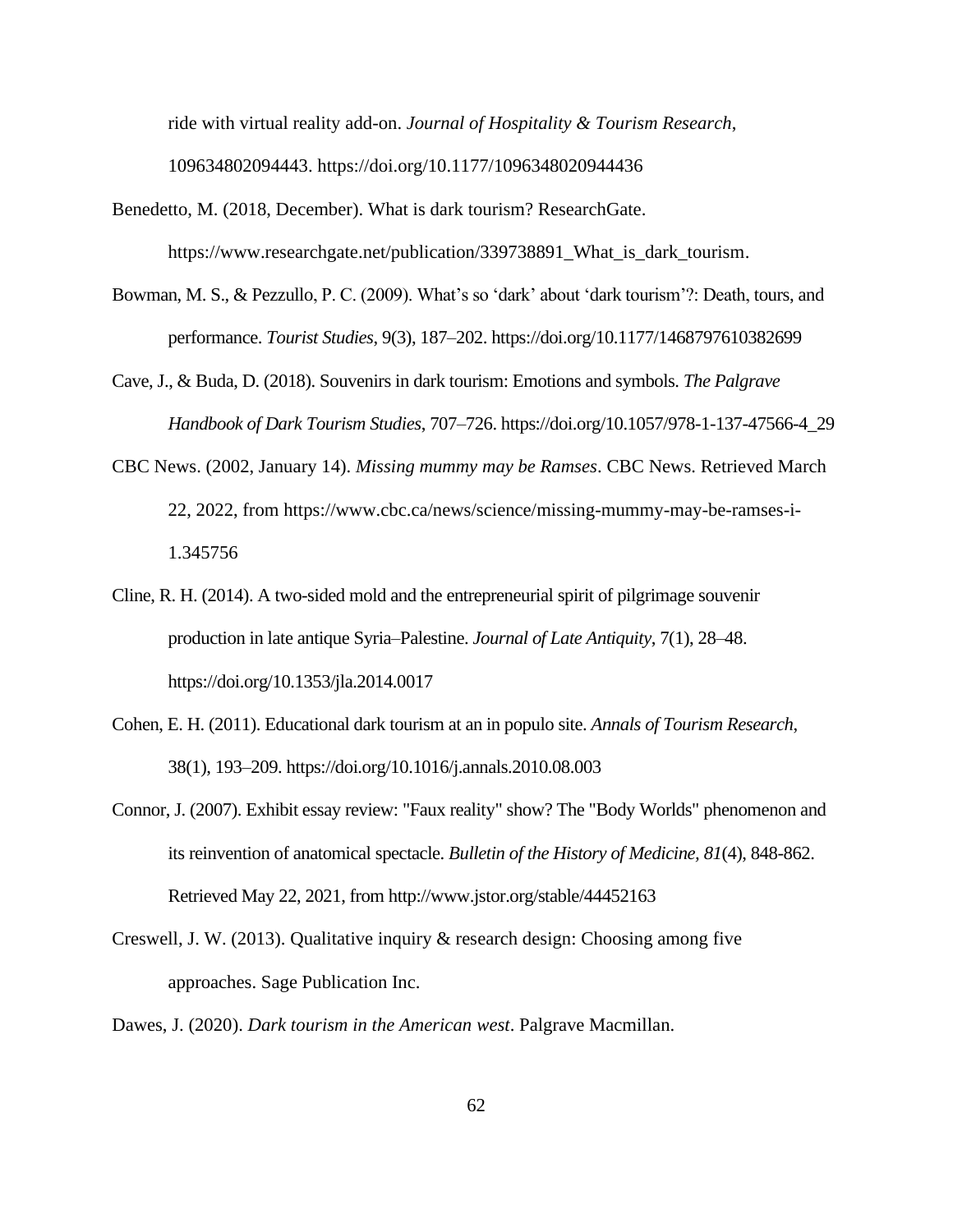- Debarbieri, L. (2008). *Ethical traveler: Where is tourism headed?*, *23*(2), 23–23. https://doi.org/https://www.jstor.org/stable/43880063
- Dunkley, R., Morgan, N., & Westwood, S. (2011). Visiting the trenches: Exploring meanings and motivations in battlefield tourism. *Tourism Management*, *32*(4), 860–868. https://doi.org/10.1016/j.tourman.2010.07.011
- Durbach, N. (2014). "Skinless wonders": "Body Worlds" and the Victorian freak show. *Journal of the History of Medicine and Allied Sciences, 69*(1), 38-67. Retrieved May 22, 2021, from http://www.jstor.org/stable/24631756
- Eastern State Penitentiary. (n.d.). *Event rentals*. Eastern State Penitentiary Historic Site. https://www.easternstate.org/visit/site-rentals/event-rental.
- Farmaki, A. (2013). Dark tourism revisited: A supply/demand conceptualization. International *Journal of Culture, Tourism and Hospitality Research*, 7(3), 281–292. https://doi.org/10.1108/ijcthr-05-2012-0030
- Fathi, Romain. (2021). Centenary (battlefield tourism). 10.15463/ie1418.11502.
- Fincham, J. E. (2008). Response rates and responsiveness for surveys, standards, and the journal. American Journal of Pharmaceutical Education, 72(2), 43. https://doi.org/10.5688/aj720243
- Fleckenstein, M. P., & Huebsch, P. (1999). Ethics in tourism- Reality or hallucination. *Journal of Business Ethics*, *19*(1), 137–142. https://doi.org/10.1023/a:1006118526469
- Fricker, R. (2012, August 18). Coding and weighting survey data. Naval Postgraduate School. https://faculty.nps.edu/rdfricke/OA4109/Lecture%208-1%20-- %20Coding%20and%20Weighting%20Survey%20Data.pdf.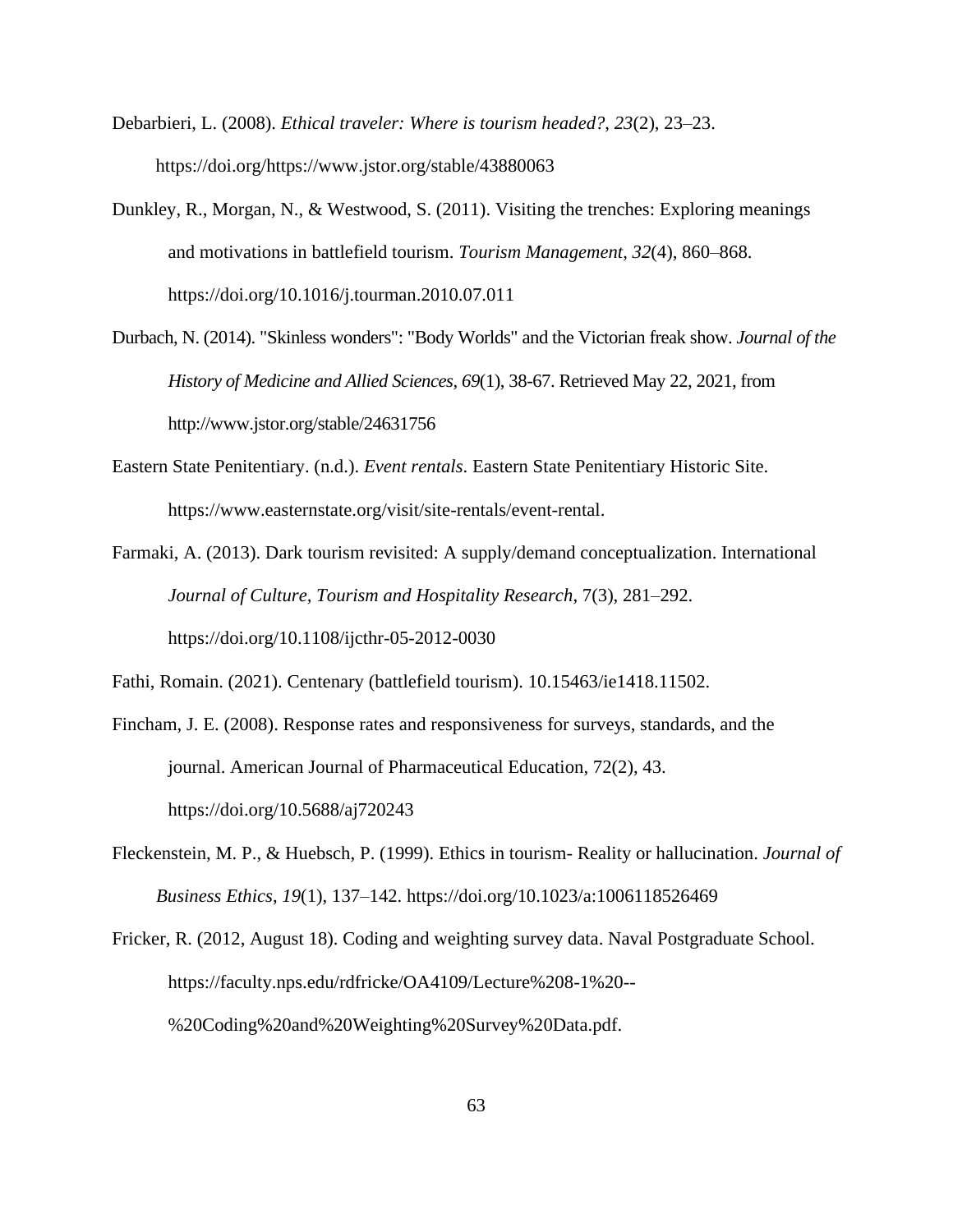- Gettysburg Adams Chamber of Commerce. (n.d.). *Tourism*. Tourism Gettysburg Adams Chamber of Commerce •. http://www.gettysburg-chamber.org/businessresources/tourism.
- Ghere, R. K. (1996). Aligning the ethics of public-private partnership: The issue of local economic development. *Journal of Public Administration Research and Theory*, *6*(4), 599– 621. https://doi.org/10.1093/oxfordjournals.jpart.a024329
- Goatcher, J., & Brunsden, V. (2011). Chernobyl and the sublime tourist. *Tourist Studies*, *11*(2), 115–137. https://doi.org/10.1177/1468797611424956
- Hibbs, T. (2007). Dead body porn: The grotesqueries of the "Body World" exhibit. The New Atlantis, (15), 128-131. Retrieved May 22, 2021, from http://www.jstor.org/stable/43152315
- Holloway, J. (2010). Legend-tripping in spooky spaces: Ghost tourism and infrastructures of enchantment. *Environment and Planning D*: *Society and Space*, 28(4), 618–637. https://doi.org/10.1068/d9909
- Houran, J., Hill, S. A., Haynes, E. D., & Bielski, U. A. (2020). Paranormal tourism: Market study of a novel and interactive approach to space activation and monetization. *Cornell Hospitality Quarterly*, 61(3), 287–311. https://doi.org/10.1177/1938965520909094
- Hryhorczuk, N. (2018). Radioactive heritage: The universal value of Chernobyl as a dark heritage site. *Qualitative Inquiry*, *25*(9-10), 1047–1055. https://doi.org/10.1177/1077800418787553
- Ironside, Rachael. (2018). The allure of dark tourism: Legend-tripping and ghost seeking in dark places.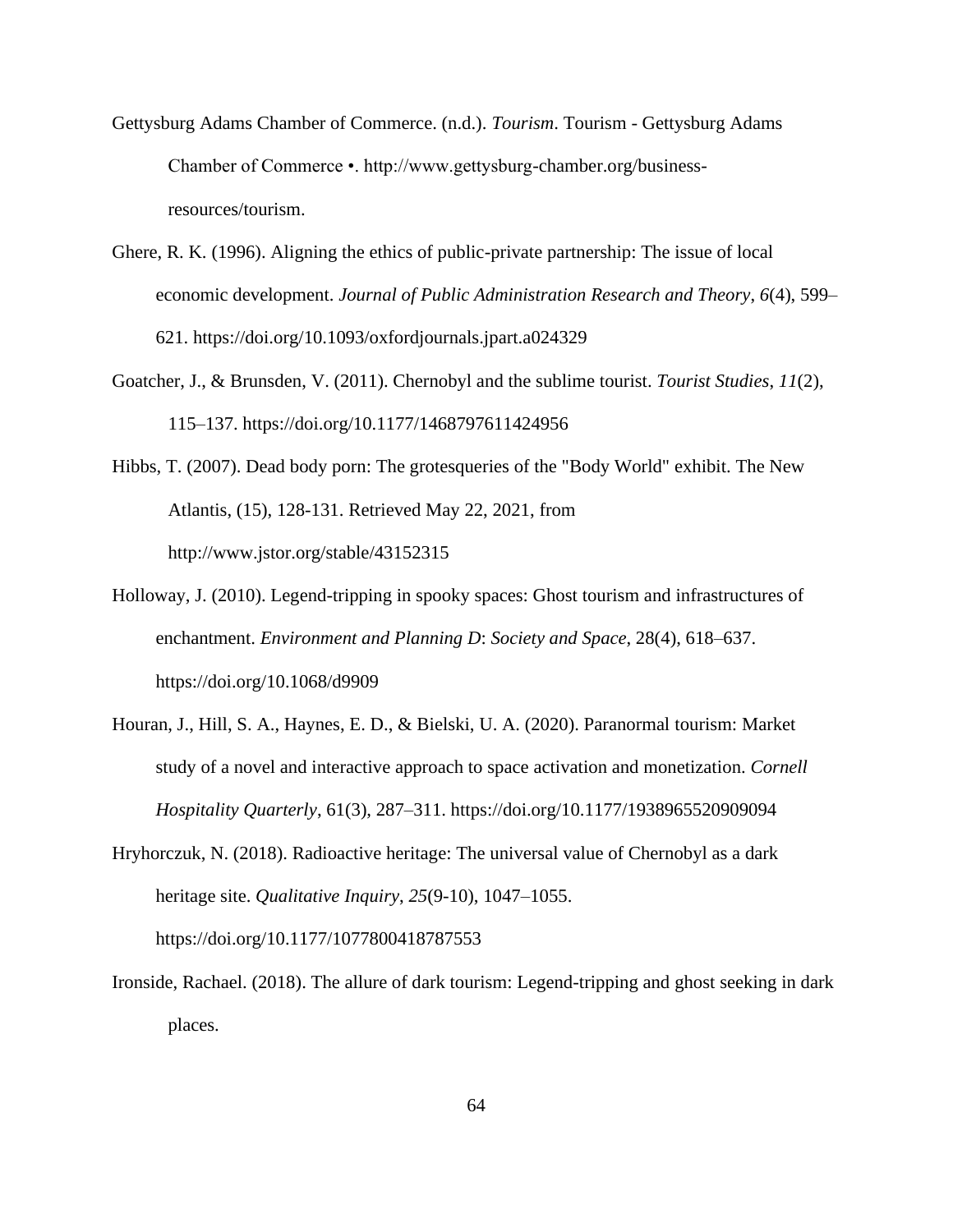- Ivanova, P., & Light, D. (2017). 'It's not that we like death or anything': Exploring the motivations and experiences of visitors to a lighter dark tourism attraction. *Journal of Heritage Tourism*, 13(4), 356–369. https://doi.org/10.1080/1743873x.2017.1371181
- Janoske McLean, M. L., & Vibber, K. (2020). Remembering the king: Understanding strategic management of and participation in Elvis' death week. *Public Relations Inquiry*, *10*(1), 31–48. https://doi.org/10.1177/2046147x20929670
- Jenkins, S. R., & Baird, S. (2002). Secondary traumatic stress and vicarious trauma: A validational study. *Journal of Traumatic Stress*, 15(5), 423–432. https://doi.org/10.1023/a:1020193526843
- Joanne, A. (1870). The diamond guide for the stranger in Paris. Hachette.
- Johnson, D., & Pickin, R. (2019). Suffering on display: An argument for historical nuance in British prison museums. *Crime, Histoire & Sociétés / Crime, History & Societies, 23*(1), 5-26. Retrieved May 23, 2021, from http://www.jstor.org/stable/45215848
- Keil, C. (2005). Sightseeing in the mansions of the dead. *Social & Cultural Geography*, *6*(4), 479–494. https://doi.org/10.1080/14649360500200197
- Kidron, C. (2010). Embracing the lived memory of genocide: Holocaust survivor and descendant renegade memory work at the house of being. *American Ethnologist, 37*(3), 429-451. Retrieved May 26, 2021, from http://www.jstor.org/stable/40784607
- Kim, M. J., Lee, C.-K., & Jung, T. (2018). Exploring consumer behavior in virtual reality tourism using an extended stimulus-organism-response model. *Journal of Travel Research*, 59(1), 69–89. https://doi.org/10.1177/0047287518818915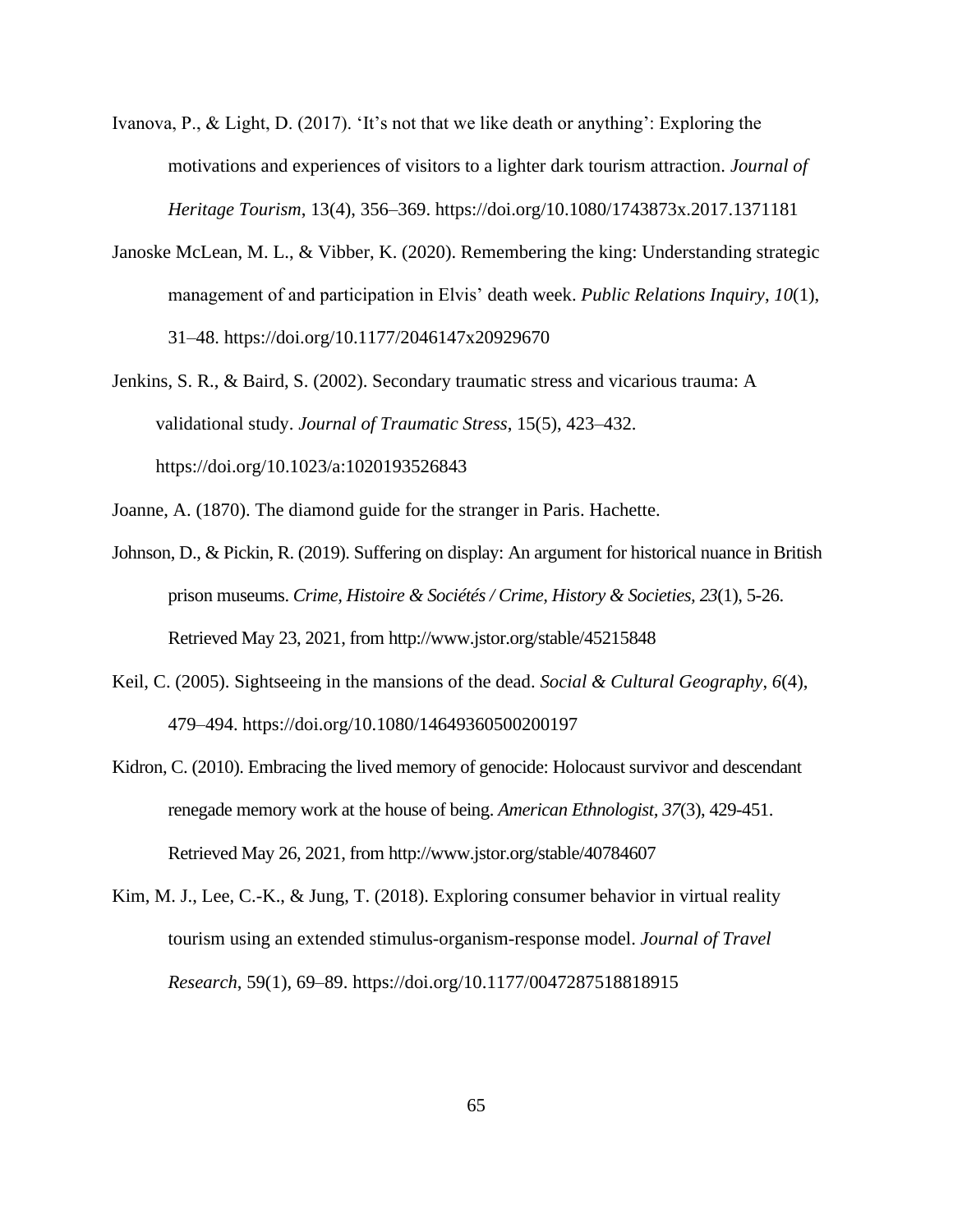- Korstanje, M. E., & Baker, D. (2018). Politics of dark tourism: The case of Cromañón and ESMA, Buenos Aires, Argentina. *The Palgrave Handbook of Dark Tourism Studies*, 533–552. https://doi.org/10.1057/978-1-137-47566-4\_22
- Kumari, A. (2021). Public administration: Meaning, scope and its nature. SSRN Electronic Journal. https://doi.org/10.2139/ssrn.3765649
- Lakewood Cemetery. (2021, March 22). Memorial experiences. Lakewood Cemetery. https://www.lakewoodcemetery.org/what-we-offer/memorial-experiences/.
- Leshem, A. (2018). Guiding the dark and secondary trauma syndrome: Tour guides' coping mechanisms for guiding in dark tourism sites. *Journal of Tourismology*, 107–127. https://doi.org/10.26650/jot.2018.4.2.0013

Lennon, J., & Foley, M. (2000). *Dark tourism: The attraction of death and disaster*. Continuum.

- Li, X. (R., Cheng, C.-K., Kim, H., & Petrick, J. F. (2008). A systematic comparison of first-time and repeat visitors via a two-phase online survey. *Tourism Management*, *29*(2), 278–293. https://doi.org/10.1016/j.tourman.2007.03.010
- Light, D. (2017). Progress in dark tourism and thanatourism research: An uneasy relationship with heritage tourism. Tourism Management, 61, 275–301. doi.org/10.1016/j.tourman.2017.01.011
- Lupia, A. (2001). Delegation of power: Agency theory. *International Encyclopedia of the Social & Behavioral Sciences*, 3375–3377. doi.org/10.1016/b978-0-08-097086-8.93029-0

Marume, S. B. M. (2016, June 7). Meaning of public administration. www.questjournals.org/jrhss/papers/vol4-issue6/D461520.pdf.

Matsakis, L. (2018, January 3). *The Logan Paul "Suicide Forest" video should be a reckoning for YouTube*. Wired. https://www.wired.com/story/logan-paul-video-youtube-reckoning/.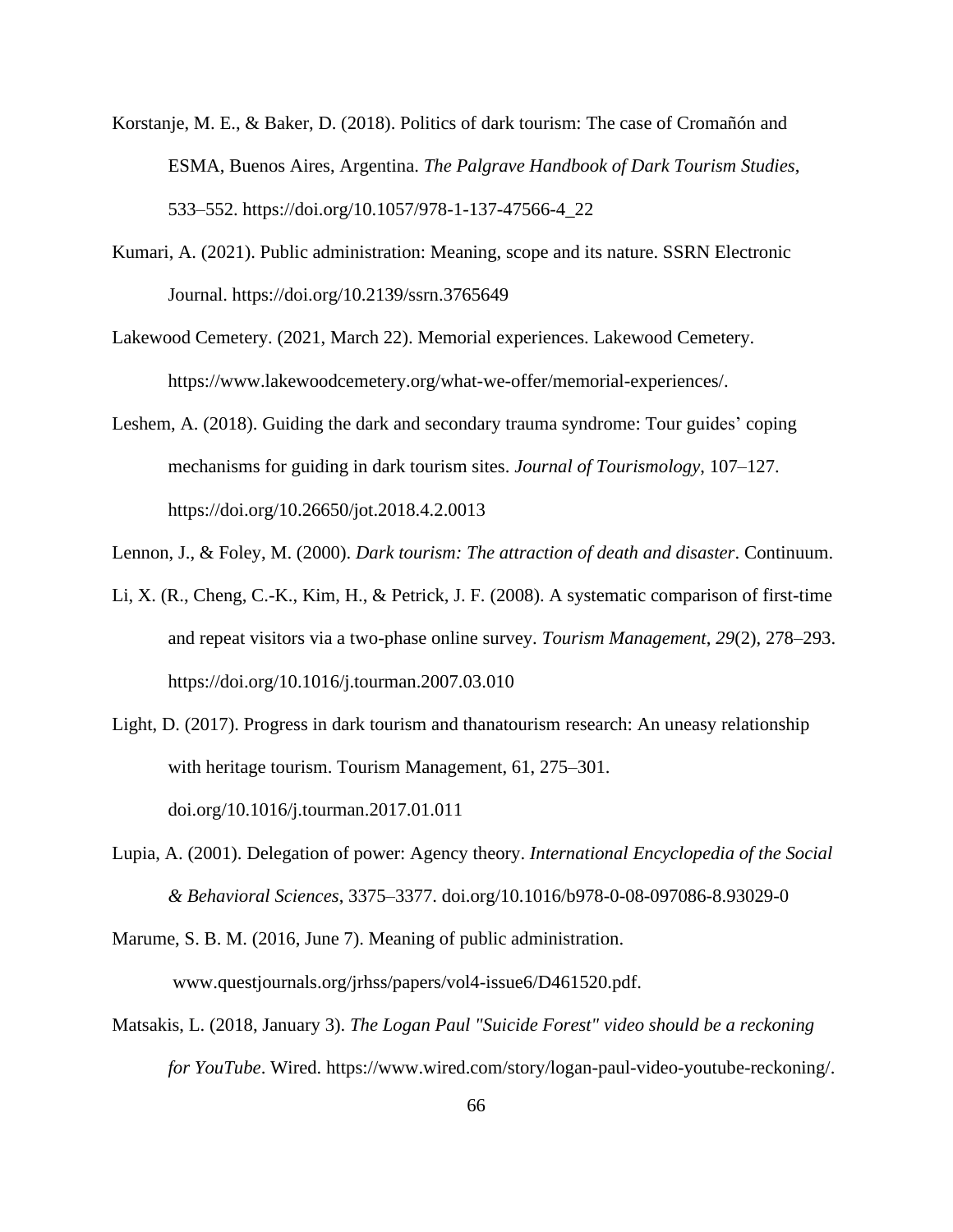May, D. S. (1999). Tourism and the environment. *Natural resources and environment*, *14*(1), 57–61. https://doi.org/https://www.jstor.org/stable/40924705

McDaniel, K. N. (2018). *Virtual dark tourism: Ghost roads*. Palgrave Macmillan.

MacDonald, S. (2013). *Memorylands: heritage and identity in Europe today*. Routledge.

- National Trust for Scotland. (2021, May 25). *Discovering Outlander*. National Trust for Scotland. www.nts.org.uk/stories/outlander-filming-locations.
- Paraskevaidis, P., & Andriotis, K. (2015). Values of souvenirs as commodities. *Tourism Management*, 48, 1–10. https://doi.org/10.1016/j.tourman.2014.10.014
- Payne, D., & Dimanche, F. (1996). Towards a code of conduct for the tourism industry: An ethics model. *Journal of Business Ethics*, *15*(9), 997–1007. https://doi.org/10.1007/bf00705578
- Perry Hobson, J. S., & Williams, A. P. (1995). Virtual reality: A new horizon for the tourism industry. *Journal of Vacation Marketing*, *1*(2), 124–135. https://doi.org/10.1177/135676679500100202
- Potts, T. J. (2012). 'Dark tourism' and the 'kitschification' of 9/11. *Tourist Studies*, 12(3), 232– 249. https://doi.org/10.1177/1468797612461083
- Ramlee, F. H., Hussin, S. R., & Hashim, H. (2018). Critical Review of dark tourism: Tourists' perception and behavior. Journal of Tourism, Hospitality and Environment Management, 3 (12), 54-63.
- Reynolds, D. (2016). Consumers or witnesses? Holocaust tourists and the problem of authenticity. *Journal of Consumer Culture*, *16*(2), 334–353. https://doi.org/10.1177/1469540516635396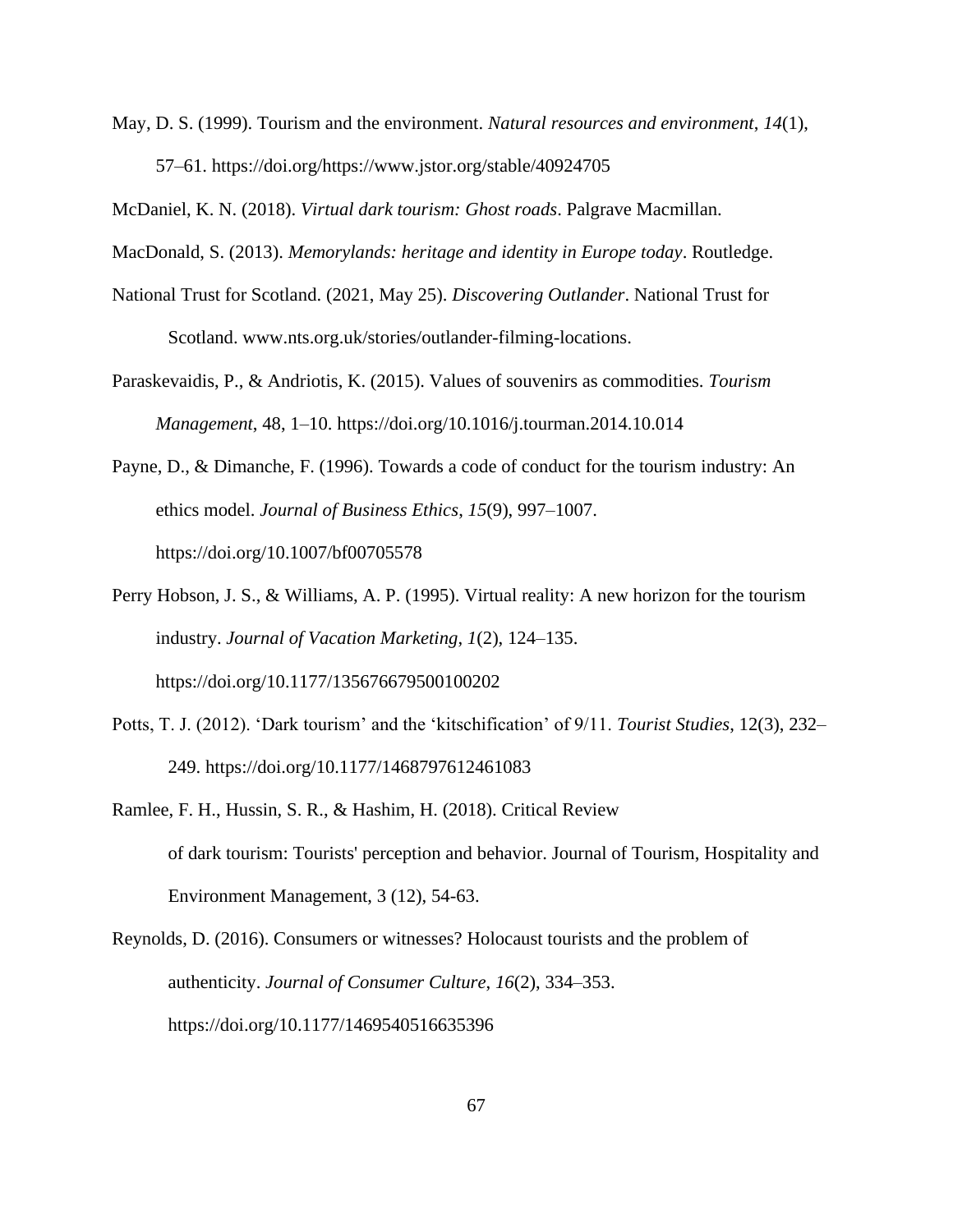- Sears, J. F. (1998). Sacred places: American tourist attractions in the nineteenth century. Univ. of Massachusetts Press.
- Seaton, A. V. (1999). War and thanatourism: Waterloo 1815–1914. annals of tourism research, 26(1), 130–158. https://doi.org/10.1016/s0160-7383(98)00057-7
- Seaton, P. (2019). Islands of "dark" and "light/lite" tourism: War-related contents tourism around the Seto Inland Sea. Japan Review, (33), 299-328. Retrieved May 22, 2021, from https://www.jstor.org/stable/26652985
- Sharpley, R., & Stone, P. R. (2009). *The darker side of travel: The theory and practice of dark tourism*. Channel View Publications.
- Si, S. (2015, October 28). The importance of demographic questions conversion rate... Conversion Rate Optimization Blog. Retrieved March 21, 2022, from https://qeryz.com/blog/importance-demographic-questions/
- Stone, P.R.. (2006). A dark tourism spectrum: Towards a typology of death and macabre related tourist sites, attractions and exhibitions. Tourism. 54. 145-160.
- Stone, P. R. (2012). Dark tourism and significant other death. *Annals of Tourism Research*, *39*(3), 1565–1587. https://doi.org/10.1016/j.annals.2012.04.007
- Stone, P., & Sharpley, R. (2008). Consuming dark tourism: A thanatological perspective. *Annals of Tourism Research*, *35*(2), 574–595. doi.org/10.1016/j.annals.2008.02.003
- Strange, C., & Kempa, M. (2003). Shades of dark tourism. *Annals of Tourism Research*, *30*(2), 386–405. https://doi.org/10.1016/s0160-7383(02)00102-0
- Taylor-Powell, E., & Renner, M. (2003). Analyzing qualitative data. University of Wisconsin-Extension. https://deltastate.edu/docs/irp/Analyzing%20Qualitative%20Data.pdf.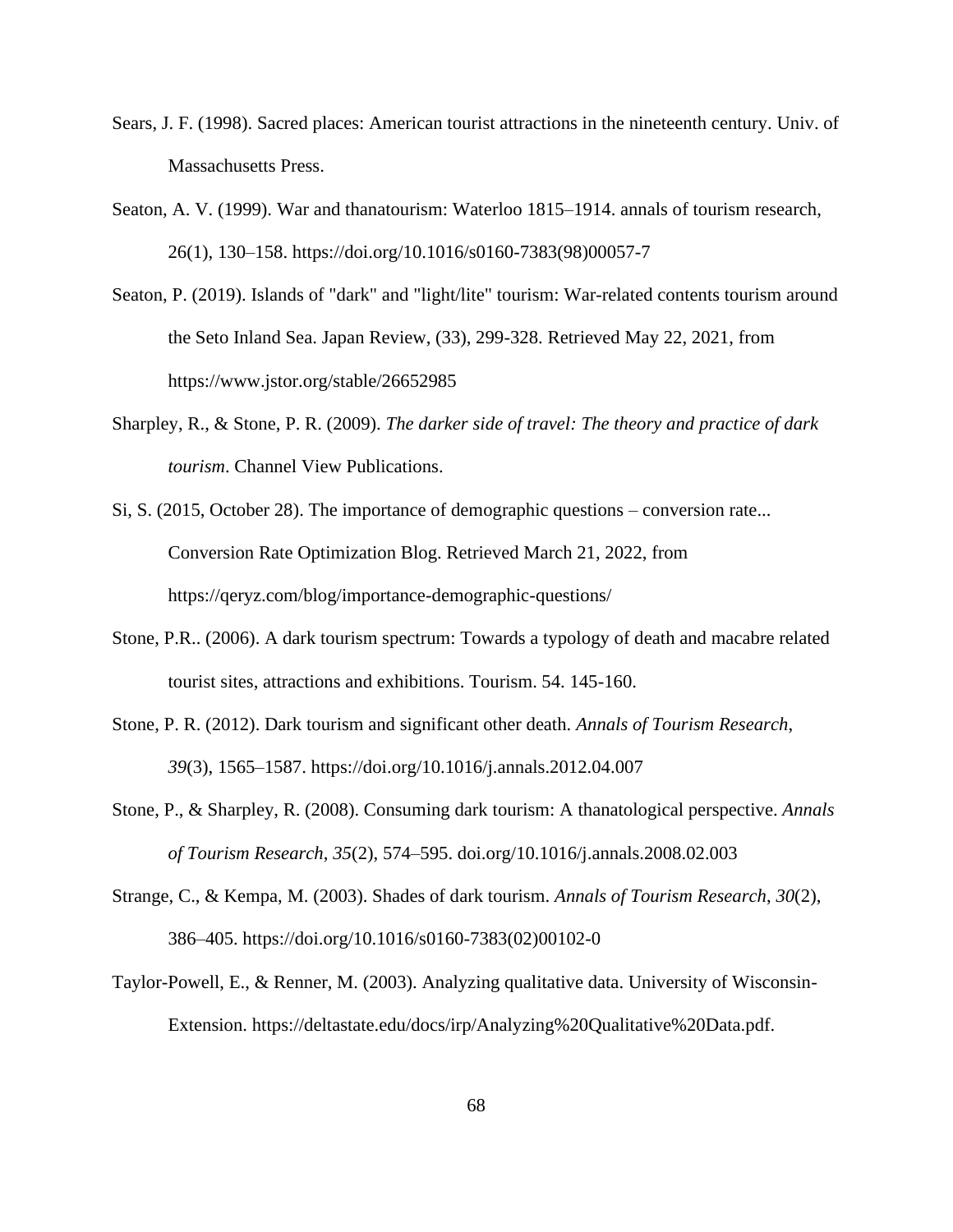- Thompson, F., Hannam, K., & Petrie, K. (2012). Producing ceramic art works through tourism research. *Annals of Tourism Research*, 39(1), 336–360. https://doi.org/10.1016/j.annals.2011.06.006
- Toor, M. (2021, December 11). *Demographic survey questions that yield valuable insights*. Qualtrics. Retrieved March 21, 2022, from https://www.qualtrics.com/blog/demographicsurvey-questions/
- Tinson, J. S., Saren, M. A., & Roth, B. E. (2015). Exploring the role of dark tourism in the creation of national identity of young Americans. *Journal of Marketing Management*, 31(7-8), 856–880. https://doi.org/10.1080/0267257x.2014.995207
- Tomašević, A. (2018). Cemeteries as tourist attraction. *Turisticko Poslovanje*, (21), 13–24. https://doi.org/10.5937/turpos1821013t
- Trip Advisor. (2019, December 13). Here are the world's most popular attractions, according to travelers. TripAdvisor Blog. https://www.tripadvisor.com/blog/worlds-most-bookedattractions-2019/.
- United States Army. (n.d.). *The Tomb of the Unknown Soldier*. Arlington National Cemetery. https://www.arlingtoncemetery.mil/Explore/Tomb-of-the-Unknown-Soldier.
- United States Census Bureau (2022, March 8). Educational attainment, undergraduate field of degree. Census.gov. Retrieved March 21, 2022, from https://www.census.gov/acs/www/about/whywe-ask-each-question/education/
- United States Travel Association. (2020, March). U.S. travel and tourism overview (2019). www.ustravel.org/system/files/media\_root/document/Research\_Fact-Sheet\_US-Traveland-Tourism-Overview.pdf.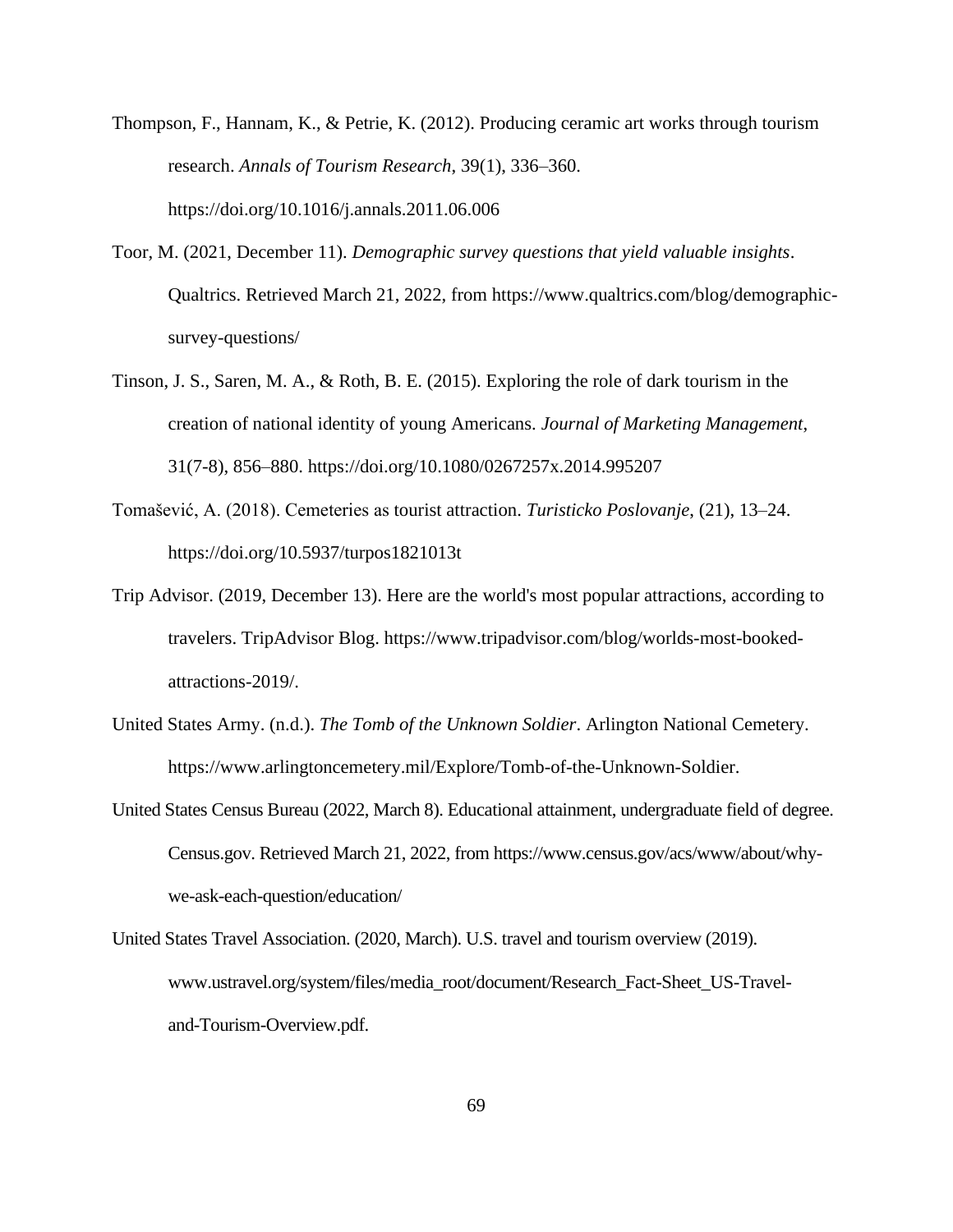- Venbrux, E. (2010). Cemetery tourism: Coming to terms with death? *La Ricerca Folklorica,* (61), 41- 49. Retrieved May 23, 2021, from http://www.jstor.org/stable/41548466
- Walter, T. (2004). Plastination for display: A new way to dispose of the dead. *The Journal of the Royal Anthropological Institute, 10*(3), 603-627. Retrieved May 23, 2021, from http://www.jstor.org/stable/3803797
- West, E. (2019). *Iron, fire and ice: the real history that inspired Game of Thrones*. Skyhorse Publishing.

Wexler, N. (2020, April 24). Why kids know even less about history now-and why it matters. Forbes. Retrieved March 23, 2022, from https://www.forbes.com/sites/nataliewexler/2020/04/24/why-kids-know-even-less-abouthistory-now-and-why-it-matters/?sh=2da823136a7a

- World Archaeology. (2004, March 6). *Rameses I mummy returned to Cairo*. World Archaeology. Retrieved March 22, 2022, from https://www.worldarchaeology.com/world/africa/egypt/rameses-i-mummy-returned-to-cairo/
- World Travel and Tourism Council. (2021). *Economic impact reports*. World Travel & Tourism Council. https://wttc.org/Research/Economic-Impact.
- Young, C., & Light, D. (2016). Interrogating spaces of and for the dead as 'alternative space': cemeteries, corpses and sites of dark tourism. *International Review of Social Research*, *6*(2), 61–72. https://doi.org/10.1515/irsr-2016-0009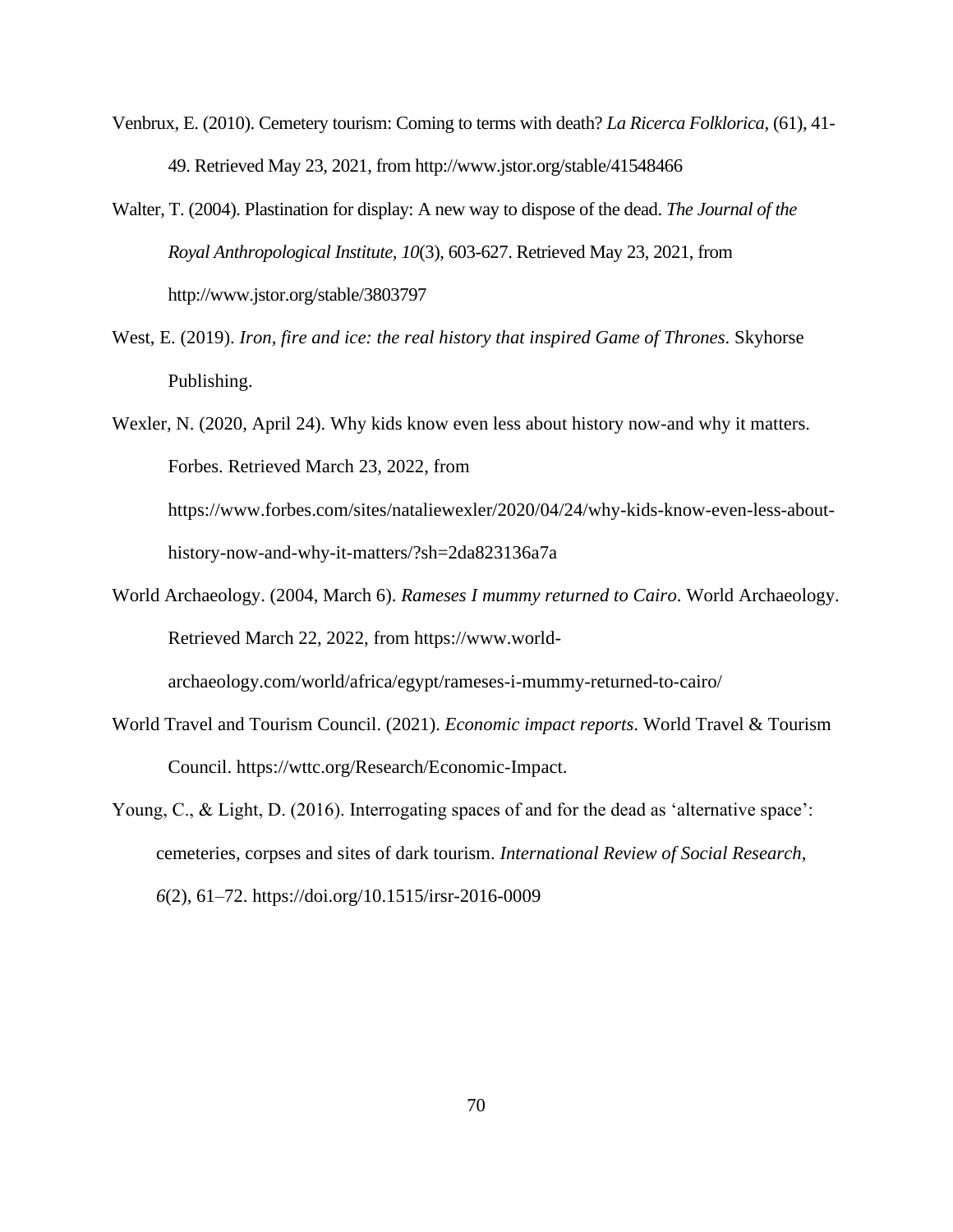Appendix A

### **EASTERN STATE PENITENTIARY APPROVAL**

IRB Approval: IRB-FY2022-14





AMERICA'S MOST HISTORIC PRISON

September 2, 2021

**International Review Board West Chester University** 700 South High Street West Chester, PA 19383

To whom it may concern:

Eastern State Penitentiary Historic Site welcomes Kristina Garlick to conduct surveys of historic site visitors on Saturday, October 9, 2021, and Sunday, October 10, 2021, from 10am to 5pm.

Please feel free to contact me with any questions or concerns at dm@easternstate.org.

Sincerely,

Damon McCool Specialist, Research and Public Programming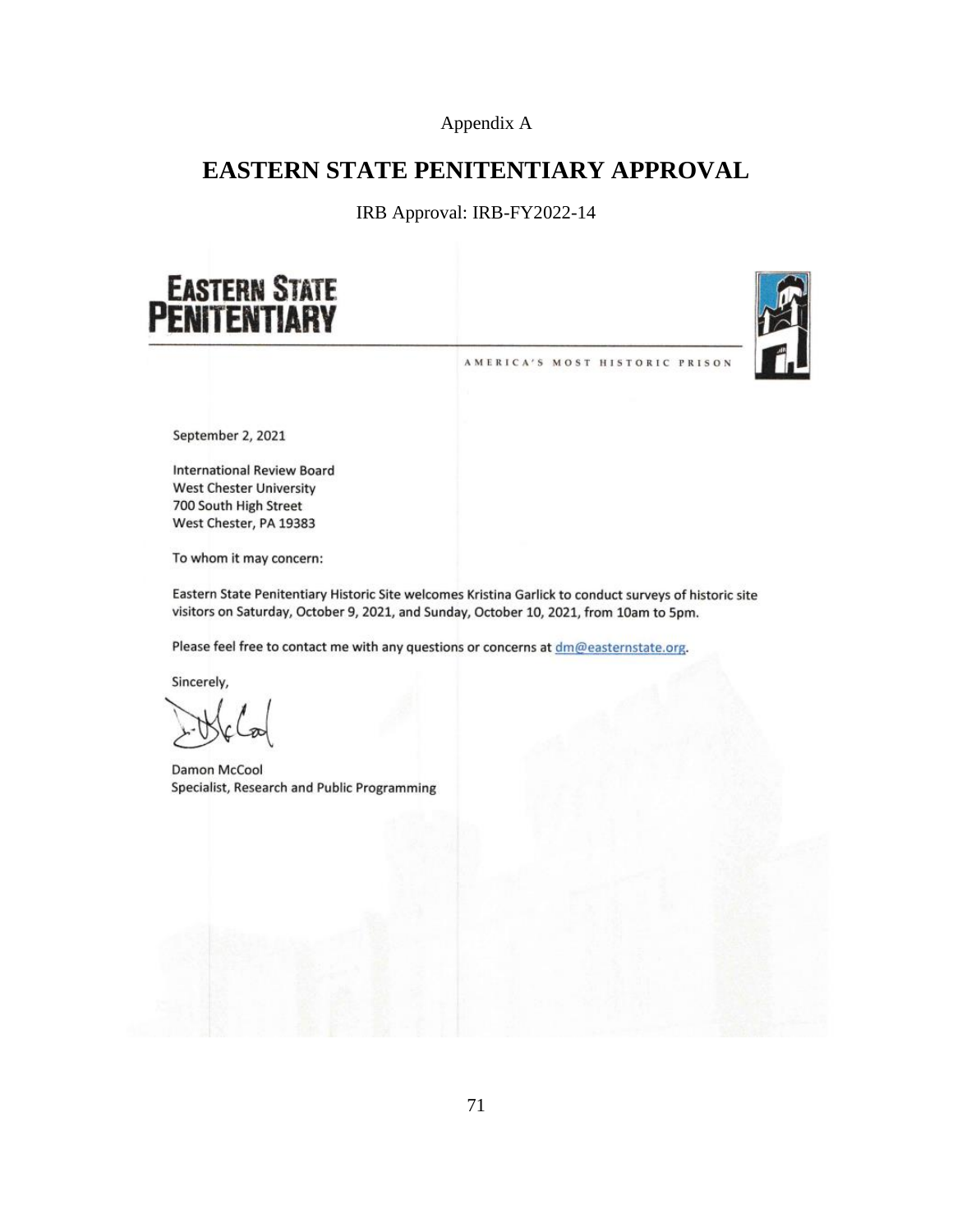## Appendix B

# **IRB APPROVAL**

IRB Approval: IRB-FY2022-14

|                                                                                                                                                                                                                                                                                                            |                                | Date: 9-28-2021            |
|------------------------------------------------------------------------------------------------------------------------------------------------------------------------------------------------------------------------------------------------------------------------------------------------------------|--------------------------------|----------------------------|
| <b>IRB #: IRB-FY2022-14</b><br>Title: Morbid Curiosity: Exploring the Ethics of Dark Tourism<br><b>Creation Date: 7-25-2021</b><br><b>End Date:</b><br><b>Status: Approved</b><br>Principal Investigator: Kristina Garlick<br>Review Board: West Chester University Institutional Review Board<br>Sponsor: |                                |                            |
| <b>Study History</b>                                                                                                                                                                                                                                                                                       |                                |                            |
| Submission Type Initial                                                                                                                                                                                                                                                                                    | <b>Review Type Exempt</b>      | <b>Decision Exempt</b>     |
| <b>Key Study Contacts</b>                                                                                                                                                                                                                                                                                  |                                |                            |
| Member Michelle Wade                                                                                                                                                                                                                                                                                       | Role Co-Principal Investigator | Contact<br>MWADE@WCUPA.EDU |
| Member Kristina Garlick                                                                                                                                                                                                                                                                                    | Role Principal Investigator    | Contact kg939331@wcupa.edu |
| <b>Member</b> Kristina Garlick                                                                                                                                                                                                                                                                             | <b>Role</b> Primary Contact    | Contact kg939331@wcupa.edu |
|                                                                                                                                                                                                                                                                                                            |                                |                            |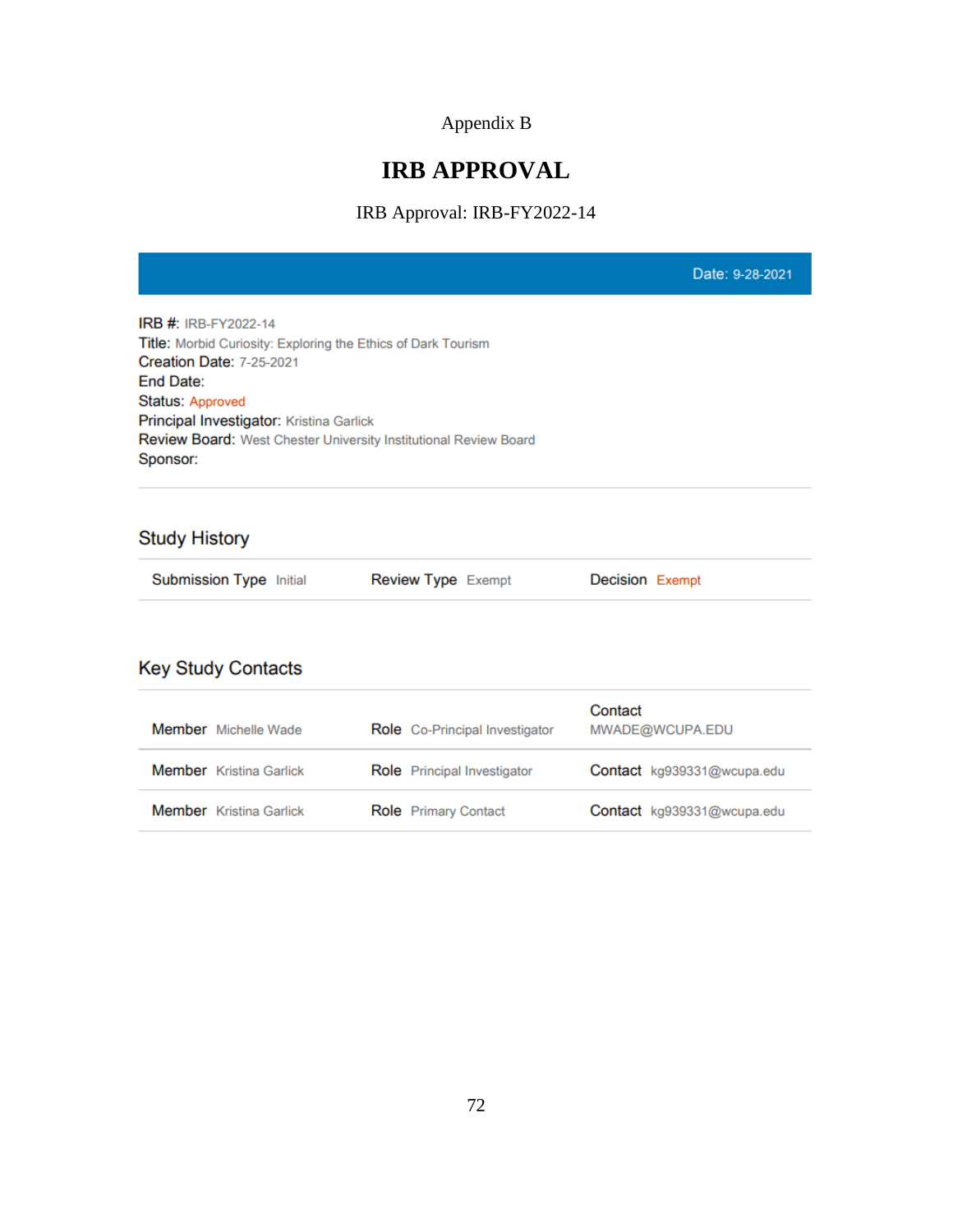#### Appendix C

### **CONSENT**

IRB Approval: IRB-FY2022-14

#### **Project Title: Morbid Curiosity: Exploring the Ethics of Dark Tourism**

Investigator(s): Kristina Garlick; Michelle Wade

#### **Project Overview:**

Participation in this research project is voluntary and is being done by Kristina Garlick as part of her Doctoral Dissertation. Should public administrators take a collaborative role in dark tourism management due to ethical concerns? It will take 10 minutes to take the questionnaire. There is a minimal risk of harm; Even though Eastern State Penitentiary is linked to violence and suffering, it is unlikely to trigger anyone as it has been closed since 1970, over 50 years ago. In other words, there is a detachment from the tragedy. Visitors are under no obligation to complete the survey and can skip any question that makes them feel uncomfortable. Individuals who participate in the survey on-site are welcomed to a snack. As a participant, you will help me determine if public administrators should take a more hands-on approach to dark tourism due to the sensitive nature of the sites.

Kristina Garlick is doing the research project as part of her Doctoral Dissertation. Should public administrators take a collaborative role in dark tourism management due to ethical concerns? If you would like to participate, West Chester University requires that you agree and sign this consent form. You may ask Kristina Garlick any questions to help you understand this study. If you don't want to be a part of this study, it won't affect any services from West Chester University. If you choose to be a part of this study, you have the right to change your mind and stop being a part of the study at any time.

#### **1. What is the purpose of this study?**

Should public administrators take a collaborative role in dark tourism management due to ethical concerns?

#### **2. If you decide to be a part of this study, you will be asked to do the following:** Take Questionnaire

This study will take 10 minutes of your time.

#### **3. Are there any experimental medical treatments?** No

#### **4. Is there any risk to me?**

Possible risks or sources of discomfort include: Eastern State Penitentiary, while linked to violence and suffering, is unlikely to trigger anyone as it has been closed since 1970, over 50 years ago. In other words, there is a detachment from the tragedy. Visitors are under no obligation to complete the survey, and you may skip any question that makes them feel uncomfortable. If you become upset and wish to speak with someone, you may speak with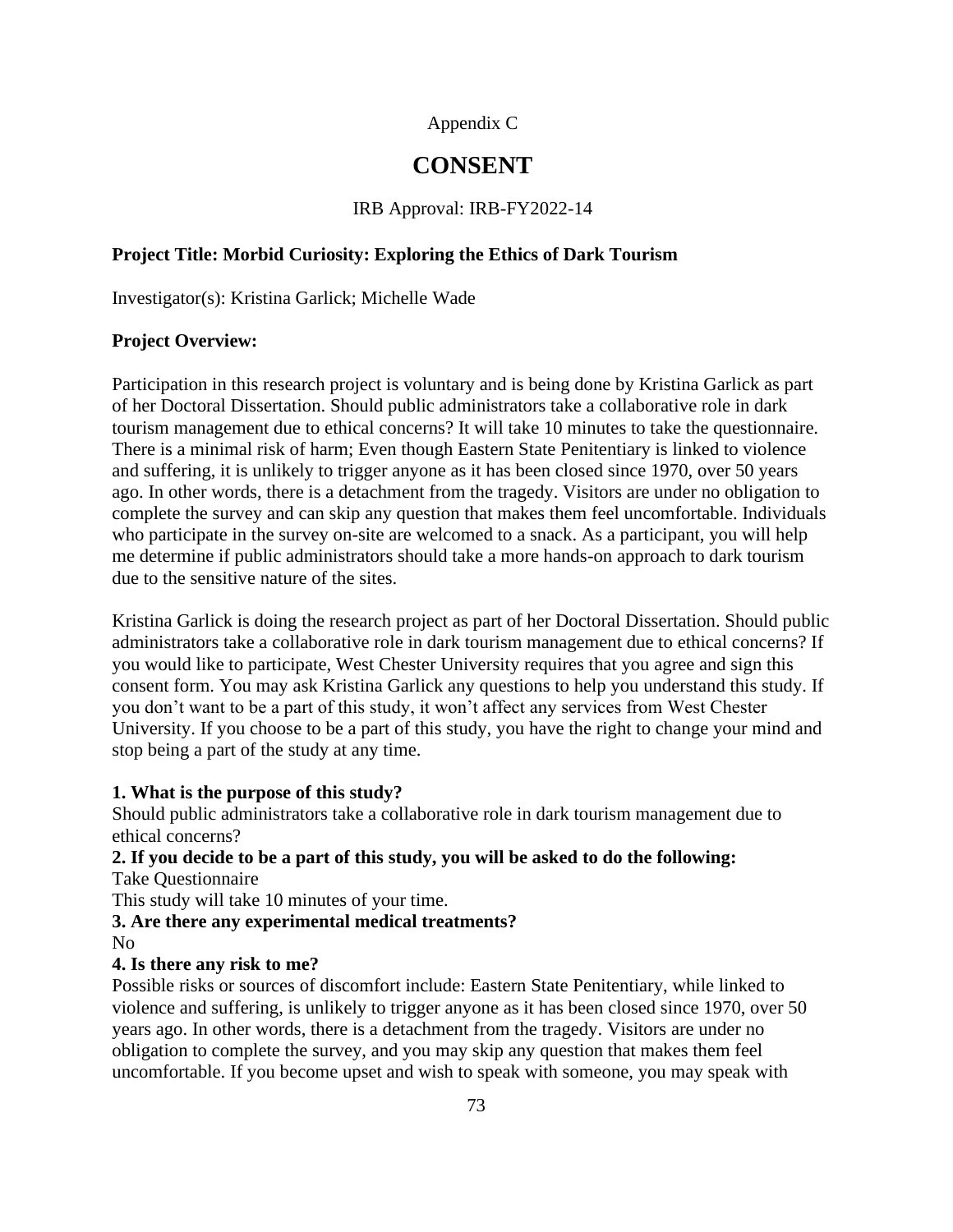Mental Health America: 1-800-27308255. If you experience discomfort, you have the right to withdraw at any time.

#### **5. Is there any benefit to me?**

Benefits to you may include: Individuals who participate in the survey on-site are welcomed to a snack. Other benefits may include: I am looking to discover if public administrators should take a more hands-on approach to dark tourism due to the sensitive nature of the sites.

#### **6. How will you protect my privacy?**

The surveys will be recorded. Your records will be private. Only Kristina Garlick, Michelle Wade, and the IRB will have access to your name and responses. Your name will **not** be used in any reports. Records will be stored: Hackettstown, NJ. Data will be stored on a flash drive and kept in a locked safe in Hackettstown, NJ 07840. All electronic surveys will be saved onto Excel and uploaded onto the flash drive. Then the electronic surveys will be wiped from the online server. Records will be destroyed Three Years After Study Completion

#### **7. Do I get paid to take part in this study?**

No

#### **8. Who do I contact in case of research-related injury?**

For any questions with this study, contact:

**Primary Investigator:** Kristina Garlick at 201-317-3245 or kg939331@wcupa.edu **Faculty Sponsor:** Michelle Wade at 610-436-2031 or mwade@wcupa.edu

# **9. What will you do with my Identifiable Information/Biospecimens?**

Not applicable.

For any questions about your rights in this research study, contact the ORSP at 610-436-3557.

I, \_\_\_\_\_\_\_\_\_\_\_\_\_\_\_\_\_\_\_\_\_\_\_\_\_\_\_\_\_\_\_\_\_ (your name), have read this form and I understand the statements in this form. I know that if I am uncomfortable with this study, I can stop at any time. I know that it is impossible to know every risk regarding a study, but I think reasonable safety measures have been taken to decrease any risk.

\_\_\_\_\_\_\_\_\_\_\_\_\_\_\_\_\_\_\_\_\_\_\_\_\_\_\_\_\_\_\_\_\_\_\_\_\_\_\_\_\_\_\_\_\_\_\_ \_\_\_\_\_\_\_\_\_\_\_\_\_\_\_\_\_\_\_\_\_

\_\_\_\_\_\_\_\_\_\_\_\_\_\_\_\_\_\_\_\_\_\_\_\_\_\_\_\_\_\_\_\_\_\_\_\_\_\_\_\_\_\_\_\_\_\_\_ \_\_\_\_\_\_\_\_\_\_\_\_\_\_\_\_\_\_\_\_\_

Subject/Participant Signature Date

Witness Signature Date **Date**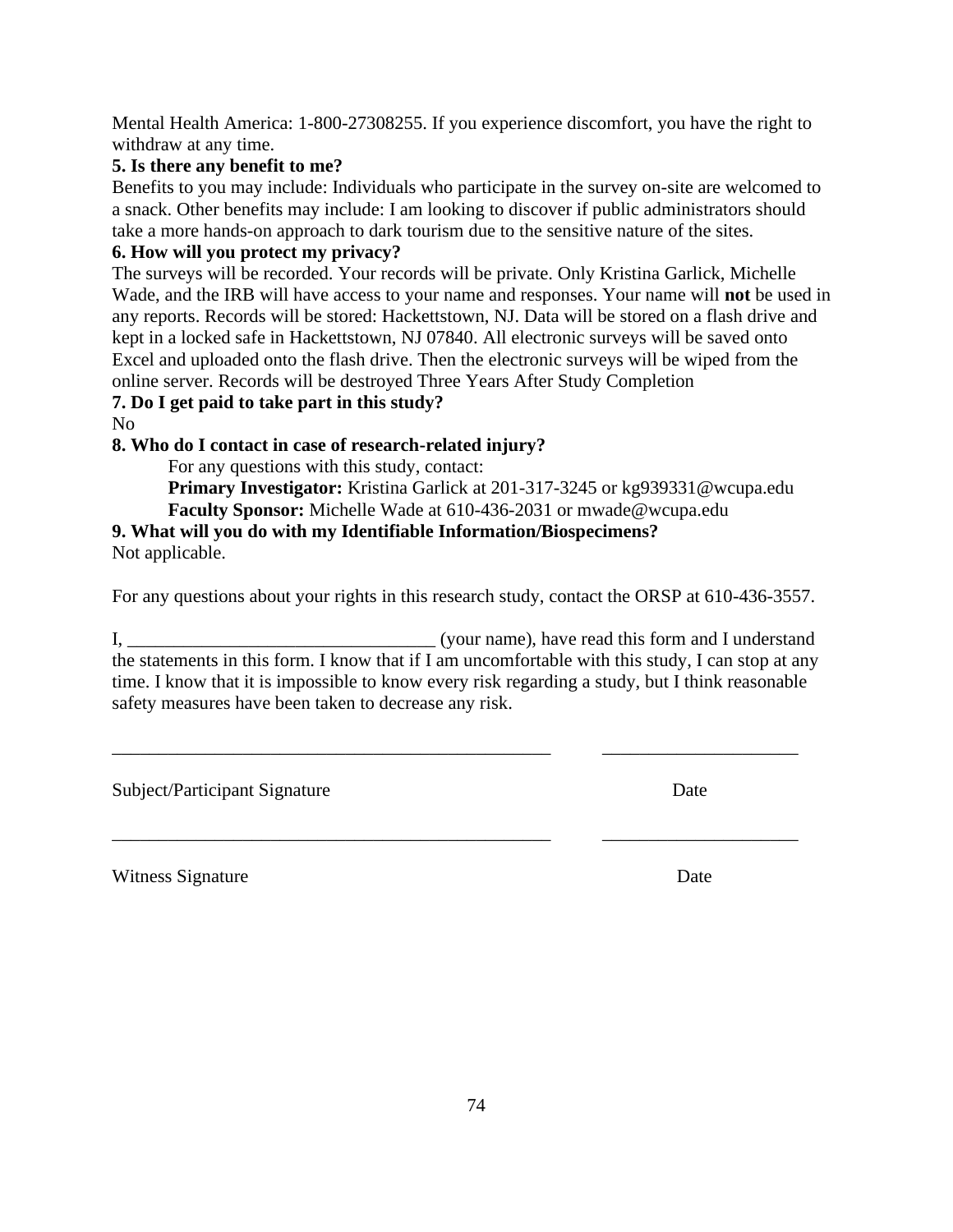Appendix D

# **SURVEY QUESTIONS**

IRB Approval: IRB-FY2022-14

#### **1. What attraction are you visiting?**

#### **2. How did you find out about this attraction?**

Family or Friend  $\square$ Coupon/Discount Magazine/Brochure

Radio/TV Ad Travel Agent  $\Box$ Direct Website  $\square$ 

**\_\_\_\_\_\_\_\_\_\_\_\_\_\_\_\_\_\_\_\_\_\_\_\_\_\_\_\_\_\_\_\_\_\_\_\_\_\_\_\_\_\_\_\_\_\_\_\_\_\_\_\_\_\_\_\_\_\_\_\_\_\_\_\_\_\_\_\_\_\_\_\_**

Online Ad □ Road Sign  $\square$ Not Listed  $\square$ 

#### **3. What is appealing about this attraction?**

| History $\Box$   |
|------------------|
| Curiosity $\Box$ |
| Boredom $\Box$   |

Entertainment  $\square$ Activities  $\Box$ Education  $\Box$ 

Dark Tourism □ Price/Cost  $\Box$ Other - Comment

If Other, Explain

#### **4. How often have you visited this location? (Approximately)**

| My First Visit $\Box$ | Few Times a Year $\Box$ | Practically Weekly $\Box$ |
|-----------------------|-------------------------|---------------------------|
| Three or Less $\Box$  | Almost Monthly $\Box$   | My Second Home $\square$  |

**\_\_\_\_\_\_\_\_\_\_\_\_\_\_\_\_\_\_\_\_\_\_\_\_\_\_\_\_\_\_\_\_\_\_\_\_\_\_\_\_\_\_\_\_\_\_\_\_\_\_\_\_\_\_\_\_\_\_\_\_\_\_\_\_\_\_\_\_\_\_\_\_\_\_\_\_\_\_**

#### **5. Are you looking to visit nearby attractions?**

| ۰.<br>×<br>۹ |  |
|--------------|--|
|--------------|--|

 $No \Box$  Unsure  $\Box$ 

#### **6. Will you be taking part in any activities related to your visit today?**

| Bus Tour             |  |
|----------------------|--|
| Walking Tour $\Box$  |  |
| Ghost Tour $\square$ |  |

| Seminar $\square$  |  |
|--------------------|--|
| Lecture $\Box$     |  |
| Reenactment $\Box$ |  |

Theme Dining  $\Box$ Photography  $\Box$ Limited Exhibit  $\Box$ 

#### **7. What does this location make you feel?**

**\_\_\_\_\_\_\_\_\_\_\_\_\_\_\_\_\_\_\_\_\_\_\_\_\_\_\_\_\_\_\_\_\_\_\_\_\_\_\_\_\_\_\_\_\_\_\_\_\_\_\_\_\_\_\_\_\_\_\_\_\_\_\_\_\_\_\_\_\_\_\_\_\_\_\_\_\_\_ \_\_\_\_\_\_\_\_\_\_\_\_\_\_\_\_\_\_\_\_\_\_\_\_\_\_\_\_\_\_\_\_\_\_\_\_\_\_\_\_\_\_\_\_\_\_\_\_\_\_\_\_\_\_\_\_\_\_\_\_\_\_\_\_\_\_\_\_\_\_\_\_\_\_\_\_\_\_**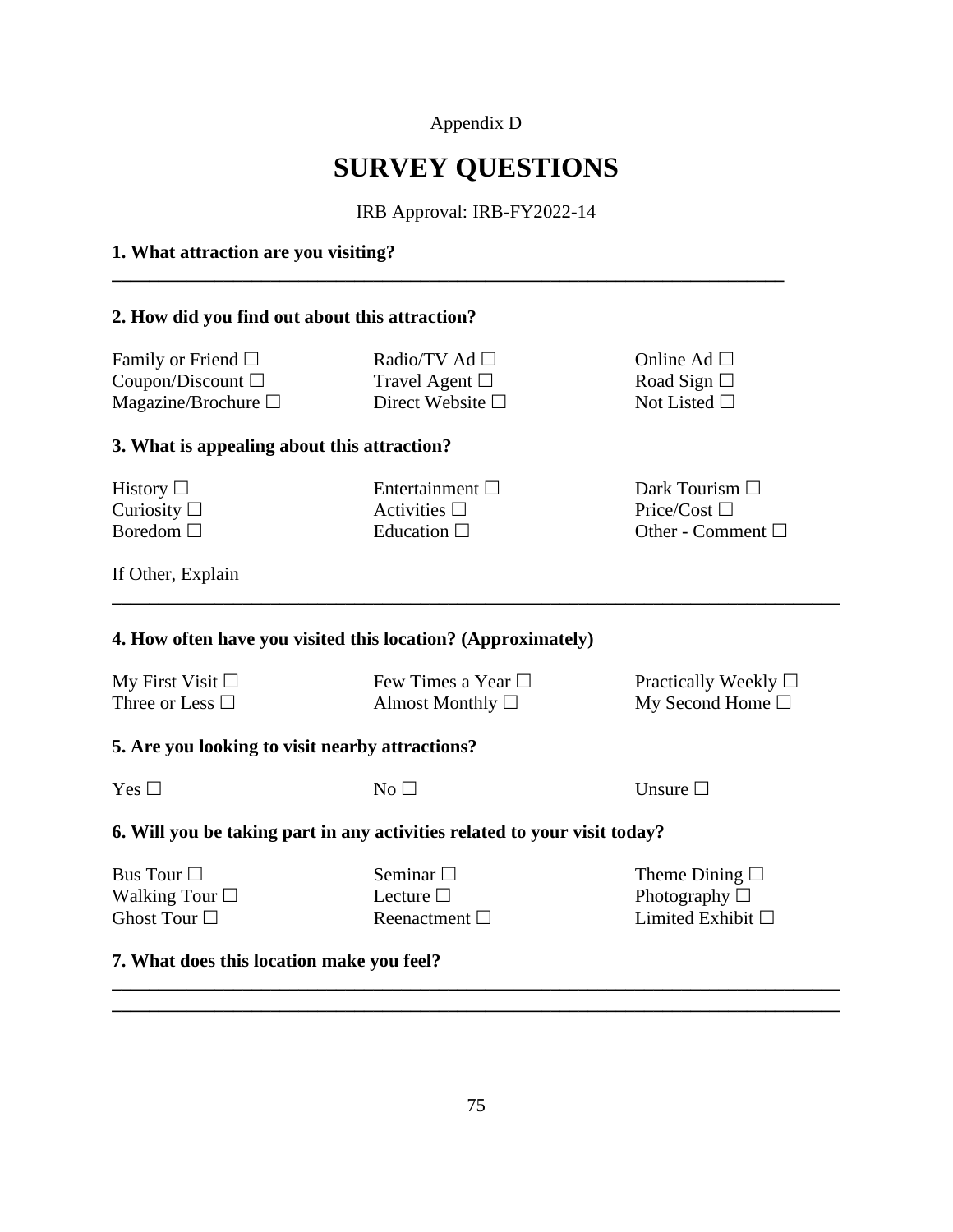### **8. How did you cope with these feelings?**

|                                                                                                   | 9. Are any of your family members living or deceased connected to this location?                |                                                                                         |
|---------------------------------------------------------------------------------------------------|-------------------------------------------------------------------------------------------------|-----------------------------------------------------------------------------------------|
| Bystanders $\Box$                                                                                 | Victim $\Box$                                                                                   | Survivor $\Box$                                                                         |
| 10. Will you be buying a souvenir today?                                                          |                                                                                                 |                                                                                         |
| Yes $\Box$                                                                                        | No <sub>1</sub>                                                                                 | Not Sure $\Box$                                                                         |
| 11. What needs to be improved?                                                                    |                                                                                                 |                                                                                         |
| Better Displays/Exhibits $\Box$<br>Maintenance of Facility $\square$<br>Improve Technology $\Box$ | More Focus on History $\Box$<br>Better Entertainment $\square$<br>Special Experiences $\square$ | Victim/Survivor Focus $\Box$<br>Narration/Interpretation $\square$<br>Other - Comment □ |
| If Other, Explain                                                                                 |                                                                                                 |                                                                                         |
|                                                                                                   | 12. Is there anything that the local, state or federal government can help improve?             |                                                                                         |
|                                                                                                   | 13. Do you think the location has a particular political leaning?                               |                                                                                         |
| Very much $\Box$<br>Somewhat $\Box$                                                               | A Little $\Box$<br>Not Really $\Box$                                                            | $N/A$ $\square$<br>Other $\square$                                                      |
| If Other, Explain                                                                                 |                                                                                                 |                                                                                         |
| 14. What is dark tourism?                                                                         |                                                                                                 |                                                                                         |
|                                                                                                   |                                                                                                 |                                                                                         |
|                                                                                                   | 15. Do you consider the attraction you are visiting today to be dark tourism?                   |                                                                                         |
| Yes $\square$                                                                                     | No                                                                                              | Not Sure $\Box$                                                                         |
| 16. What dark attractions have you visited?                                                       |                                                                                                 |                                                                                         |
|                                                                                                   |                                                                                                 |                                                                                         |

**\_\_\_\_\_\_\_\_\_\_\_\_\_\_\_\_\_\_\_\_\_\_\_\_\_\_\_\_\_\_\_\_\_\_\_\_\_\_\_\_\_\_\_\_\_\_\_\_\_\_\_\_\_\_\_\_\_\_\_\_\_\_\_\_\_\_\_\_\_\_\_\_\_\_\_\_\_\_**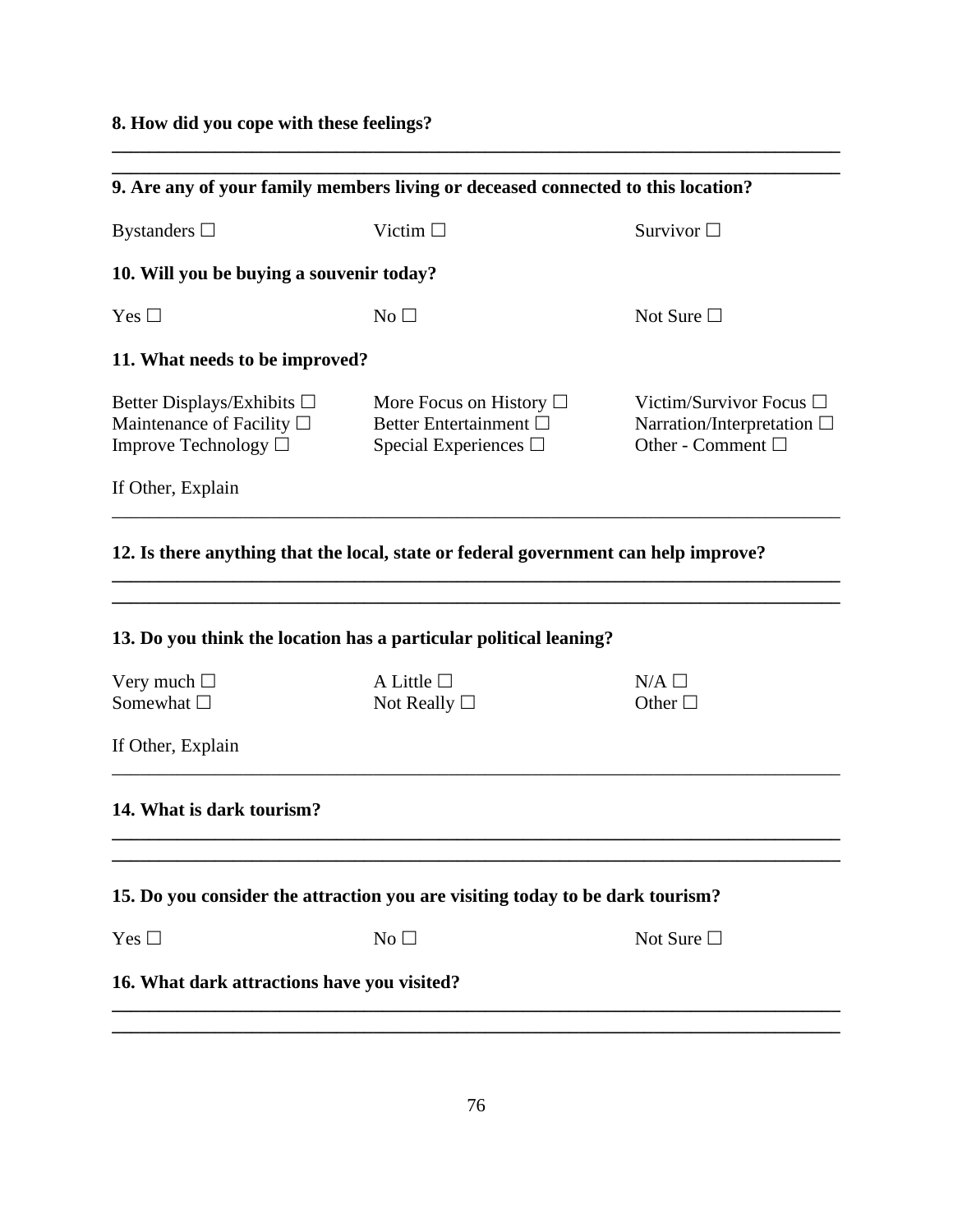## **17. What dark attractions would you like to visit?**

| 18. Have you visited (or done) the following? (Check all that apply)           |                                                                       |                                                                               |
|--------------------------------------------------------------------------------|-----------------------------------------------------------------------|-------------------------------------------------------------------------------|
| Haunted House/Hayride □<br>Ghost Hunting/Seance $\square$<br>Ghost Tour $\Box$ | Celebrity/Famous Grave □<br>Body Part Exhibit □<br>Battlefield $\Box$ | Shrine/Memorial $\square$<br>Former Prison/Dungeon □<br>Concentration Camps □ |
| 19. Have you had a paranormal experience?                                      |                                                                       |                                                                               |
| Yes $\square$                                                                  | No $\Box$                                                             | Not Sure □                                                                    |
| <b>Demographics</b>                                                            |                                                                       |                                                                               |
| 20. State or country of primary<br>residency?_                                 |                                                                       |                                                                               |
| 21. Gender?                                                                    |                                                                       |                                                                               |
| Male $\square$                                                                 | Female $\square$                                                      | Other $\Box$                                                                  |
| 22. Age?                                                                       |                                                                       |                                                                               |
| $18 \Box$<br>19-25 □<br>$26-35$                                                | $36-45$<br>46-55 □<br>56-65 □                                         | 66 -75 $\Box$<br>$76+$                                                        |
| 23. Education?                                                                 |                                                                       |                                                                               |
| Some High School $\square$<br>High School Diploma □                            | Associates $\Box$<br>Bachelors $\Box$                                 | Masters $\Box$<br>Doctorate $\Box$                                            |
| 24. Income?                                                                    |                                                                       |                                                                               |
| Unemployed/Student □<br>\$40,000-\$54,999 □                                    | > $$24,999$ □<br>$$55,000-$69,999 \square$                            | $$25,000 - $39,000$<br>$$70,000 + \square$                                    |
| <b>25. Any Additional Comments?</b>                                            |                                                                       |                                                                               |

**\_\_\_\_\_\_\_\_\_\_\_\_\_\_\_\_\_\_\_\_\_\_\_\_\_\_\_\_\_\_\_\_\_\_\_\_\_\_\_\_\_\_\_\_\_\_\_\_\_\_\_\_\_\_\_\_\_\_\_\_\_\_\_\_\_\_\_\_\_\_\_\_\_\_\_\_\_\_ \_\_\_\_\_\_\_\_\_\_\_\_\_\_\_\_\_\_\_\_\_\_\_\_\_\_\_\_\_\_\_\_\_\_\_\_\_\_\_\_\_\_\_\_\_\_\_\_\_\_\_\_\_\_\_\_\_\_\_\_\_\_\_\_\_\_\_\_\_\_\_\_\_\_\_\_\_\_**

\_\_\_\_\_\_\_\_\_\_\_\_\_\_\_\_\_\_\_\_\_\_\_\_\_\_\_\_\_\_\_\_\_\_\_\_\_\_\_\_\_\_\_\_\_\_\_\_\_\_\_\_\_\_\_\_\_\_\_\_\_\_\_\_\_\_\_\_\_\_\_\_\_\_\_\_\_\_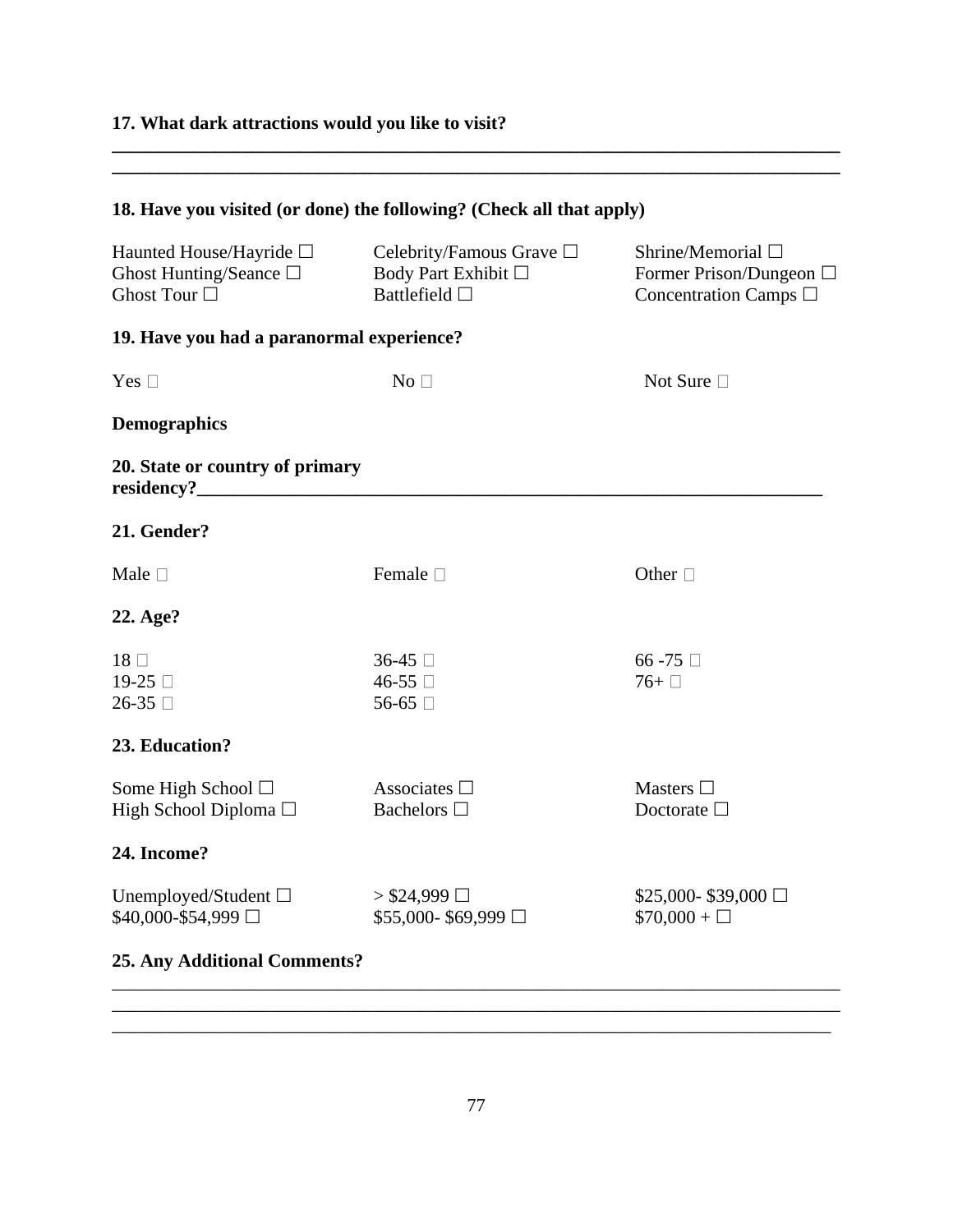## Appendix E

# **SURVEY EXPLANATION**

### IRB Approval: IRB-FY2022-14

| 01. What attraction are you visiting?              | The location you are visiting                                 |
|----------------------------------------------------|---------------------------------------------------------------|
| 02. How did you find out about this attraction?    | Who or what told you about the location?                      |
| 03. What is appealing about this attraction?       | Essentially, what made you want to visit.                     |
| 04. How often have you visited this location?      | How many times a year do you come to this location.           |
| 05. Are you looking to visit nearby attractions?   | Will you be doing other activities in the area such as going  |
|                                                    | out to eat, sports, shows, tours, etc.                        |
| 06. Will you be taking part in any activities      | Besides walking around the location, will you be taking       |
| related to your visit today?                       | part in other related activities?                             |
| 07. What does this location make you feel?         | Do feel sadness, guilt, anger, curiosity, etc.                |
| 08. How did you cope with these feelings?          | How do you deal with any feelings that emerge from            |
|                                                    | visiting this location? Talk, cry, pray, etc.                 |
| 09. Are any of your family members living or       | Did someone you know fight, die, escape or witness the        |
| deceased connected to this location?               | past event, which made the location famous.                   |
| 10. Will you be buying a souvenir today?           | Will you be buying anything related to your visit, such as    |
|                                                    | a hat, shirt, cards, movie, map, books, etc.                  |
| 11. What needs to be improved?                     | How can the location be enhanced for future visitors          |
| 12. Is there anything that the local, state, or    | Is there anything the government can do to improve the        |
| the federal government can help improve?           | experience, such as provide funding, grant access or          |
|                                                    | release documents, or partner with the location?              |
| 13. Do you think the location has a particular     | Does the location appear politically Left, Right,             |
| political leaning?                                 | Independent, neutral, etc.?                                   |
| 14. What is dark tourism?                          | Dark "Grief" Tourism are locations that are associated        |
|                                                    | with past trauma. These places become engrained in the        |
|                                                    | collective consciousness.                                     |
| 15. Do you consider the attraction you are         | Do you think this location is popular due to its turbulent    |
| visiting today to be dark tourism?                 | history?                                                      |
| 16. What dark attractions have you visited?        | Popular dark tourism attractions include the Colosseum,       |
|                                                    | Chernobyl, Ground Zero, Hiroshima Museum, Auschwitz,          |
|                                                    | Murambi Memorial, Alcatraz, Salem, Pompeii, Body              |
|                                                    | Worlds, JFK Assassination Site, Alcatraz, Normandy, etc.      |
| 17. What dark attractions would you like to visit? | Some more popular dark tourism locations are the London       |
|                                                    | Dungeons, Cambodia Killing Fields, Leap Castle, Island        |
|                                                    | of Dolls, visiting a famous grave (Michael Jackson, etc.)     |
| 18. Have you visited (or done) the following?      | The activities listed are considered different levels of dark |
|                                                    | tourism.                                                      |
| 19. Have you had a paranormal experience?          | Have you seen or interacted with anything supernatural?       |
| 20. State or Country?                              | Demographic                                                   |
| 21. Gender?                                        | Demographic                                                   |
| 22. Age?                                           | Demographic                                                   |
| 23. Education?                                     | Demographic                                                   |
| 24. Income?                                        | Demographic                                                   |
| 25. Any Additional Comment?                        | Additional information that you would like to add             |